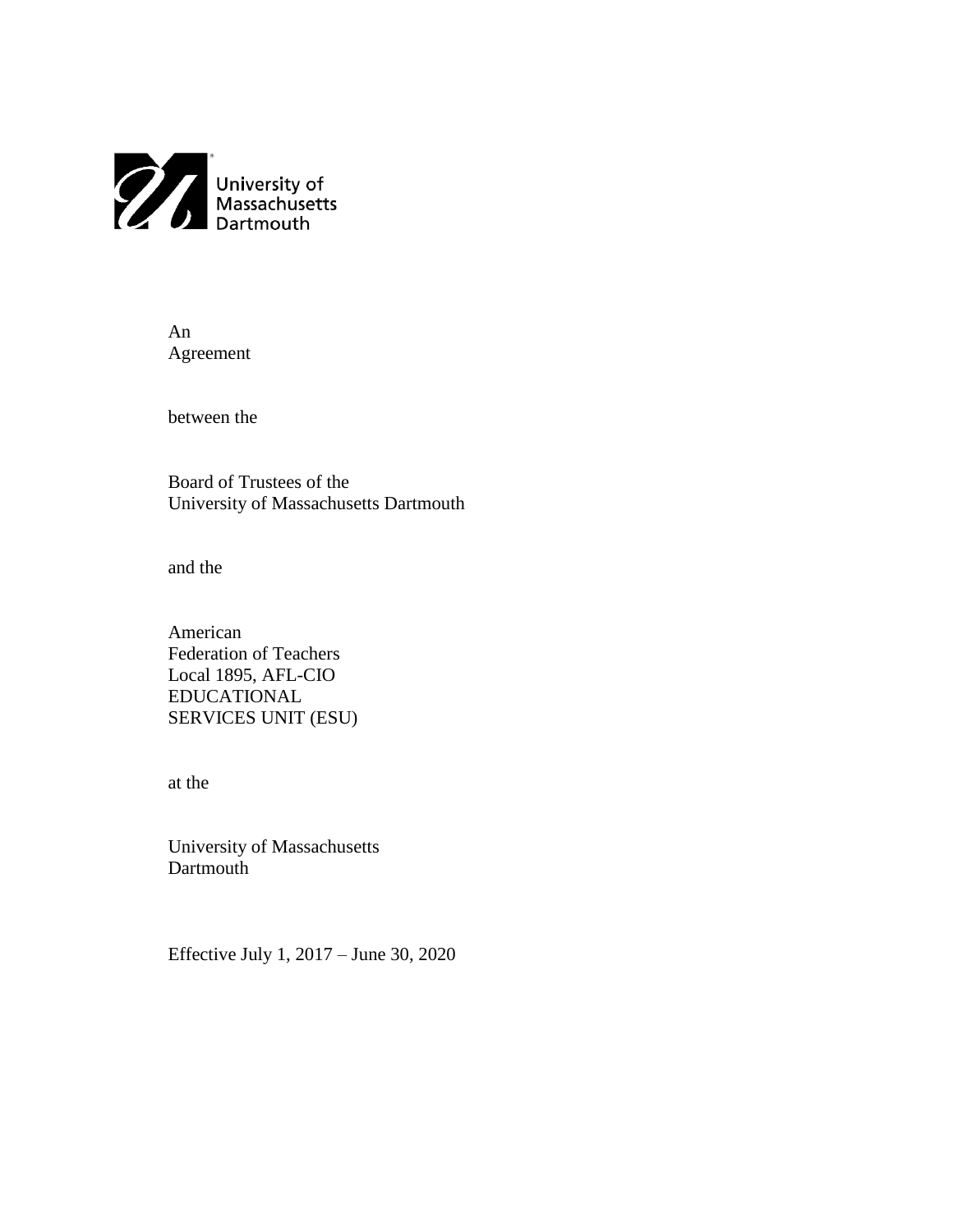### AGREEMENT BETWEEN THE UNIVERSITY OF MASSACHUSETTS BOARD OF TRUSTEES AND THE UNIVERSITY OF MASSACHUSETTS DARTMOUTH, FACULTY FEDERATION, LOCAL 1895, AMERICAN FEDERATION OF TEACHERS, AFL/CIO, ESU

#### NEGOTIATING TEAM FOR THE BOARD OF TRUSTEES

Cynthia Cummings Assistant Vice Chancellor for Student Affairs

### NEGOTIATING TEAM FOR THE EDUCATIONAL SERVICES UNIT (ESU)

Michael Regan Field Representative AFT-MA

James Mullins ESU Chairperson

Holger Dippel CIO / Associate Vice Chancellor for Computer & Information Technology

David Gomes Director, Diversity & Inclusion

Kimberly Pennock Assistant Vice Chancellor HR Operations

Mathew Roy Assistant Vice Chancellor for Career & Civic Engagement

Susan Wilbur Assistant Vice Chancellor for Human Resources

Mark Preble Chief Human Resources Office Juli Parker ESU Past Chair

Verena Lisinski ESU 1st Vice Chair

Melissa Pacheco ESU 2nd Vice Chair

John Fernandes ESU 3rd Vice Chair

Don King ESU Recorder

LaSella Hall ESU Member at Large

Gina Reis ESU Member at Large

Camilo Viveiros, Jr. Labor Extension Specialist UMass Dartmouth Labor Education Center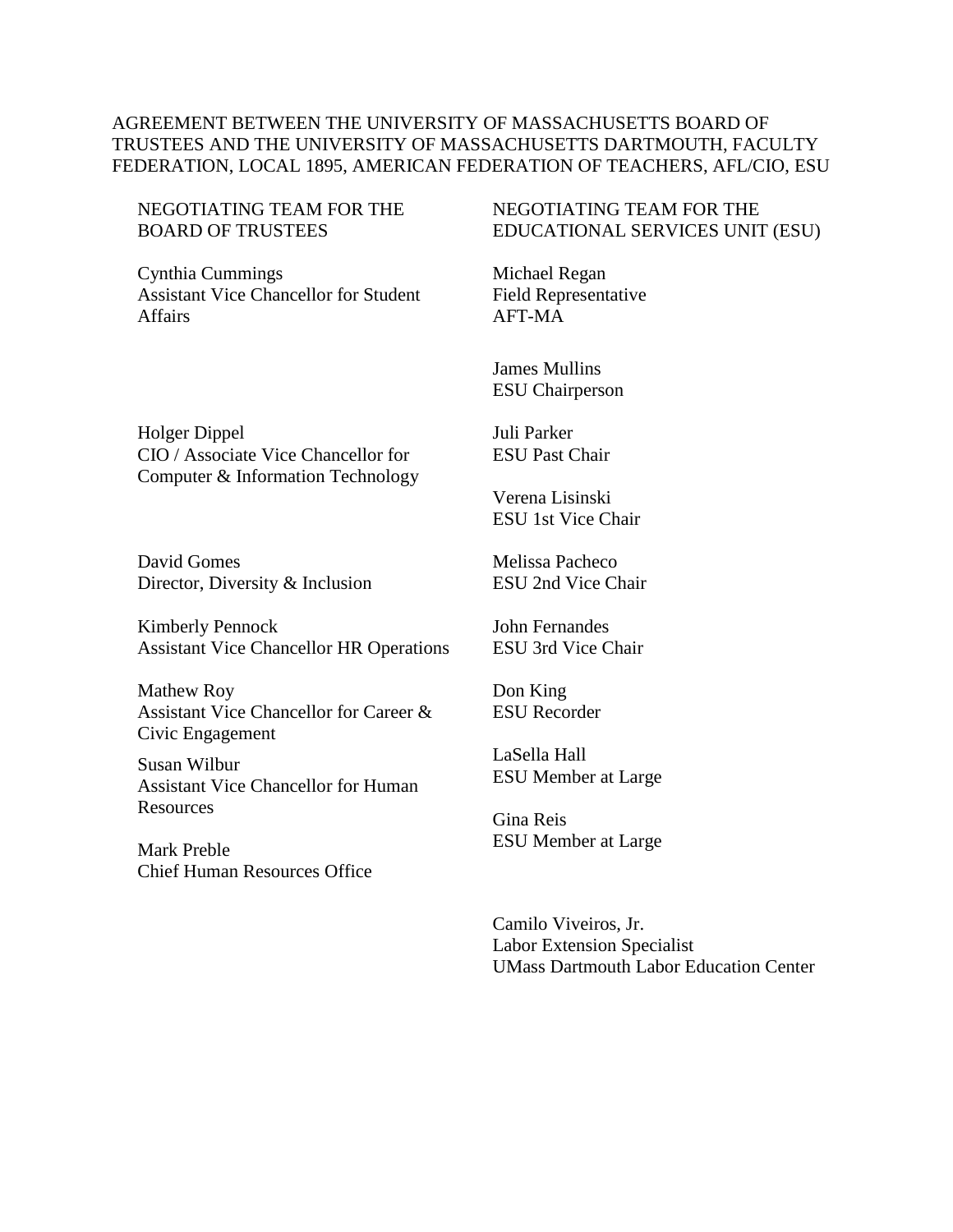# TABLE OF CONTENTS

| Article I          | <b>Recognition and Definitions</b>                      |
|--------------------|---------------------------------------------------------|
| Article II         | <b>UMASS Dartmouth ESU/Trustees Relations</b>           |
| Article III        | <b>Federation Activities</b>                            |
| Article IV         | Governance                                              |
| Article V          | Appointment and Reappointment                           |
| Article VI         | Salary and Fringe Benefits                              |
| Article VII        | <b>Working Conditions</b>                               |
| Article VIII       | <b>Compensation for Continuing Education Activities</b> |
| Article IX         | <b>Wellness Program</b>                                 |
| Article X          | Retrenchment and Affirmative Action                     |
| Article XI         | <b>Grievance Procedures</b>                             |
| Article XII        | <b>Ratification of Agreements</b>                       |
| Article XIII       | <b>Resolution of Differences</b>                        |
| <b>Article XIV</b> | <b>Management Rights</b>                                |
| <b>Article XV</b>  | <b>Provisions for Related Issues</b>                    |
| <b>Article XVI</b> | <b>Savings Provisions</b>                               |
| Article XVII       | Duration                                                |
| Appendix A         | Reclassification                                        |
| Appendix B         | <b>Annual Performance Review Evaluation</b>             |
| Appendix C         | <b>Quarterly Review Form</b>                            |
| Index              |                                                         |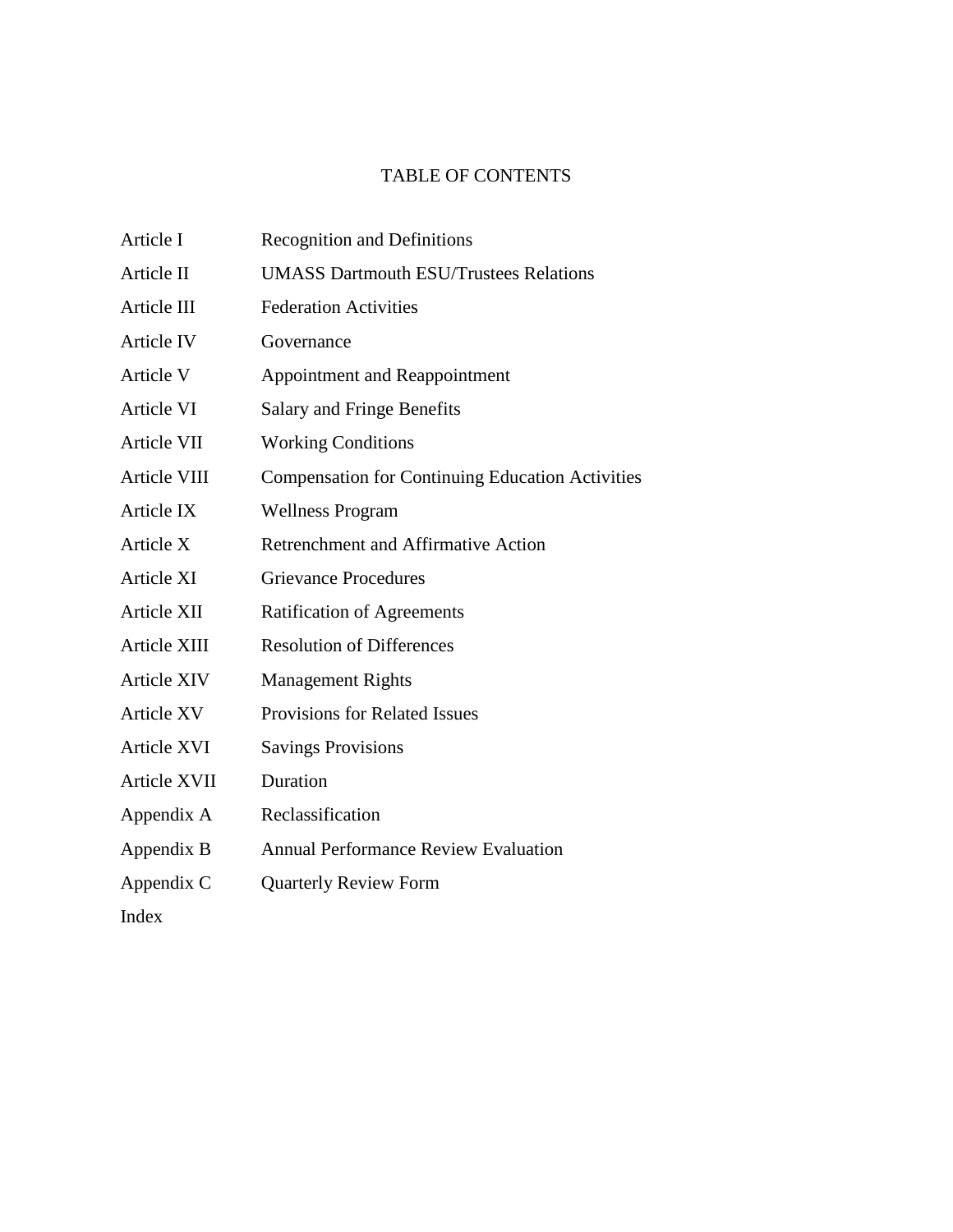### ADMINISTRATIVE UNIT CONTRACT

#### ARTICLE I

### UMASS DARTMOUTH EDUCATIONAL SERVICES UNIT RECOGNITION AND DEFINITIONS

#### A. Recognition

The University of Massachusetts Dartmouth Faculty Federation is the sole and exclusive bargaining agent for all employees within the bargaining unit. This unit shall be called the Educational Services Unit. The bargaining unit consists of the following positions:

Academic Advisor, DCE Academic Advisor/Program Coordinator, DCE Academic Assessment Specialist Academic Coordinator of Student Athletics/Head Coach of Varsity Sport Academic Services Coordinator Administrative Assistant Administrative Assistant Athletics/Head Field Hockey Coach Administrative Assistant for Athletic & Intramurals Administrative Assistant for Athletics/Basketball Administrative Assistant for Athletics/Compliance and Promotions Administrative Assistant for Athletics/Field Hockey/Softball Administrative Assistant for Athletics/Track & Cross Country Administrative Assistant for Athletics/Women's Soccer Coach Administrative Assistant for Athletics/Women's Basketball Coach Administrative Assistant for Promotion & Intramurals Administrative Assistant for Promotion and Public Information Administrative Assistant for Softball and Hockey Administrative Assistant of Athletics Admissions Counselor Admissions Counselor-University Extension Adult Basic Education Instructor Advancement Officer Alcohol and Drug Coordinator Alumni Affairs Coordinator Alumni Director Applications Developer Applications Integration Analyst Architect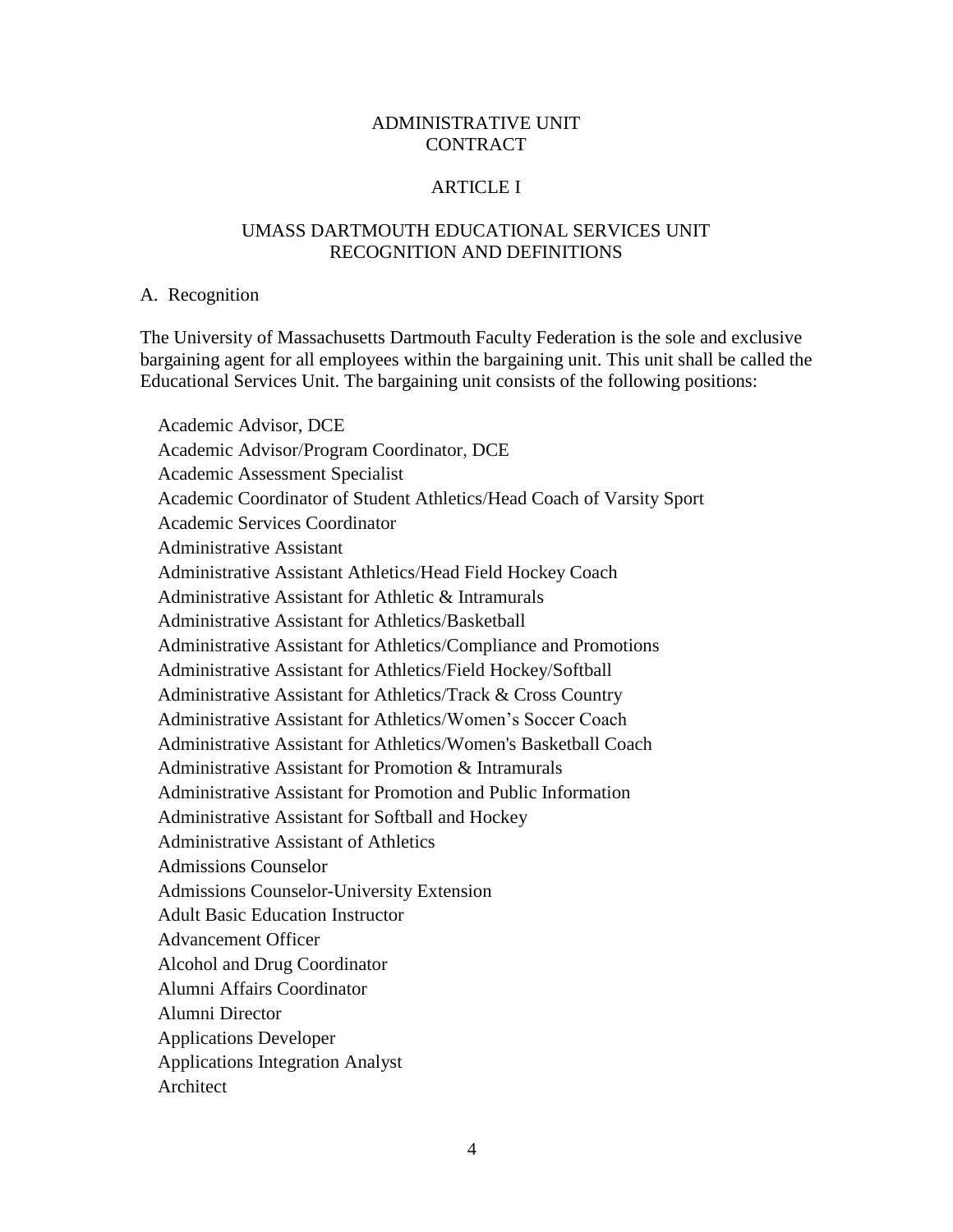Area Coordinator Assessment Analyst Assistant Athletic Trainer Assistant Budget Director Assistant Bursar Assistant Controller Assistant Controller Assistant Dean for Undergraduate Programs Assistant Dean Graduate Programs Assistant Dean of Student Affairs & Outreach Assistant Dean/Director of the Frederick Douglas Unity House Assistant Dean/Director, Center for Women, Gender & Sexuality Assistant Director Campus Services/Operations Assistant Director Campus Services/Programs Assistant Director Counseling Center Assistant Director First Year Residences and Academic Initiatives Assistant Director for Advanced Technology Center Assistant Director for Advocacy and Education Assistant Director for Construction/Engineering Assistant Director for Enrollment Services - Law School Assistant Director for Environmental Health & Safety Assistant Director for Facilities Services Assistant Director for Infrastructure Integration Assistant Director for Institutional Research/Analysis Assistant Director for International Programs Office Assistant Director for Networking Assistant Director for Portuguese Studies Assistant Director for Study Abroad Programs Assistant Director Foundation Assistant Director Health Services for Health Education and Promotion Assistant Director Institutional Research/Reporting Assistant Director of Academic Advising Center Assistant Director of Administrative Services Assistant Director of Admissions for Marketing and Recruitment Assistant Director of Admissions/Special Programs Assistant Director of Admissions/Transfers/International Assistant Director of Athletics - Baseball Coach Assistant Director of Athletics for Compliance Assistant Director of Athletics/Head Coach Varsity Sport Assistant Director of Auxiliary Services Assistant Director of Business Affairs and Special Projects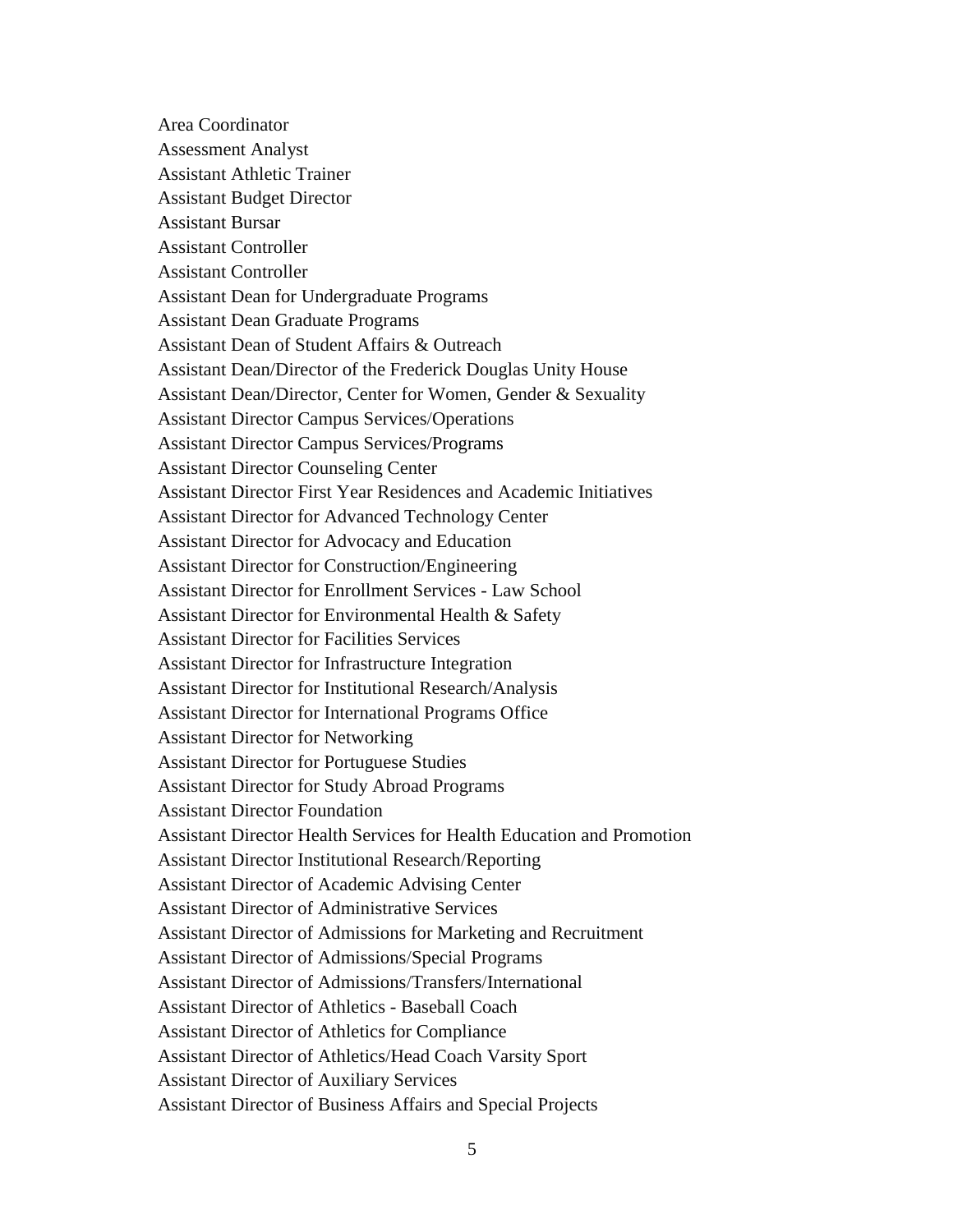Assistant Director of Career Services Assistant Director of College Now Assistant Director of Community Standards, Safety, and Security Assistant Director of Conference and Events Planning Assistant Director of Donor Relations and Special Events Assistant Director of Education Compact Assistant Director of Facilities & Plant Assistant Director of Facilities and Plant/Budget and Financial Reporting Assistant Director of Financial Aid Assistant Director of Graduate Admissions Assistant Director of Graduate Recruitment Assistant Director of Grant and Contracts Assistant Director of Housing and Administrative Services Assistant Director of Identity and Access Management Assistant Director of IT Operations – Law School Assistant Director of IT Services Assistant Director of Law School Recruitment and Marketing Assistant Director of Legal Career Services Assistant Director of Operations and Campus Services Marketing Assistant Director of Production and Design Assistant Director of Public Safety Assistant Director of Residential Life Assistant Director of STEM Center Assistant Director of Student Activities Assistant Director of Student Activities, Involvement and Leadership - Student Organization Specialist Assistant Director of the Counseling Center/Addictions Specialist Assistant Director of UE Student Support and Success Assistant Director of Unity House Assistant Director of University Records Assistant Director Online Operations/PCE Assistant Director Upper-Class Residences Assistant Director, NE Aquaculture Center Assistant Director, Office of Sust for Edu Outreach & Engagement Asst Dir/ Clinical NP Coord Assistant Director/Managing Editor Assistant Manager Campus Store – Finance Assistant Manager Campus Store – Textbooks Assistant Registrar Assistant to Associate Provost for Acquisitions & Revenue Associate Advancement Officer Associate Dean of Continuing Education Associate Dean of Students Associate Dean of Students/Director of Housing and Residential Education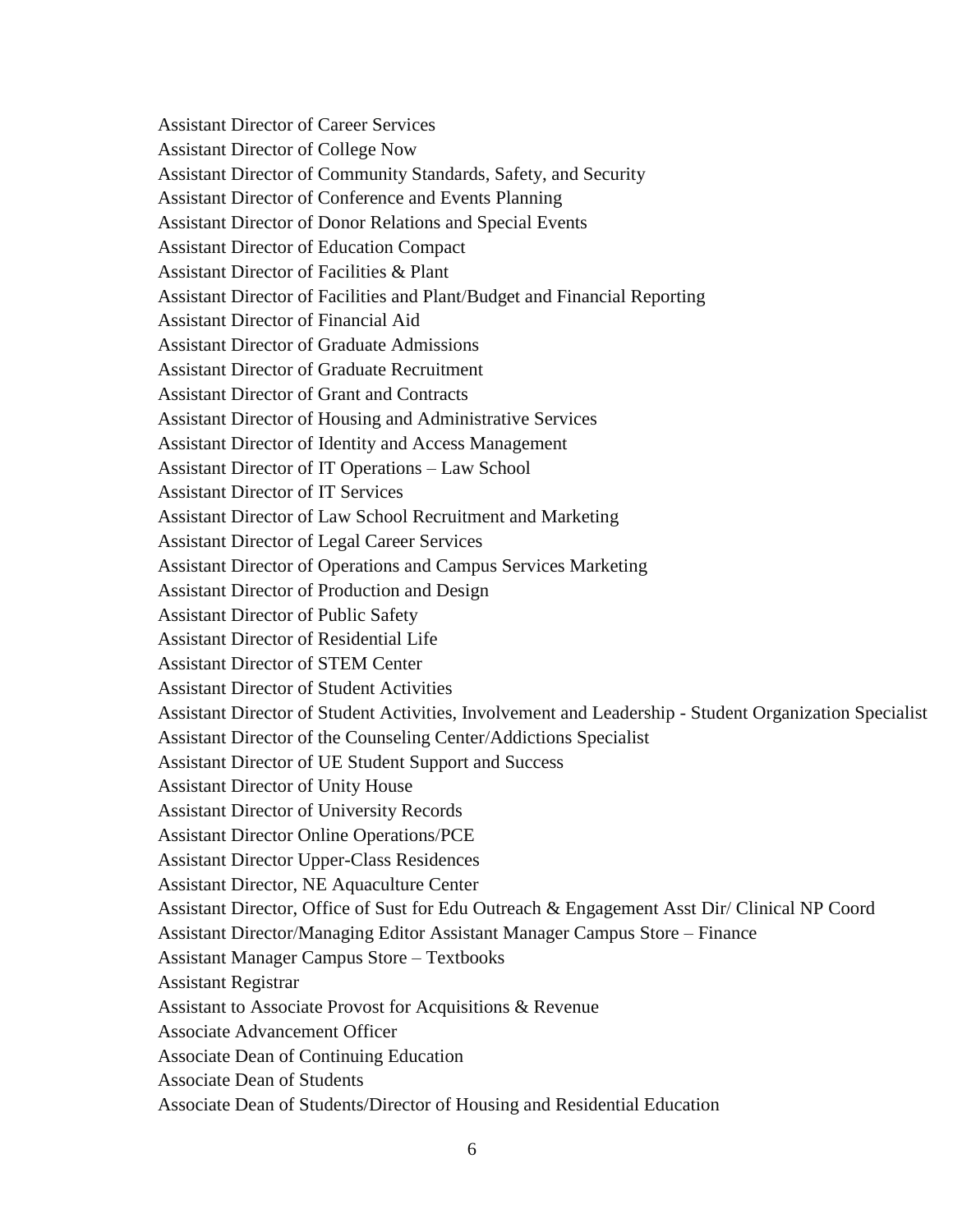Associate Director Business & Administrative Services Associate Director Campus Services Associate Director of Academic Advising Associate Director of Admissions/ Project Management Associate Director of Admissions/DEC Management Associate Director of Alumni Affairs Associate Director of Athletics Associate Director of Career Services Associate Director of Counseling Center Associate Director of Enterprise Systems and Security Associate Director of Facilities Associate Director of Facilities Planning, Design and Construction Associate Director of Financial Aid Associate Director of Financial Aid – (Graduate/Law) Associate Director of Housing & Residential Life Associate Director of Housing Facilities, Operations & Services Associate Director of Network Services Associate Director of Procurement Associate Director of Student Activities Associate Director of the Center for Access and Success Associate Director of the Frederick Douglas Unity House Associate Director of University Records Associate Director, Enrollment Services and Business Manager, DCE Associate Director, Institutional Research Associate Registrar Associate Vice Chancellor, Alumni Relations Athletic Trainer Athletic Administrator/Head Coach Athletic Communications Director Athletic Trainer/Fitness Center Assistant Bursar Budget Analyst Budget Assistant Budget Coordinator Business Analyst Business Manager/ATMC Business Manager/Division of Continuing Education Business Systems Analyst CAD Drafter Capital Project Manager Career Development Counselor Career Development Specialist CCB Student Advisor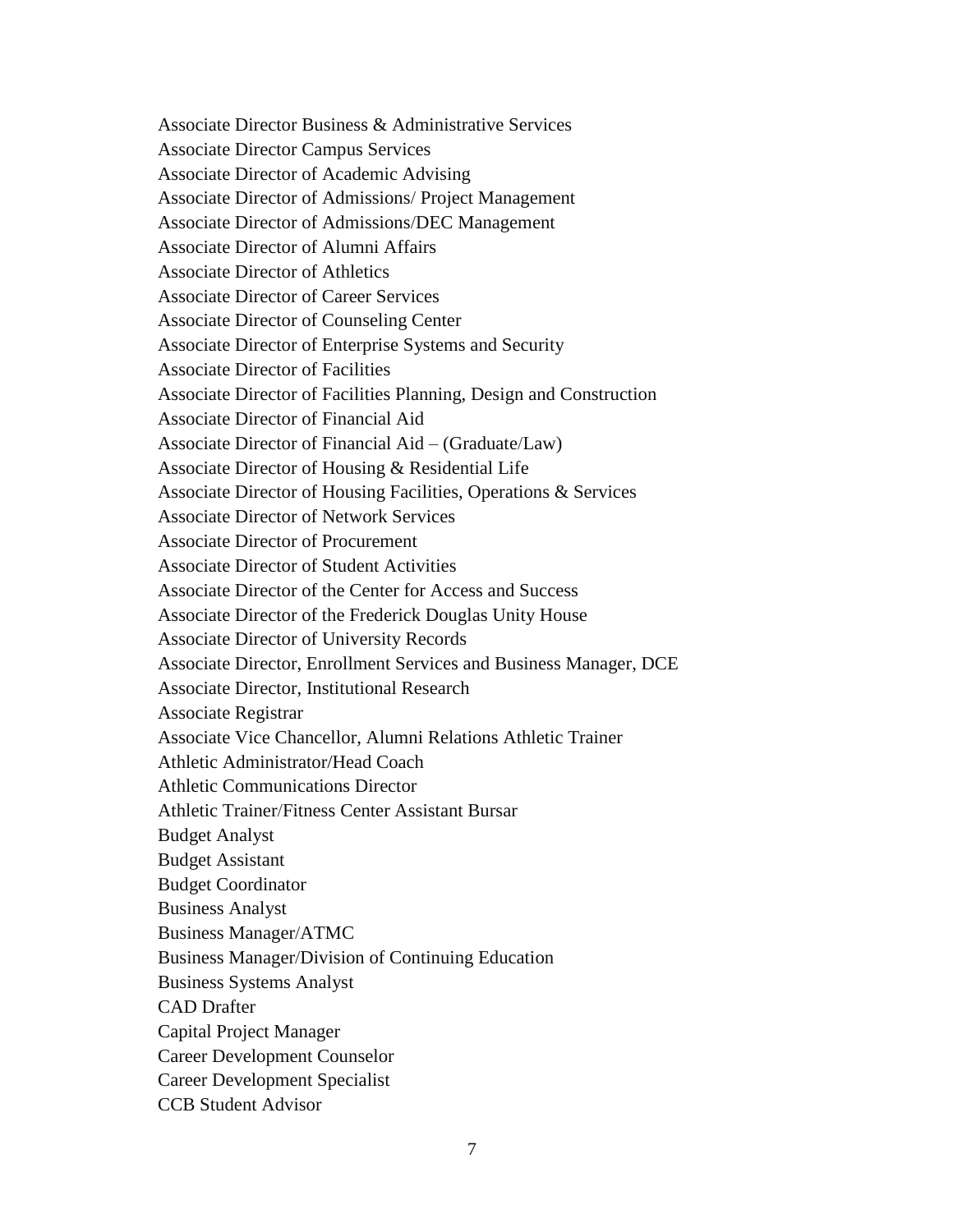CITAP Project Coordinator/Neighborhood College

Civic Engagement Grant Coordinator

Civic Engagement Program Officer

Clinical Education Coordinator

Clinical Nurse Practitioner Coordinator

Cluster Hardware/Software Specialist

Code Enforcement Lead Inspector

College Now Counselor

Community Mobilization Network Coordinator

Computer & Electronic Systems Manager

Computer Administrator

Computer Cluster/Classroom Manager

Computer Sales & Support

Computer Sales Assistant

Computer Systems Administrator

Computer Systems/Operations Specialist

Computer Technician

Computing Support Assistant

Conference and Events Coordinator

Conference and Events Coordinator for Evening and Summer Programs

Coordinator for Community Service Programs

Coordinator for International Students

Coordinator for Student Judicial Affairs

Coordinator of Alternative Admissions Programs for University Extension

Coordinator of Connect Program

Coordinator of Disabled Student Services

Coordinator of Engineering Student Support Center

Coordinator of Graduate Business Programs

Coordinator of Health Education and Promotion

Coordinator of Institutional and Learning Assessment

Coordinator of IT Operations

Coordinator of Marketing and Special Programs/PCE

Coordinator of PCE Special Programs

Coordinator of Residential Community Standards & Academic Initiatives

Coordinator of Residential Life

Coordinator of Residential Standards

Coordinator of Security, Staffing, and Desk Operations

Coordinator of Student Activities

Coordinator of Student Support Services for University Extension

Coordinator of Undergraduate Business Programs

Counselor II/College Now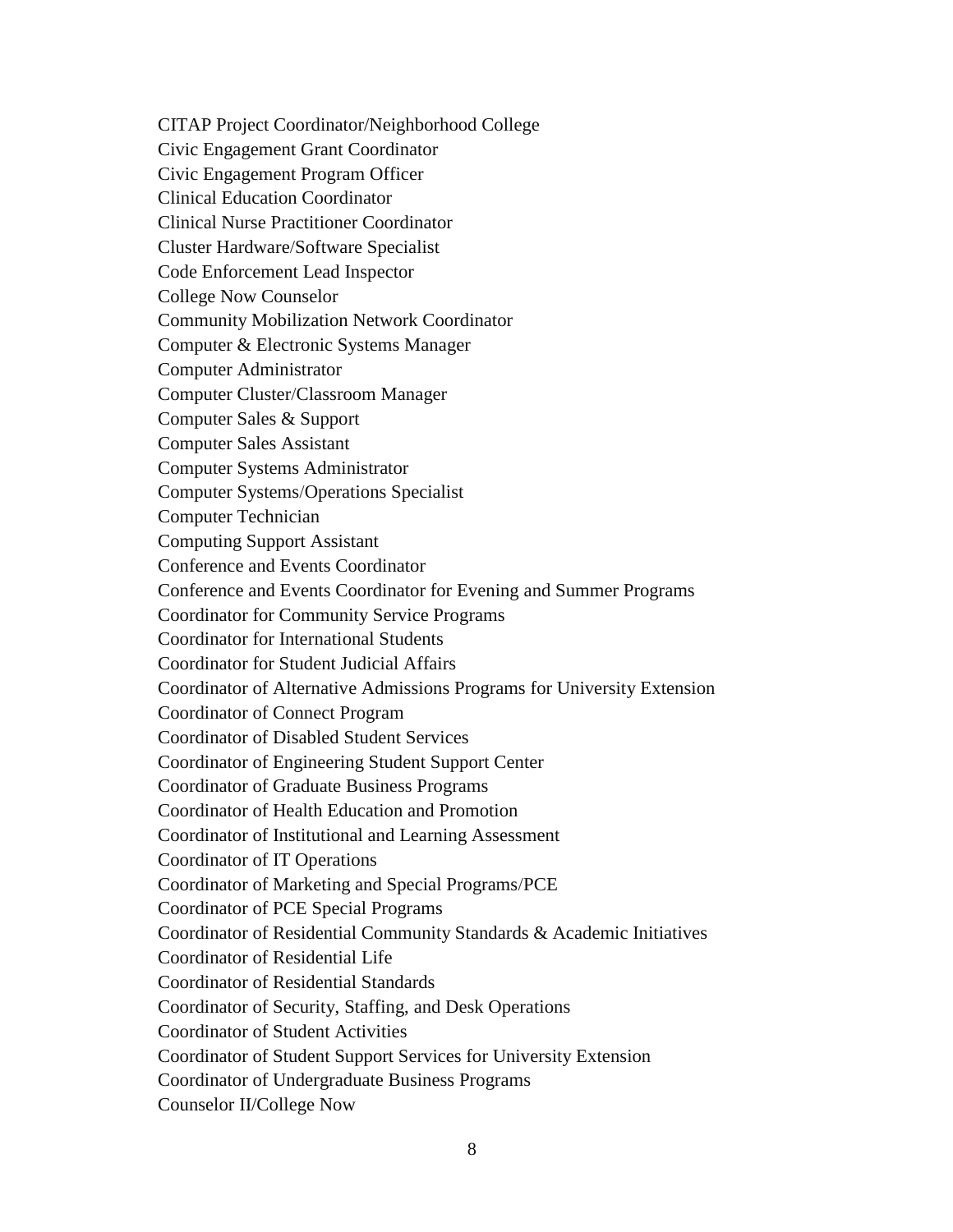Creative Director Dean of Students Digital Imaging Specialist, Library Digital Multimedia Specialist Director Campus Compact Director Cape Cod Programs Director Children's Center for Learning Director Cooperative Engineering Education Program Director Donor Relations Director for Legal Career Services and Alumni Services Director for Student Engagement and Professional Development Director of Academic Success Director of Admissions Director of Advising, Support, and Planning Director of Alumni Relations Director of Aquatics Director of Assessment and Evaluation Director of Athletics Director of Business Education and Lifelong Learning Director of Business Education and Lifelong Learning/Assistant Dean Director of Business Education and Training/BIRC Director of Campus Center Director of Career Resource Center Director of College Now Director of Community Service and Partnership Director of Corporate Program Development/BIRC Director of Counseling & Student Development Director of DCE – Center for Professional & Continuing Education Director of Development Director of Development/Annual Giving Director of Economic Development Director of Enrollment Management for Professional and Continuing Education Director of Environmental Health & Safety Director of Financial Aid Director of Graduate Academic Resources and Legal Writing Center Director of Graduate Studies and Admissions Director of Graduate Studies and Admissions Director of Grants Accounting Director of Housing & Residential Life Director of Information Systems Director of Information Systems/Analytics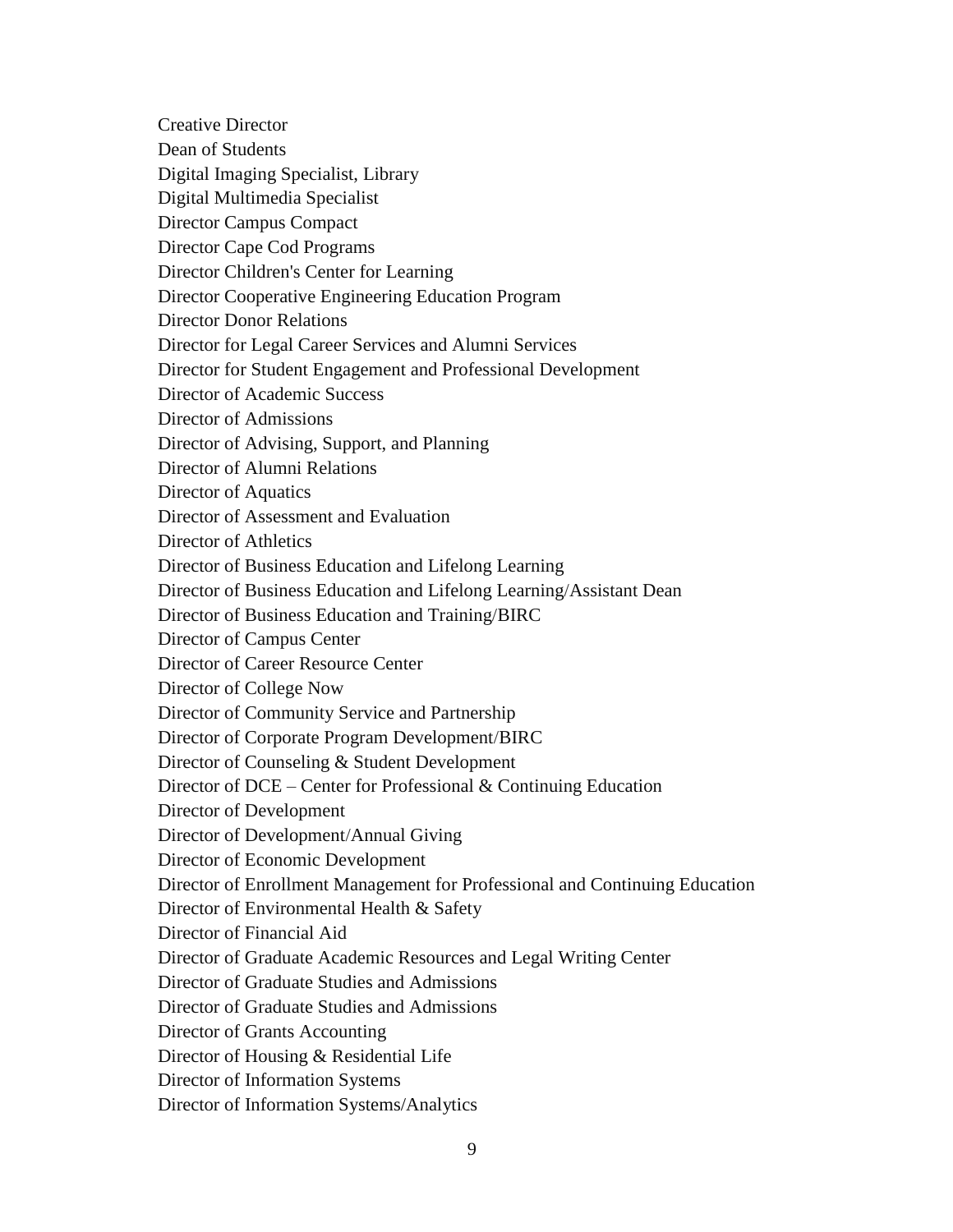Director of Institutional Research Director of Instructional Technology Director of Integrated Media Director of International Student Center Director of Internet Development Director of Labor Education Center Director of IT Development & Integration Director of Learning Assessment Director of Lifelong Learning: Corporate, Community, and International Programs Director of Marine Renewable Energy Consortium Director of Marketing and Conferences/ATMC Director of Marketing and Recruitment for Graduate Studies Director of Multicultural/Retention Services Director of New Student Programs Director of Parent Giving Director of PCE Financial Operations Director of Planning and Administration Director of Prospect Strategy and Analytics Director of Public Safety Director of Residential Educational Programs and Assessment Director of Sports Information Director of Student Activities Director of Student Conduct and Dispute Resolution Director of Student Health Services Director of Television Services Director of the Annual Fund Director of the Center for Access and Success Director of the Center for Jewish Culture Director of the Center for Women, Gender & Sexuality Director of the Fall River Center and Non-Credit Programs Director of the Frederick Douglas Unity House Director of the International Programs Office Director of the Lead Paint Abatement Program Director of the Office for Campus & Community Sustainability Director of the Office of Civic Engagement and Service Learning Director of the Small Business Development Center Director of University Enrollment Center Director of University Extension Financial Operations Director of University of Records Director of Upward Bound Director of Women's Resource Center Director of Workers' Education Program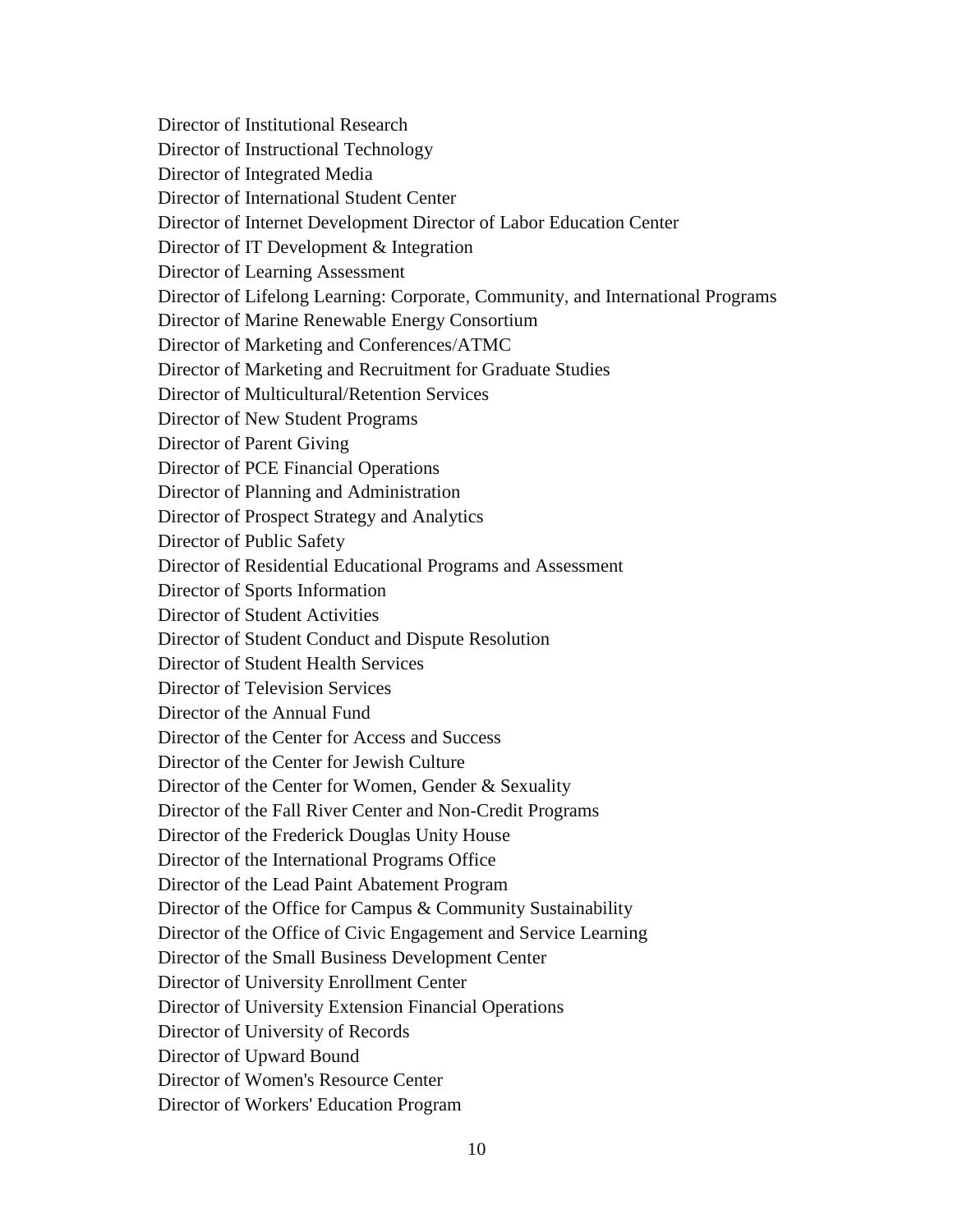Director Office of K-12 Outreach Director UMD Lead Program Director, Academic Resource Center Director, Advancement IT Operations Director, ARC/Math & Business Center Director, ARC/Science & Engineering Center Director, ARC/Writing & Reading Director, Center for University, School & Community Partnership Director, Cooperative Engineering Education Program Director, Educational Technology & Support Services Director, Information Technology Systems & Services Director/Advancement IT Applications Emergency Management Coordinator Engineer/ATMC Enrollment Counselor New Transfer and Adult Students Enrollment Specialist - Graduate Programs Enrollment Specialist - Undergraduate Programs Enrollment Systems Coordinator Enterprise Systems Administration Manager Enterprise Systems and Support Coordinator-Mac/Linux Environmental Compliance Engineer Environmental Engineer/ATMC Environmental Health and Safety Coordinator Environmental Inspector, Lead Paint Abatement Program Equipment Manager/Athletic Department Event and Technical Services Manager Executive Director for Alumni Relations Executive Director for Communications Executive Director for IT Service Assurance Executive Director of International Education Executive Director of the Family Business Center Executive Director Southeastern Massachusetts Agricultural Partnership Executive Director, Center for Teaching and Learning Executive Director, MA Fisheries Recovery Commission Executive Director, MFRC Executive Editor Facility Manager/SMAST Family Business Center Coordinator Family Counselor, Lead Paint Abatement Program Field Service Manager Financial Aid Counselor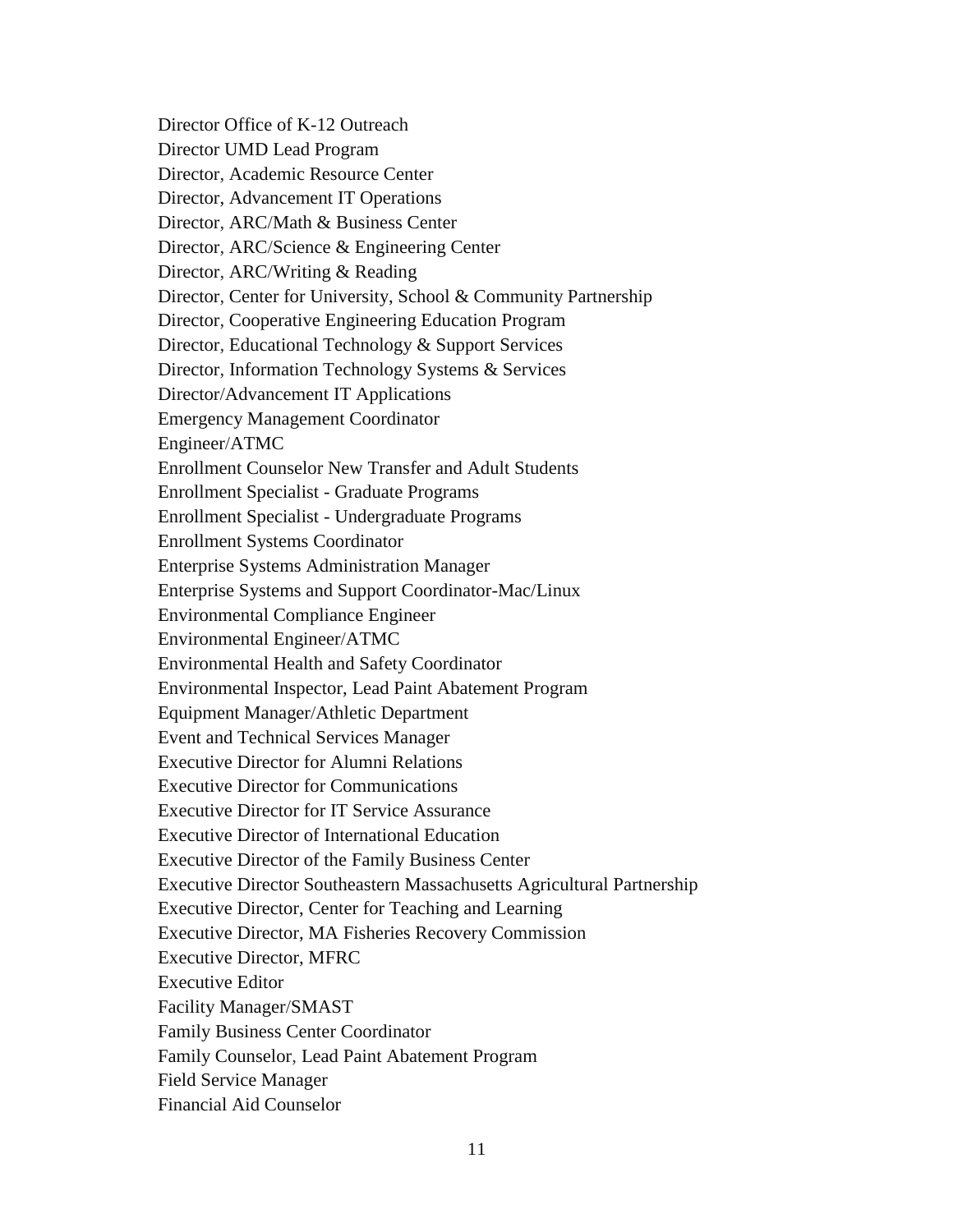Financial Aid Counselor for Scholarships Financial Analyst Financial Systems and Reporting Manager Fitness Center Assistant/Head Coach Fitness Center Assistant/Strength and Conditioning Coordinator Fitness Center Director Fitness Center Supervisor Gallery Director Grant and Contract Coordinator Grant/Finance Coordinator Grants and Community Outreach Specialist Grants Officer – Business Grants Officer – Sciences Grants Support Specialist Graphic Designer Hardware/Software Systems Specialist Head Athletic Trainer Head Nurse Head Teacher – Children's Center for Learning Head Women's Soccer Coach/Equipment Room Manager Health Educator Housing and Residential Life Systems Manager Housing Rehab Specialist/Lead Paint Abatement Program Identity & Access Mgmt Specialist Info Systems/Procurement Rprt Mgr IT Infrastructure Project Mgr IMPACT Project Manager, Center for Teaching and Learning Information Manager/Foundation Office Information Resource Manager Information Systems Manager Information Systems Manager/Financials Information Systems Manager/Student Records Information Systems Support Specialist Institutional Research Analyst Instructional Designer Instructional Designer/ePortfolio Specialist Instructional Development Designer Instructional Development Support Specialist Instructional Technologist Instructional Technology Coordinator Instructional Technology Coordinator/Project Manager Instructional Technology Manager Instructional Technology Support Specialist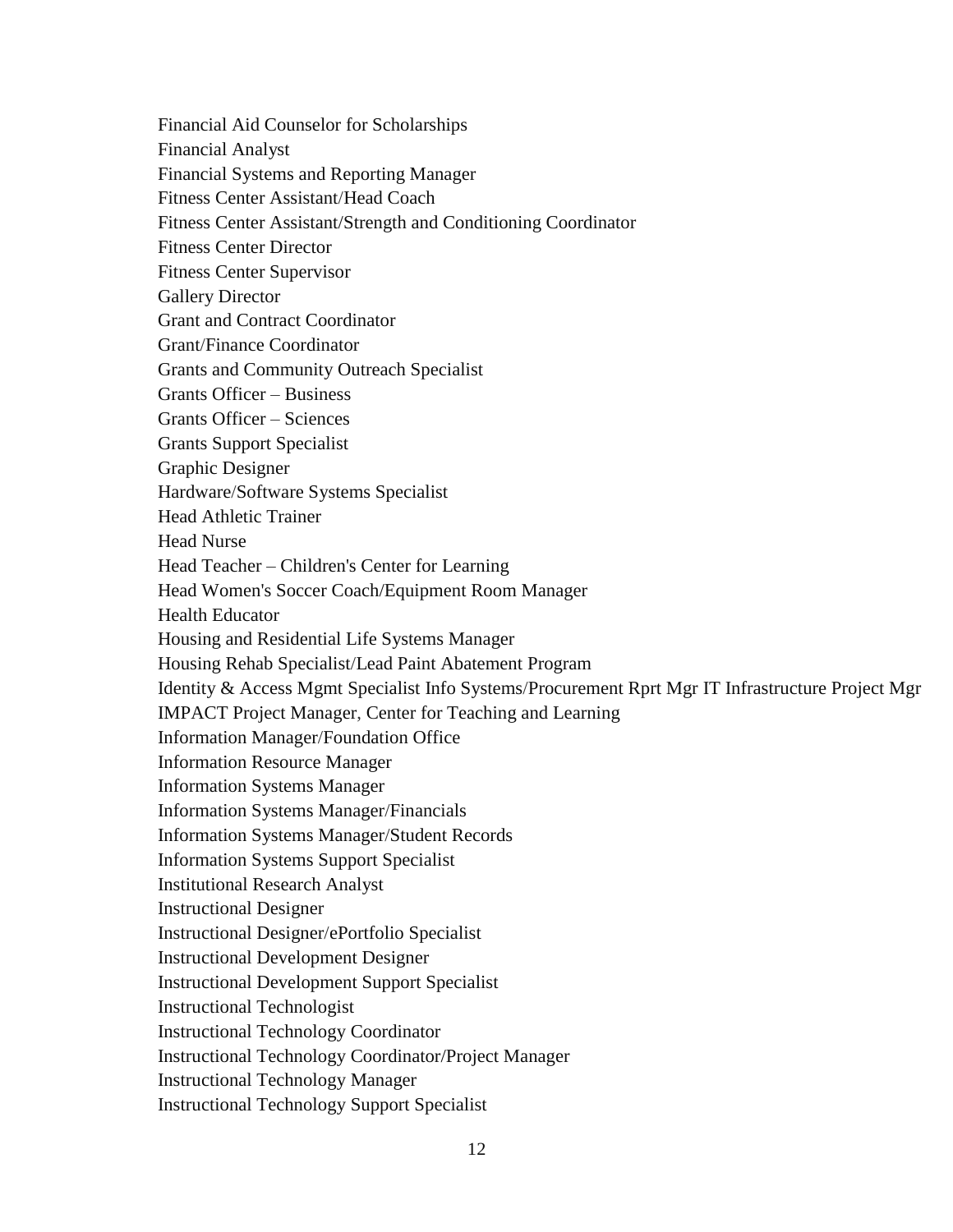Intake Worker/Relocation Specialist

Interim Assistant Vice Chancellor/Director Advanced Technology and Manufacturing Center

Interim Executive Director of University Extension

International Admissions Liaison

International Graduate Admissions Liaison

Internet Development Manager/Emergent Technologies

Internet Development Manager/Systems

Internet Development Manager/Webmaster

Internet Systems Developer

Intramural Sports Coordinator

IT Access Management Specialist

IT Access Management Technician

IT Development Manager

IT Identity and Access Coordinator

IT Lab and Classroom Technical Manager

IT Procurement Coordinator

IT Service Center Manager

IT Service Center Technician

IT Telecommunications Coordinator

Labor Extension Specialist

Lead Instructional Designer

Lead IT Identity and Access Coordinator

Lead Paint Program Specialist

Leadership Coordinator

Leadership Gifts Officer

Legal Placement and Recruitment Coordinator

Liaison Associate

Major Gifts Officer

Management Consultant, Small Business Development Center

Management Specialist, Small Business Development Center

Manager of Disbursements w/Analytical Reporting

Manager of Grant Accounting Manager of Pre-Award Services

Manager of Pre-Award Administration

Manager of the Campus Store

Managing Editor

Marketing Business Analyst

Mechanical & Manufacturing Process Engineer Mental Health Counselor

Network Engineer

Network Systems Specialist

Network/Telecommunications Specialist

Networking Manager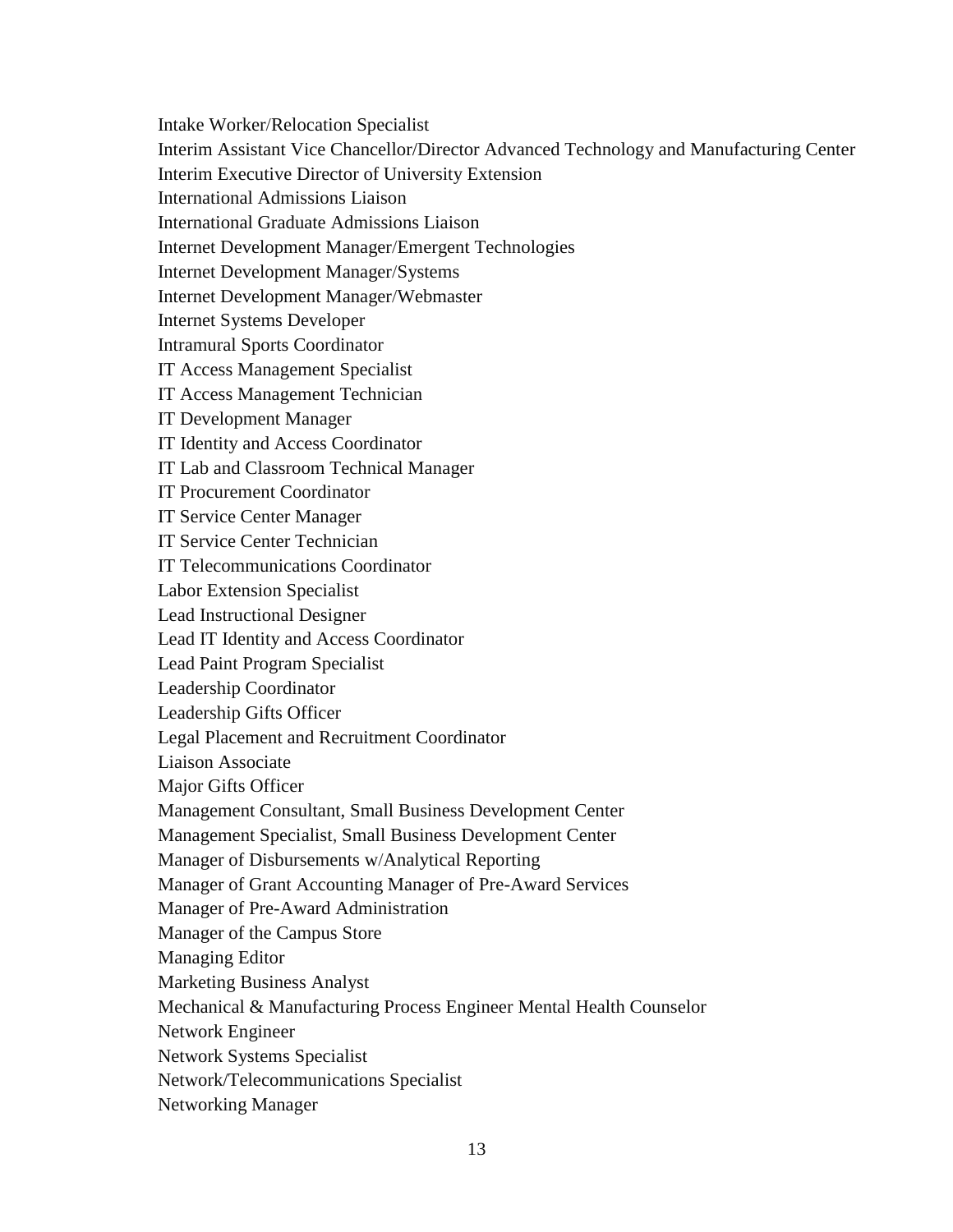**Newswriter** Nurse Practitioner Nursing Clinical Coordinator Nursing Clinical Leader Occupancy Manager One Card Coordinator Online Support Coordinator Online Technologies Administrator/Instructional Technologist Operations and Scheduling Manager Operations and Services Manager Operations Manager for Housing/Residential Life Operations Manager, Campus Center Operations Manager/Facilities Outreach Counselor, Academic Resource Center PCE Admissions Coordinator PCE Assistant Director Online Operations PCE Marketing Director PeopleSoft Project Manager PeopleSoft/Financial Coordinator Phonathon Coordinator Planning and Development Specialist Portal Administrator/Project Manager Post Award Grants Manager Pre-Award and Sub-Recipient Manager Preschool Teacher Principal Research Analyst for Programs and Assessment Production Editor Professional Development Coordinator Program Associate Program Coordinator Program Coordinator for College Now Program Manager: Diversity Nursing Scholars Program Program/Retention Counselor/Alternative Admissions Project Coordinator, Labor Education Project Leader Project Manager for Research & Partnering Project Manager for Research, Partnering & Facilities Project Manager/SIMCALC Prospect Researcher Psychologist Prospect Strategy Analyst Prospect Strategy Associate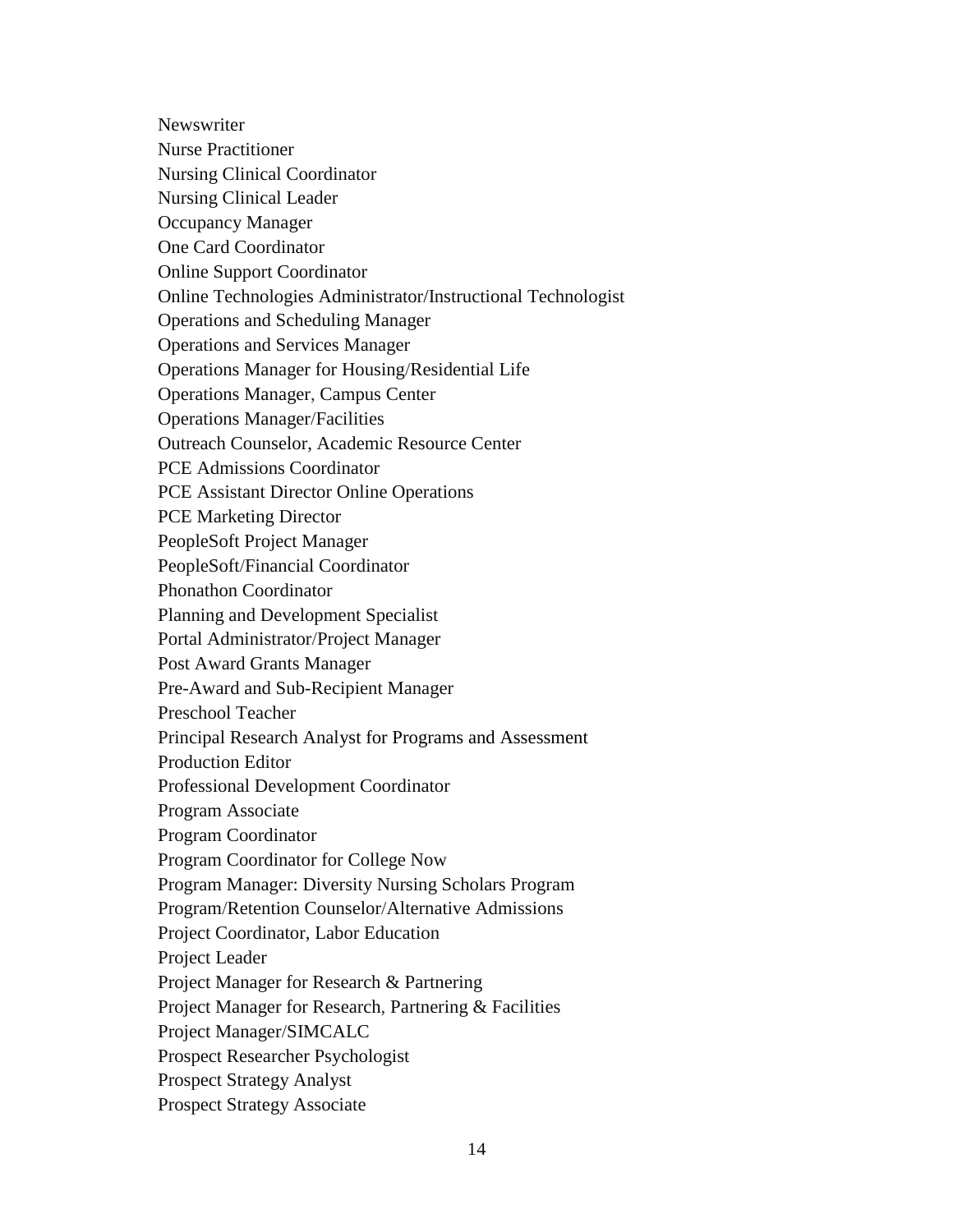Psychotherapist

Public Affairs Specialist

Recruiting Coordinator/Head Coach of a Sport

Regional Admissions Counselor

Research Development Manager

Research Management Coordinator

Resident Director

Resident Engineer

Residential Technical Support Specialist

Safety Manager

Senior Admissions Counselor

Senior Advancement Officer

Senior Applications Engineer

Senior Budget Analyst

Senior Coordinator for New Student Transfer

Senior Graphic Designer

Senior Institutional Research Analyst

Senior IT Project/Change Leader

Senior IT Service Center Technician

Senior Management Counselor, Small Business Development Center

Senior Management Specialist, Small Business Development Center

Senior Outreach Coordinator, Institutional Advancement

Senior Outreach Coordinator/Coordinator of Special Events

Senior Philanthropic Officer

Senior Program Specialist

Senior Programmer Analyst

Senior Programmer/CMAST

Senior Project Leader – CITS

Senior Resident Engineer

Senior Software Designer, SIMCALC

Senior Software Developer, SIMCALC

Senior Software Specialist

Senior Strategic Technology Procurement Sourcing Manager

Senior Systems Developer/Project Leader

Senior Systems Specialist

Senior Technical and Training Specialist

Senior Technical Coordinator

Senior Technical Support Specialist

Senior Telecommunications Analyst

Senior Web Writer-Editor

Senior Writer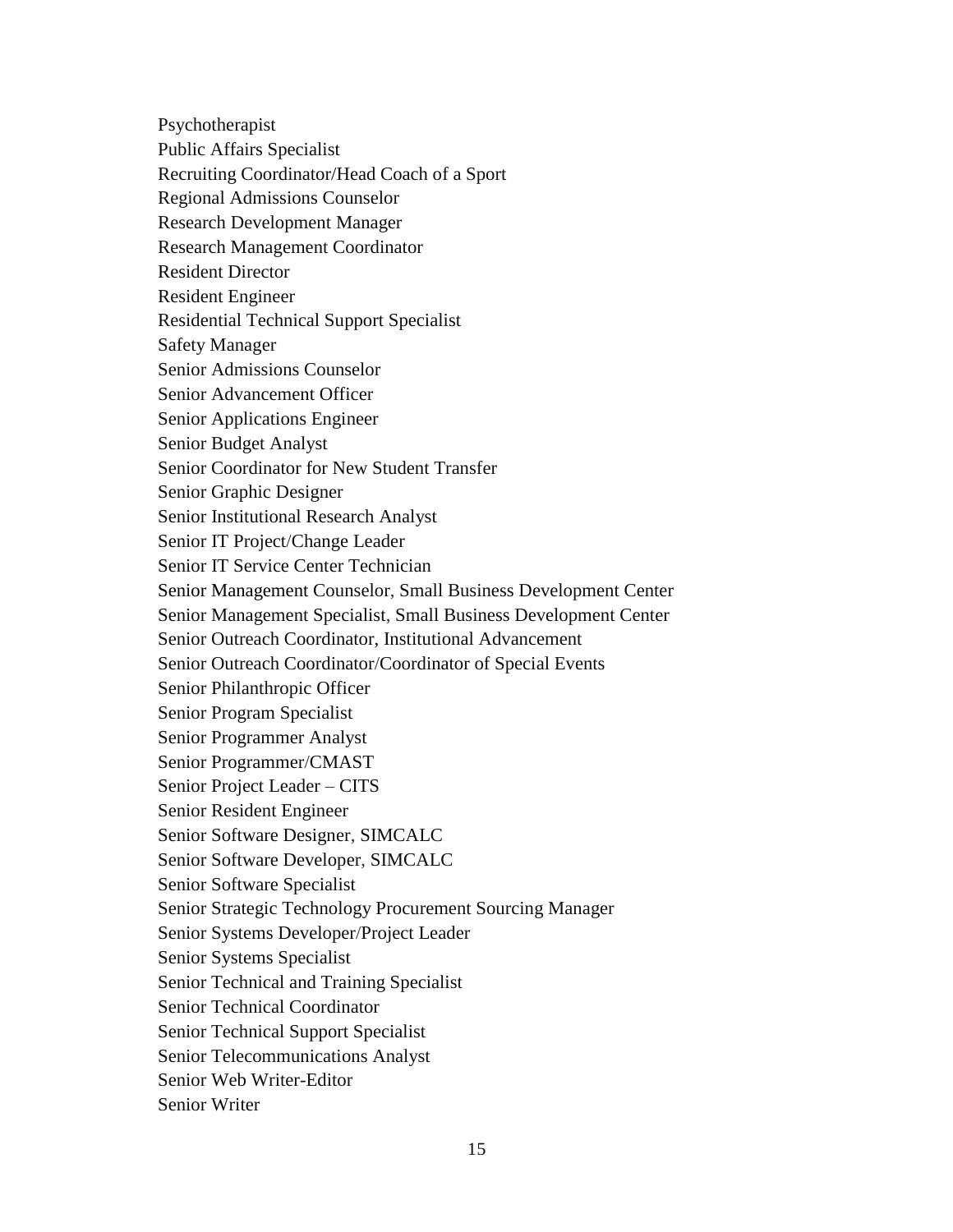Service Center Technician SMAST Computer Systems Administrator SMAST Scientific System Administrator Software Systems Specialist Space Planner Space Planning and Project Manager Space Planning Manager Special Assistant for Administration/Fiscal Services (Manager of Disbursements) Special Assistant to Associate Provost, CITS Specialist, Lead Paint Program Staff Assistant Campus Services Operations Staff Assistant Conference and Events Planning Office Staff Assistant for Athletics (Game Management & Work Study Coordinator) Staff Assistant for Athletics (Marketing and Fundraising) Staff Assistant for General Accounting Services Staff Assistant to Dean, CVPA Staff Assistant, Academic Affairs Staff Assistant, Admissions Staff Assistant, Campus Store Staff Assistant, Career Services Staff Assistant, Career Services and Diversity Staff Assistant, Center for Portuguese Studies Staff Assistant, CITS Staff Assistant, DCE Staff Assistant, Financial Aid Staff Assistant, HR, Training/Projects Staff Assistant, Library Development Staff Assistant, Multicultural Staff Assistant, NRAC Staff Assistant, Photographics Videotape Specialist Staff Assistant, Public Safety Staff Assistant, University Records Staff Associate Institutional Research Staff Associate to Budget Director Staff Associate, Administration for Development & Research, CVPA Staff Associate, Arts Outreach & Development Staff Associate, Athletics Staff Associate, Continuing Education Staff Associate, Graduate Academic Resources & Legal Writing Center Staff Associate, Graduate Events Coordinator Staff Associate, Housing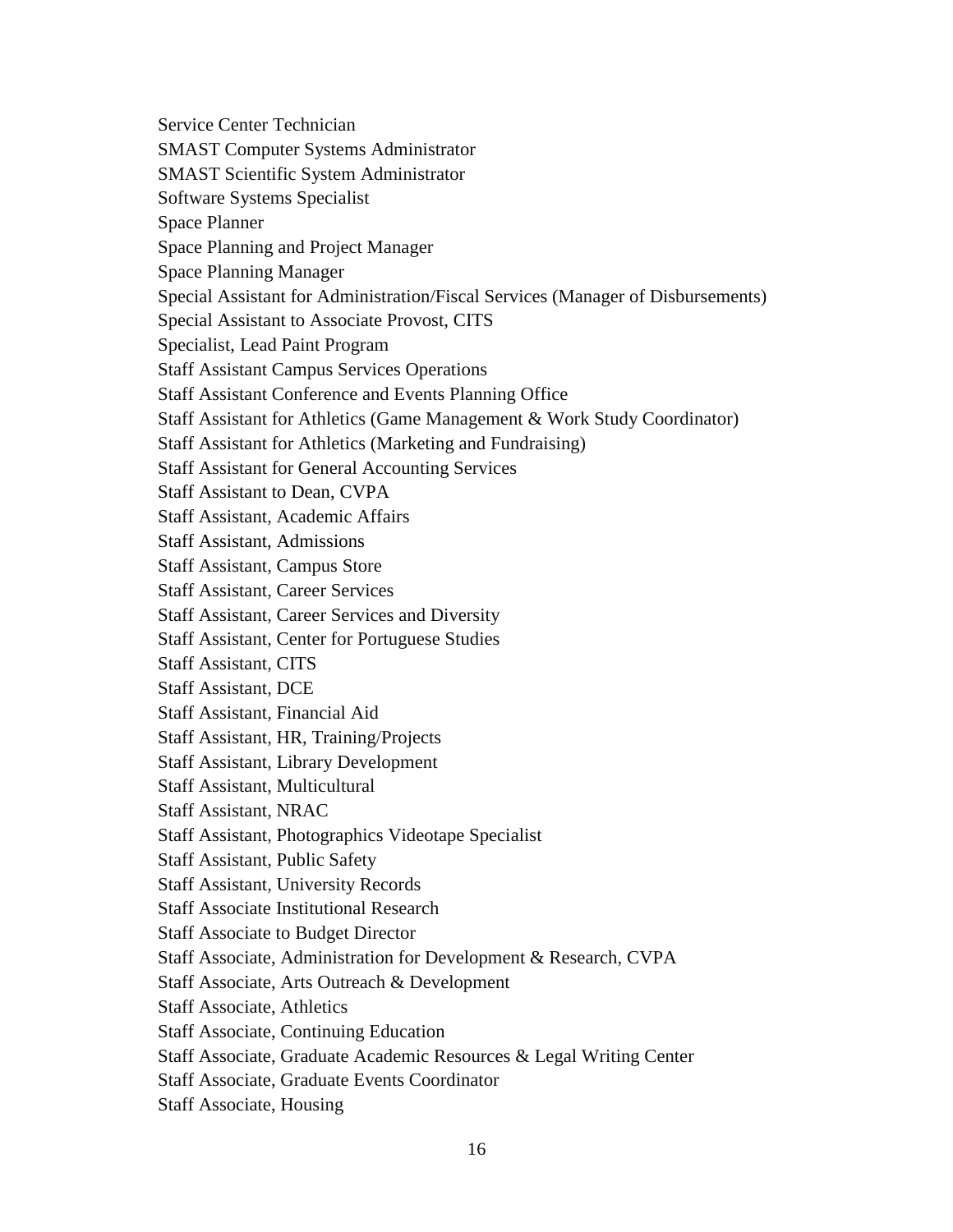Staff Associate, Internet Development Staff Associate, Library Development Staff Associate, Purchasing Staff Associate, Registrar's Office Staff Associate, SIMCALC Staff Associate, Small Business Development Center Staff Nurse Star Store Campus Coordinator Startup and Industry Liaison Strategic Procurement Sourcing Manager Strategy Director for Assessment and Evaluation Student Employee Manager Student Loan Manager Student Support Advisor Student Support Coordinator Student Transition and Achievement Resource Center Coordinator Support Services Manager System Access and Security Manager Systems Administrator-Learning Systems and Security Systems Analyst Systems and Data Integration Analyst Systems Change Management Coordinator Teacher/Director – Children's Center for Learning Technical Coordinator Technical Services Coordinator Technical Services/Production Manager Technical Specialist Technical Support Specialist Technical Writer/Communications Specialist/SMAST Technology Coordinator/Adult Basic Education Instructor Transportation Manager UMass Law Clinical Programs Coordinator Undergraduate Academic Advisor Undergraduate Academic Advisor for Online Programs Undergraduate Academic Advisor for Retention Support Undergraduate Program Coordinator University Extension Student Support Advisor University Extension/Online Program Coordinator University Extension/Online Program Coordinator/Budget Manager University Police Captain Upward Bound Academic Advisor Upward Bound Counselor User Support Specialist Visual Image Coordinator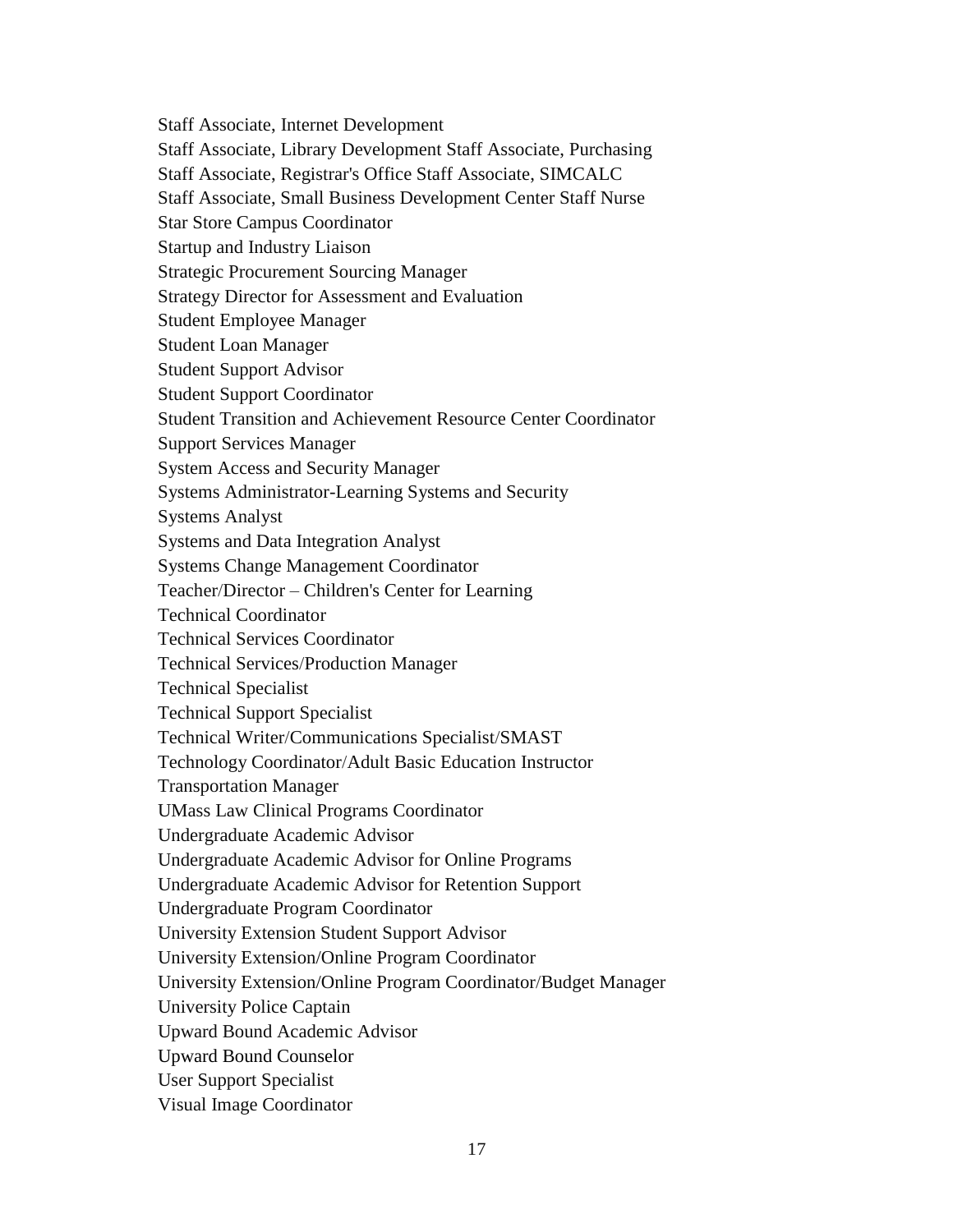Visual Production Specialist Web Development/Marketing Specialist Web System/Development Specialist Website Administrator/SMAST Women's Health Nurse Workplace Education Coordinator Writer/Editor Writer/Editor, CVPA Writing and Reading Center Specialist

- 1. In the event that new administrative bargaining unit positions are created or any other modifications are made, the Faculty Federation and Educational Services Unit shall be notified and consulted within thirty (30) days prior to the posting or change becoming effective. Such positions shall become part of the bargaining unit upon execution of a memorandum of understanding between the Board of Trustees or its designee and the FacultyFederation.
- 2. In the event that new or vacant administration positions are created, the administration shall send to the union chairperson a copy of the position(s) job description no less than ten (10) working days prior to the posting or filling of the position.

### B. Definitions

1. The term "Administrator" shall be defined to include the UMass Dartmouth Chancellor and other principal administrative officers of the University; such designation is not to include individuals and positions as defined under Section A of Article I. Individuals who hold the title of "Associate Chancellor", "Assistant Chancellor", "Assistant Vice Chancellor", "Associate Vice Chancellor", and "Vice Chancellor" shall be considered to be non-unit employees and excluded from membership in the bargaining unit. References to the central administration of the University of Massachusetts shall be made specifically.

The administration shall be responsible for the management of the University of Massachusetts Dartmouth.

- 2. The term "Campus" refers to any single educational facility or academic location of the University of Massachusetts Dartmouth.
- 3. The phrase "Divisional Head" as used in this agreement means the Vice Chancellor for Administrative and Fiscal Services, or the Vice Chancellor for Student Affairs, or the Provost and Vice Chancellor for Academic Affairs, Vice Chancellor, Library Services, Information Resources, and Technology, Vice Chancellor for Institutional Advancement or the UMass Dartmouth Chancellor or his/her Designee.
- 4. The phrase "Educational Services Person" as used in this agreement means a member or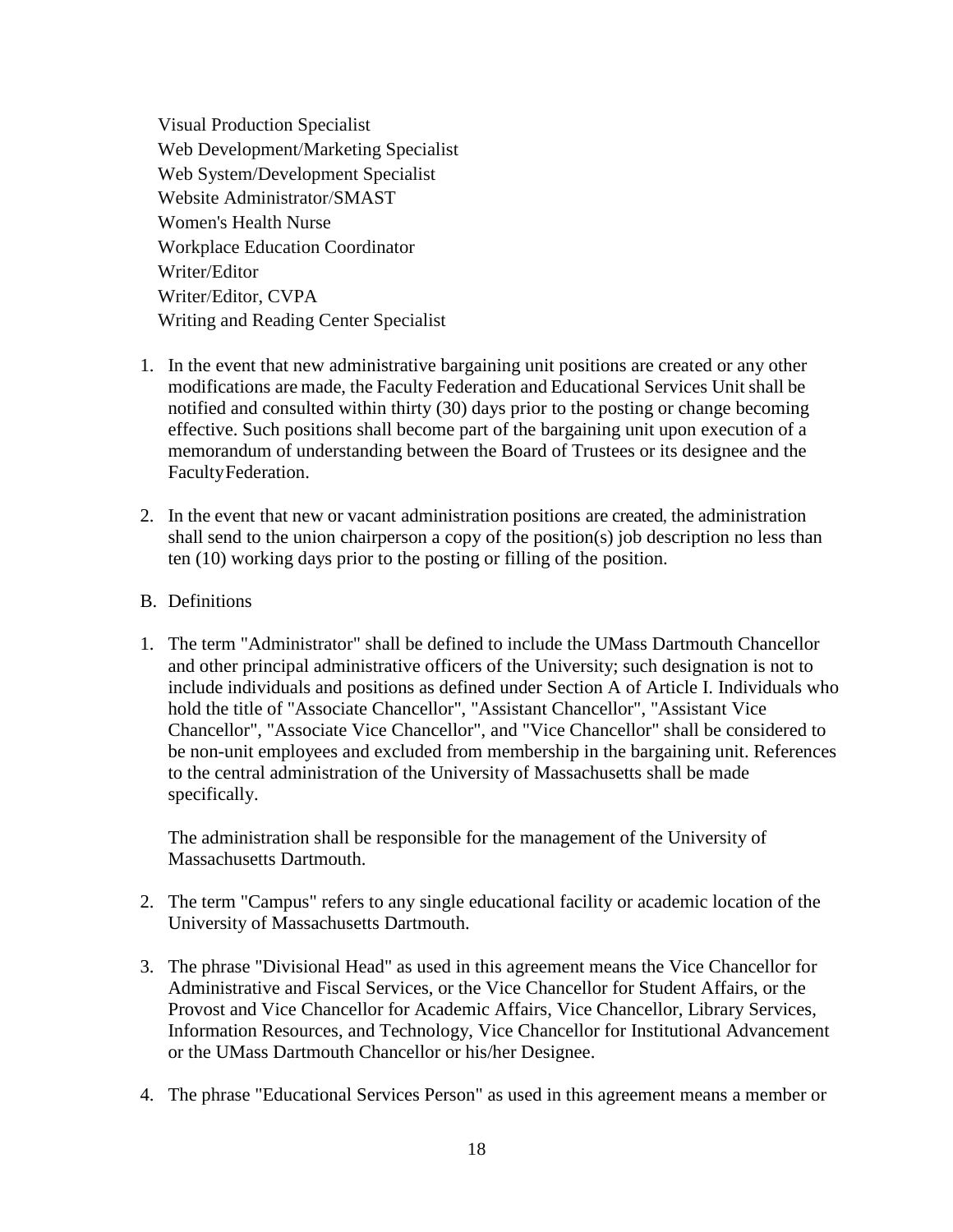members of the bargaining unit as defined in A above.

- 5. The term "Federation Representative" as used in this agreement means any officially designated representative of the Faculty Federation.
- 6. It is mutually agreed that the term "Service" referred to in this agreement shall be defined as service at the University of Massachusetts Dartmouth.
- 7. The term "Employer" refers to the Board of Trustees of the University of Massachusetts.
- 8. The term "Trustees" refers to the Board of Trustees for the University of Massachusetts.
- 9. The term "University" refers collectively to all educational facilities or academic locations of the University of Massachusetts Dartmouth.
- 10. The term "Seniority" referred to in this agreement shall mean University-wide seniority as determined by the initial date of hire at the University of Massachusetts Dartmouth.
- 11. The term "Domestic Partner" refers to a person of the same sex as a unit member who lives with such unit member in a committed relationship that involves personal and economic bonds. Specific processes and requirements for certification as a domestic partner shall be determined by the University.
- 12. The term "Core Project Team Member" or a "Core Subject Matter Expert" is an individual who accepts an additional temporary assignment to the project which includes consistent travel to off campus locations and various duties and responsibilities associated with the design and implementation of a new system wide administrative computing system. Various working titles may be assigned to either members of the Core Project Team or Core Subject Matter Expert for the sole purpose of identification of work responsibilities.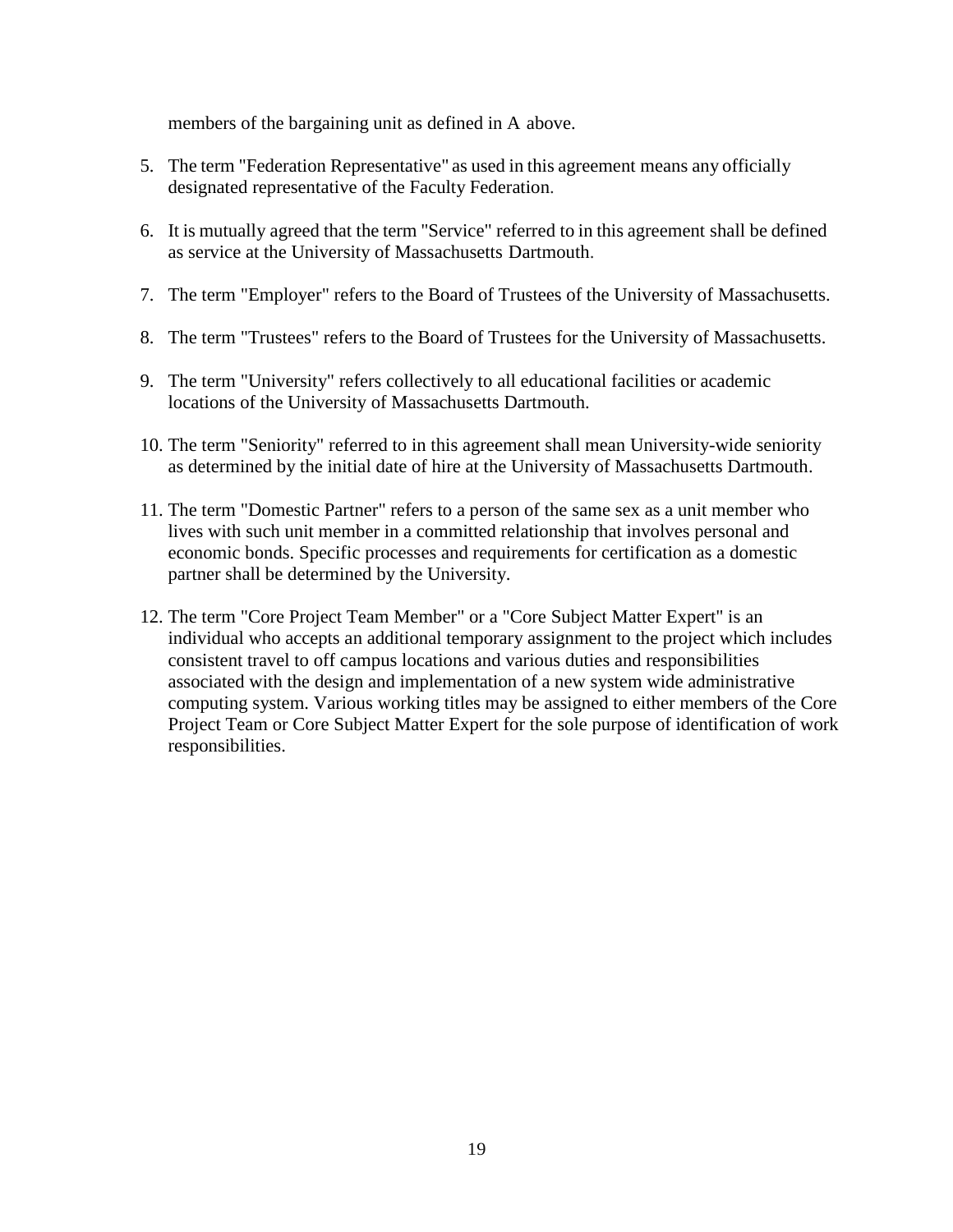### ARTICLE II

### UMASS DARTMOUTH EDUCATIONAL SERVICES UNIT – TRUSTEES RELATIONS

#### A. Fair Practices

As the exclusive collective bargaining agent, the Educational Services Unit will continue its policy of accepting into voluntary membership all eligible persons in the unit without regard to race, color, creed, disability, national origin, gender, veteran's status, sexual orientation, age, or marital status. The Educational Services Unit will represent equally all persons without regard to membership, participation in or activities in any employee organization.

The Parties to the Agreement mutually agree to continue their policy, as provided by federal and state law, of not discriminating against any person on the basis of race, creed, color, disability, national origin, gender, veteran's status, sexual orientation, age, marital status, and any other groups that may be designated "protected" by law or participation in or association with the activities of any employee organization. The University/Administration and the Union agree that all forms of discrimination and sexual harassment are illegal practices which will not be condoned in the work place.

In the event the Union or any employee elects to pursue any matter covered by this Agreement in any other forum the Employer shall have no obligation to process or continue to process any grievance or arbitration proceedings pursuant to Article XI. However, in the event the Union or an employee files a complaint before EEOC, MCAD, or DLR and a grievance has been filed on the same matter, said grievance will be put in abeyance pending outcome of the complaint. If the Employer prevails in the above forum(s), the grievance shall be processed accordingly. If the Union or the employee prevails, the grievance shall be deemed withdrawn.

#### B. Individual Contracts

Rights and benefits of Educational Services Units members set forth in this agreement shall be incorporated into and made part of any individual contract of employment with the Trustees. In the event of conflict between the terms of an individual contract of employment and the terms of this agreement, the latter shall be controlling. This agreement shall be referred to in employment contracts issued to Educational Services Unit members. Educational Services persons may request a change in their yearly contract duration. The request shall be filed with the division head, who will review and prepare a written recommendation to be submitted to the Chancellor.

B.1 Full-time, benefited, permanent employees of the Lead Paint Abatement Program employed prior to August 1, 2001, shall be governed by all provisions of the contract.

Full-time, benefited, permanent employees of the Lead Paint Abatement Program employed after September 1, 2001 shall be governed by all provisions of the contract with the exception of the following items that shall constitute an individual contract: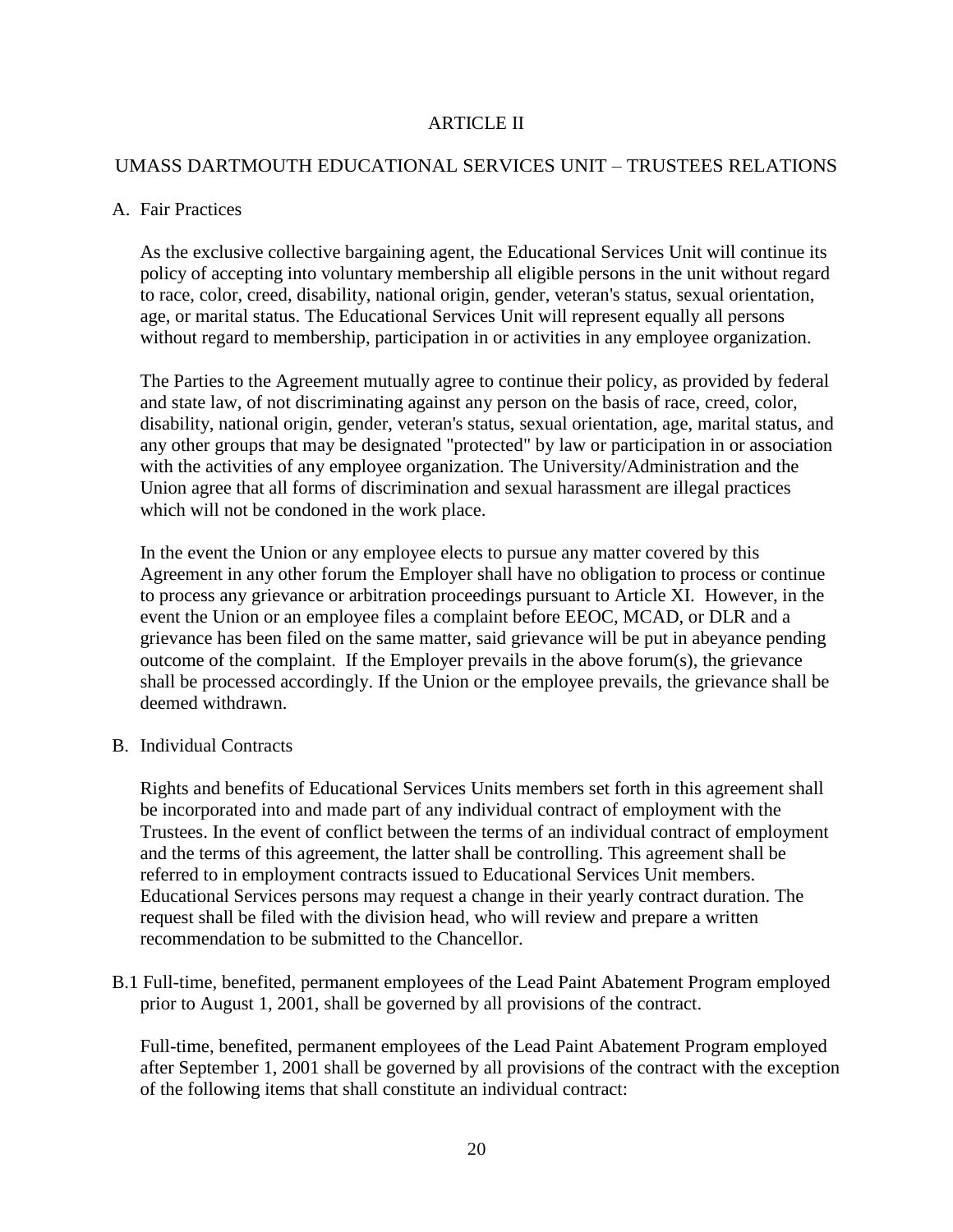- 1. The precise dates and length of employment.
- 2. The condition, if any, of contract renewal or continuation.
- 3. Rate of compensation.

### C. Continuing Consultation

The Trustees and the Educational Services Unit, recognizing the importance of frequent communications in maintaining good relationships, agree that UMass Dartmouth administration and ESU officers shall schedule regular meetings with the Vice Chancellor of Administrative and Fiscal Services or designee. These meetings shall not be for the purpose of negotiating with respect to wages and hours or conditions of employment or for discussing specific grievances, but shall be for the purpose of discussing and resolving mutual problems affecting the overall relationships between the parties to this agreement.

### D. Bulletin Boards

The Educational Services Unit shall be permitted to post official Educational Services Unit notices on designated University bulletin boards. The Chair of the ESU shall be provided, annually, a list of the designated University bulletin boards.

### E. Distribution of Materials

The Educational Services Unit shall have the right to distribute Educational Services Unit related materials to members of the bargaining unit and other professional employees.

### F. Federation Meetings

On twenty-four (24) hours' notice to the appropriate authority, the Faculty Federation Educational Services Unit shall have the right to schedule a federation meeting during normal operation hours in the buildings of the campus. After a federation meeting has been scheduled, no other meetings involving faculty members and Educational Services Unit members shall be scheduled at the same time.

## G. Information

The trustees shall make available to the Educational Services Unit upon its written request and within a reasonable time thereafter, such statistics and information related to the collective bargaining unit in the possession of the Board of Trustees as are necessary for the negotiation and implementation of this agreement. It is understood that this shall not require the trustees to compile information and statistics in the form requested unless already compiled in that form or to supply any information that is confidential.

### H. Trustee Meetings

1. The chairperson of the Educational Services Unit will be supplied a copy of the agenda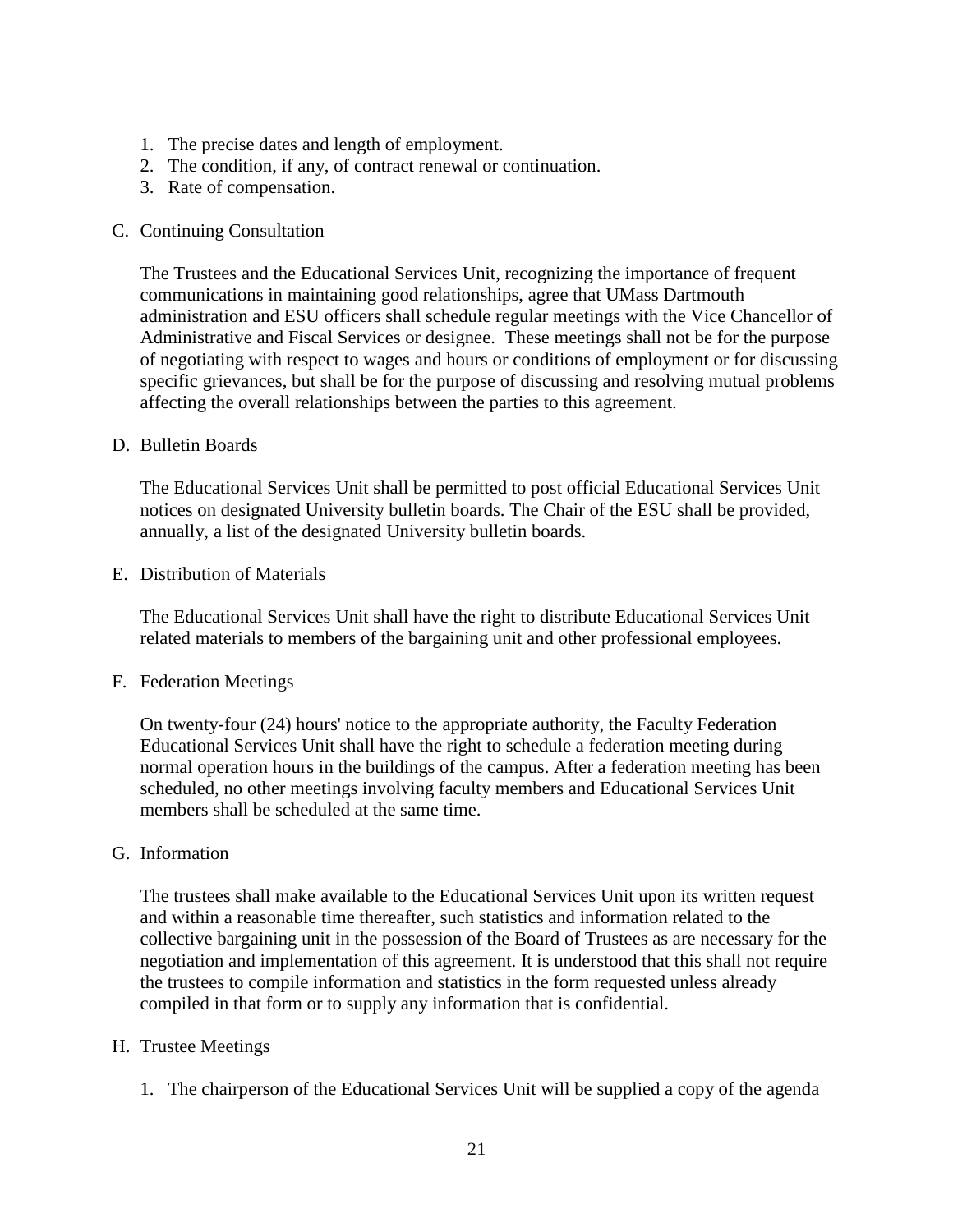and all of the relevant documents at the same time copies are supplied to the Trustees in advance of each regular or special meeting of the Trustees and the unit will be notified on any action taken by the Board of Trustees in matters relating to appointments, reappointments, assignments, promotions, additions to staff, salary adjustments, title changes, transfers, and reorganization plans.

- 2. All items relating to the terms of the agreement between the Trustees and the Educational Services Unit shall be placed on the agenda of the Board of Trustees to be discussed at a specified time determined by the Trustees with notification to the Educational Services Unit.
- I. Educational Services Unit Representation

Any members of the unit representing members of the unit on any committees or other such bodies established by the Trustees or any agent thereof, which involve matters or conditions of employment, shall be selected by a procedure administered by the Educational Services Unit. No members of the bargaining unit desiring to be a candidate shall be excluded from consideration in such a selection.

- J. Labor Management Committee
	- 1. The Labor Management Committee will be made up of three (3) ESU members appointed by the Chairperson and three (3) members representing the administration appointed by the Chancellor.
	- 2. In the event that merit moneys are available, the Labor Management Committee shall recommend to the Chancellor a process for distributing such moneys.
- K. Administrative Computing and Payroll Systems

The parties acknowledge that the University will be implementing new Administrative Computing Systems. To ensure that the changes required by these systems are introduced and implemented in the most effective manner, the Union agrees to support the University's implementation and accepts such changes to business practices, procedures, and functions as are necessary to achieve such implementation (e.g., the change from a weekly to biweekly payroll system).

The University and the Union agree that all employees shall have their net salary checks electronically forwarded to an account or accounts selected by each employee.

Given the current level of understanding of these proposals, the Union accepts them in principle providing that they become standard across the University, and can be demonstrated that such procedures are in keeping with the laws of the Commonwealth.

The University and the Union will establish a special Labor Management Committee made up of an equal number of ESU representatives and management representatives. This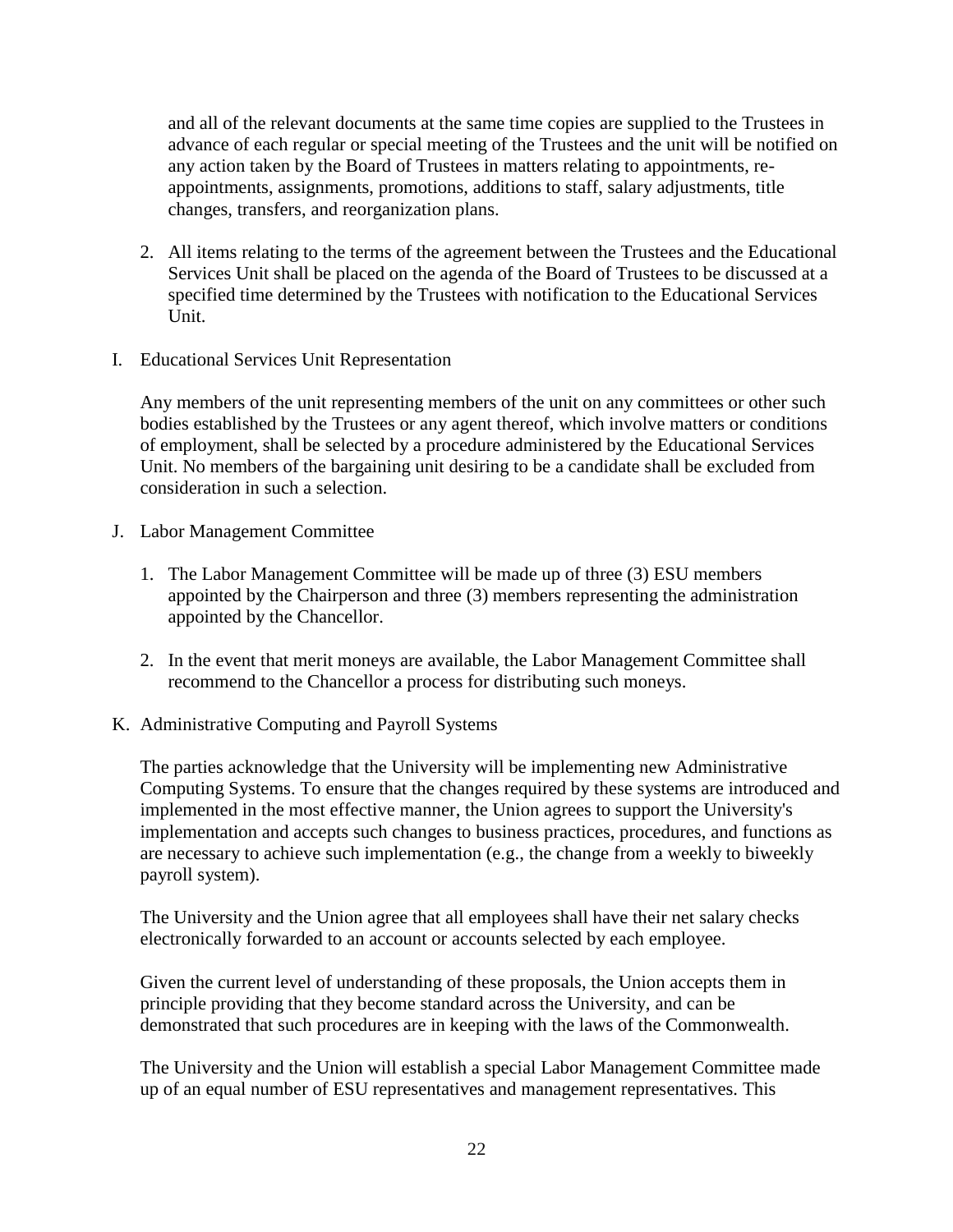committee shall be the sole forum for the parties to discuss any issues of impact to the bargaining unit arising from the implementation of the systems.

L. Conflict with Board of Trustee Policies

In the event of a conflict between the terms of this Agreement and any Board of Trustee Policy, the terms of this Agreement shall prevail.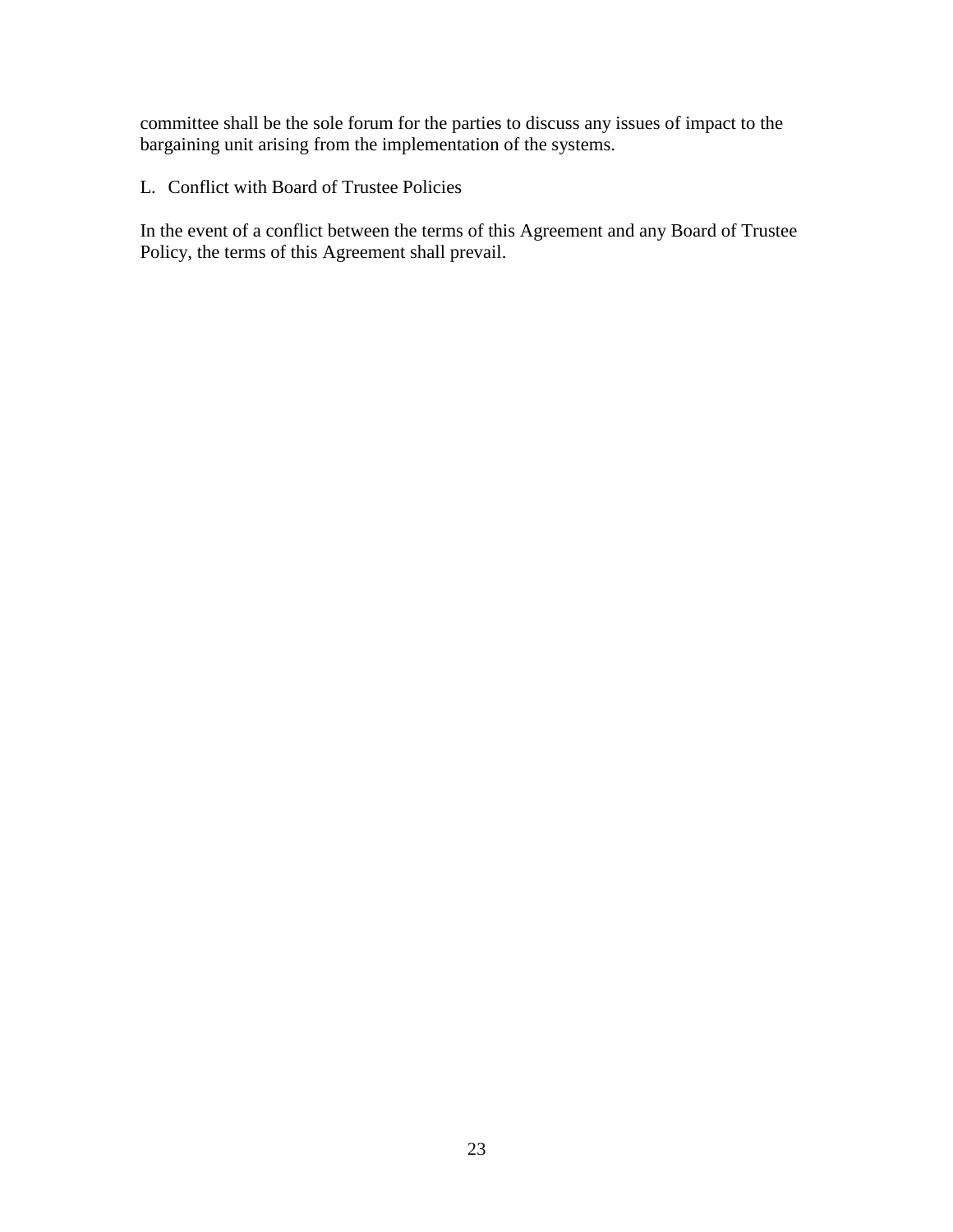### ARTICLE III

### FEDERATION ACTIVITIES

#### A. Release Time for Meetings

When administration and representatives of the Educational Services Unit meet to discuss items in this agreement, said representatives (not to exceed seven) attending such a meeting shall suffer no loss of pay. However, meetings shall be scheduled in such a manner as to minimize the loss of normal working hours. All members of the Educational Services Unit shall be provided release time to attend Educational Services Unit meetings.

### B. Limits on Educational Services Unit Activities

Except as specifically provided in this agreement no members of the bargaining unit shall engage in federation activities during the time they are scheduled for University duties.

C. Educational Services Unit Chairperson

The Chairperson of the ESU shall receive release time to properly execute his or her responsibilities to represent the Federation in the administration of the collective bargaining agreement.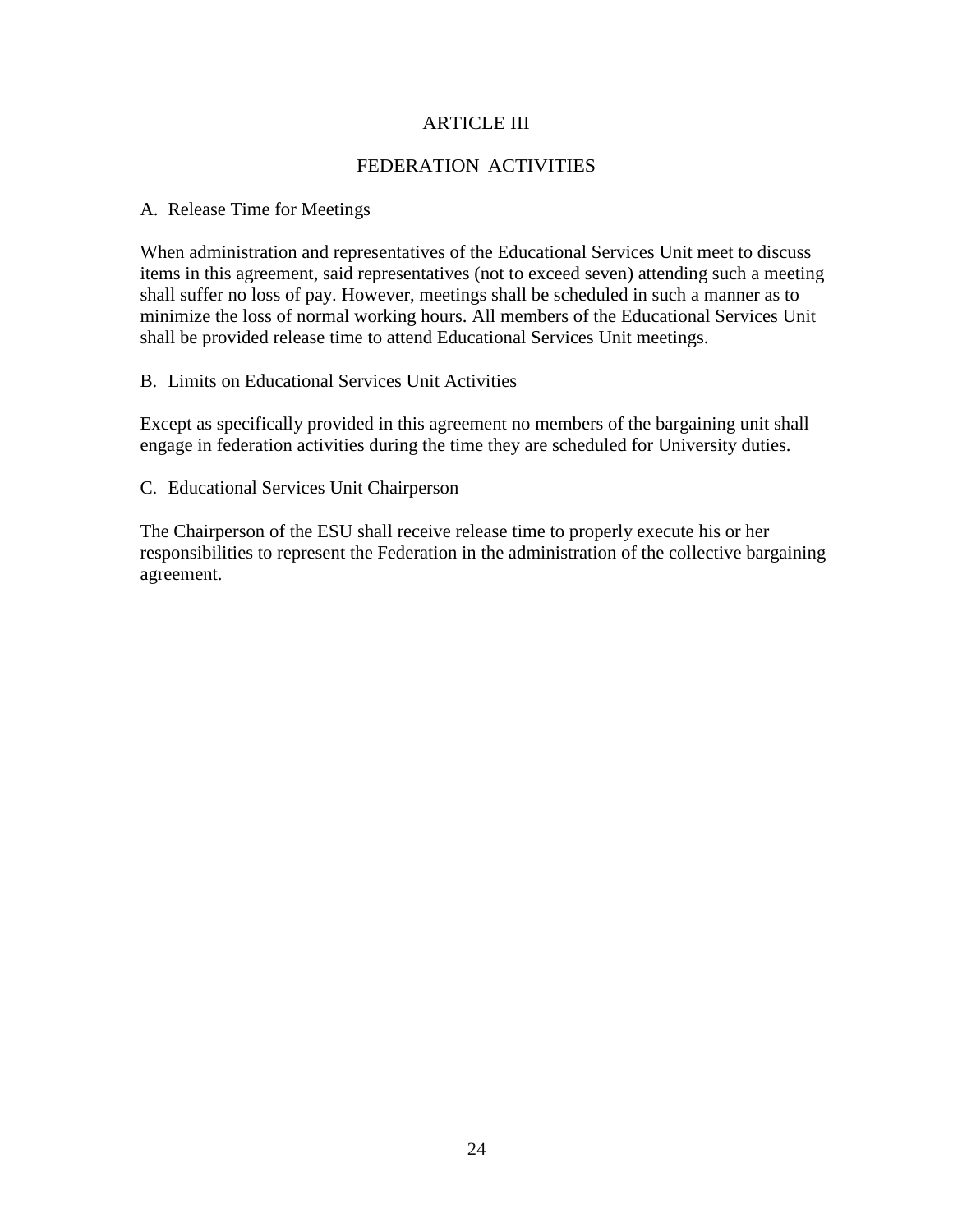### ARTICLE IV

### GOVERNANCE

- A. There shall be a continuation of the policy of including members of this bargaining unit on search and screen committees and other relevant committees whose deliberations will affect Educational Services Unit employees.
- B. The Chairperson of the Educational Services Unit, or designee, shall be appointed to the Budget Review Board.
- C. The following committees shall include at least one (1) member of the Educational Services Unit selected by the chairperson of the unit:

Building and Grounds Committee for Women University Parking Committee

D. The Affirmative Action Committee shall include at least two (2) members of the Educational Services Unit selected by the chairperson of the unit.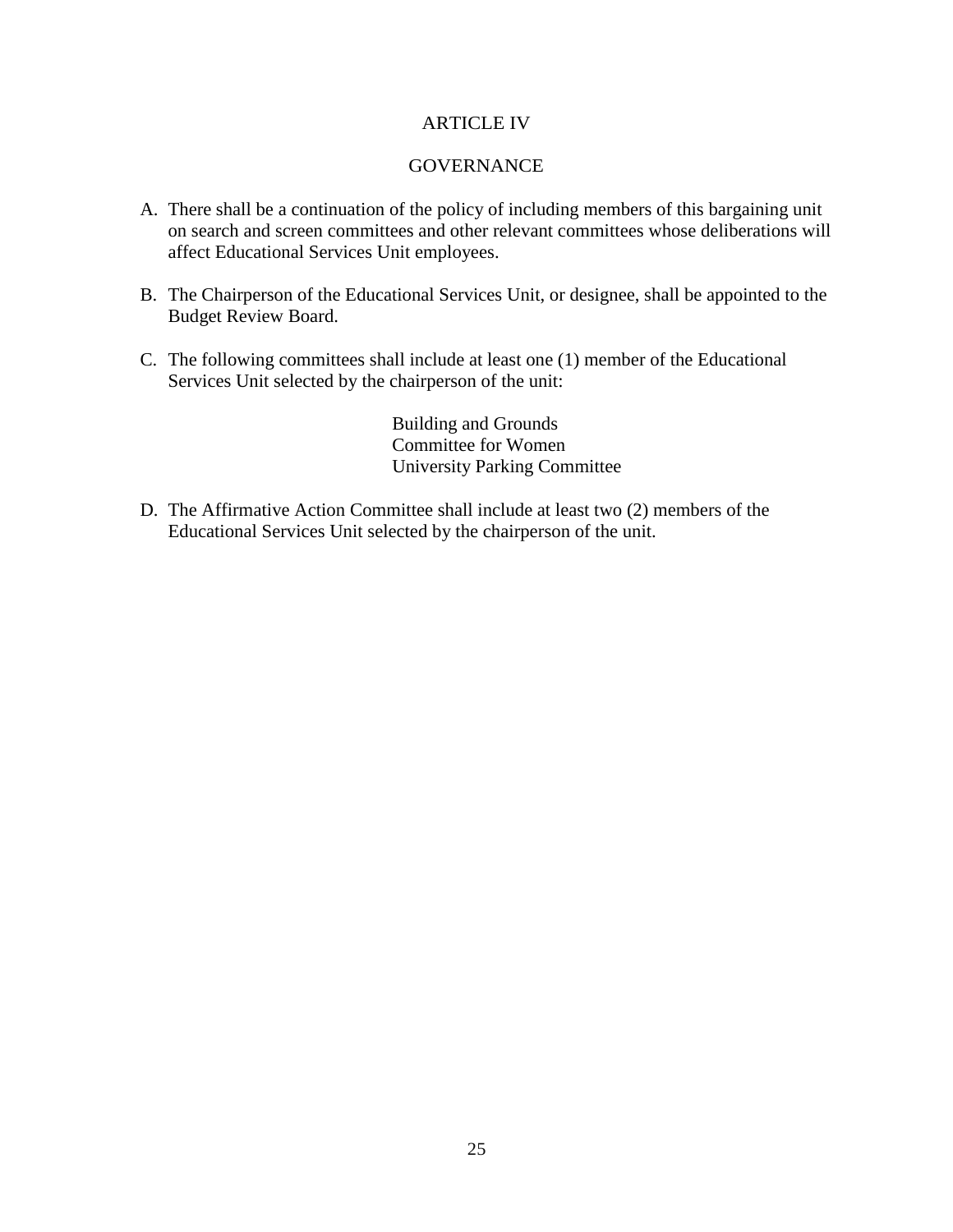## ARTICLE V

### APPOINTMENT & REAPPOINTMENT

#### A. Initial Appointments and Re-appointments

- 1. Initial appointments may be for a term of one, two, or three years, but shall be for a minimum period of one year. However, an employee may be terminated at any time during the first year of employment without recourse to Article XI, Grievance Procedure and with no further expectation of salary beyond the termination date. A unit member shall have at least quarterly performance reviews by the supervisor during the first year of employment.
- 2. Temporary appointments may be made to cover vacancies caused by leaves of absence or emergency situations. Consultation with the union as to the nature of the temporary appointment shall be made no less than ten (10) working days prior to the temporary appointment. Copies of all temporary appointment documentation shall be provided to the union. The parties recognize that an unforeseen and rare circumstance may arise which may cause the consultation with the union to be less than ten (10) working days. In this instance the administration shall consult with the union within five (5) working days. The duration of such temporary appointments shall be no longer than one year. Extensions beyond this time shall be agreed to by the administration and the Educational Services Unit. Any ESU position filled by an interim or acting appointment must remain within the bargaining unit.
- 3. There shall be consultation between the divisional head and the department head when positions are being filled.
- 4. Initial appointments shall be at or above the minimum salary for the group.

5. Notice of non-reappointment shall be given according to the following: The last day to notify of non-reappointment to a third year of service is 90 days prior to the end of the second year of service; *provided* that, the Administration may, prior to 90 days prior to the end of the second year of service, conduct a special performance appraisal, using the process contained in Article V(E), and if, following that special performance appraisal, the Administration determines that the employee's performance is less than satisfactory (i.e. "unsatisfactory" or "marginal"), the Administration may, at its option, extend the probation period to a third year, and shall thereafter be required to notify such employee of any nonreappointment to a fourth year of service 180 days prior to the end of the third year of service.

The provisions of this Article shall not be subject to the grievance procedure contained in Article XI.

6. A copy of the current union contract shall be sent to the new appointee together with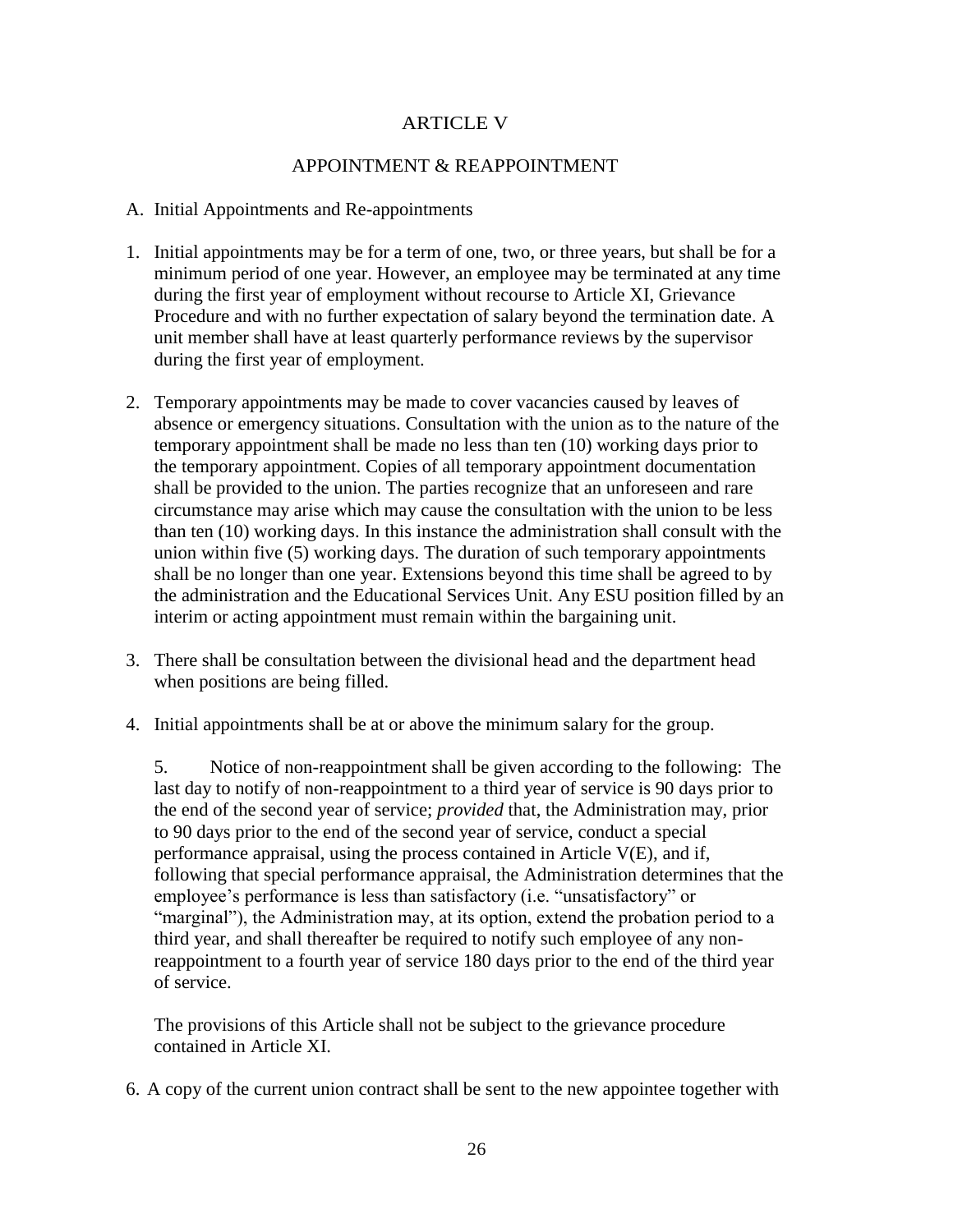the offer of appointment. A copy of each ESU bargaining unit member's appointment letter shall be sent to the Educational Services Unit Chairperson.

7. If an ESU member is appointed to an interim or acting position that is not currently within the ESU recognition clause, ESU seniority shall be preserved and the ESU member shall be returned to the formerly held seniority and bargaining unit position or to a similar bargaining unit position mutually agreed upon by the administration and the member. The ESU will be notified and consulted at least ten (10) days prior to the change becoming effective. No other bargaining unit rights or privileges shall apply during the period of the interim or acting appointment.

#### B. Disciplinary Action/Dismissal

Bargaining unit members shall not be disciplined or discharged except for just cause, as defined below. The parties agree that corrective and disciplinary action, when imposed, shall, to the extent possible, be implemented in progressive stages from minor to severe. The purpose of progressive discipline is to correct behavior which is not acceptable within the department or the University. The parties agree that, in some occasions, there are certain serious circumstances where acts or omissions by a member of the bargaining unit have resulted, or will result, in serious harm to the institution, or members of the campus community. On those occasions severe actions may be imposed in the first instance.

In the event of the discharge of a unit member, the University Administration shall notify the unit Chairperson within two (2) working days of such notification being sent to the member.

Prior to the member's being removed from service for just cause, he or she shall have the right to a hearing before the UMass Dartmouth Chancellor or designee, at which time the member may have counsel of his/her choice and the right to present witnesses on his/her behalf. The member shall be given at least ten (10) days prior notice of the hearing date.

After three (3) years of continuous service, a member of the bargaining unit can be removed from service only through just cause.

### B.1.Change of Appointment – External Appointments

Individual external appointments after October 1, 1998 to the following bargaining unit positions: Director of Admissions, Director of Athletics, Director of Financial Aid, Director of Housing and Residential Life, Director of Public Safety, and Director of University Records, may be removed from these positions based on an annual evaluation at less than meritorious performance as deemed by the Chancellor. If the individual has completed at least three (3) years of service in the position, removal shall constitute placement of the member to an associate or assistant director's position within the bargaining unit with a salary rate of no lower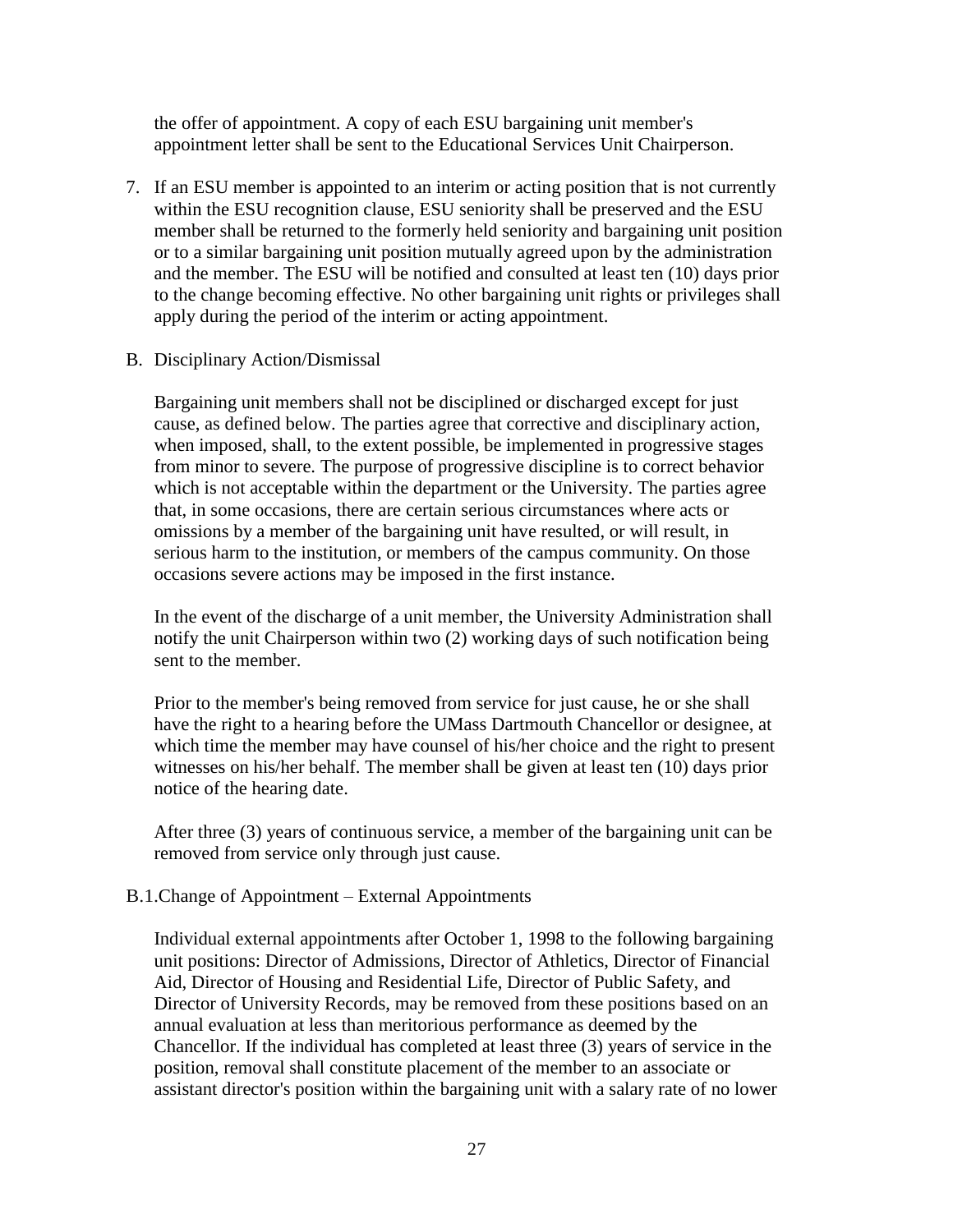than the mid-point of the category for which the associate or assistant is in. Decisions in these cases shall not be subject to Arbitration or to the provisions of Article XI.

## B.2.Change of Appointment – Internal Appointments

Individual internal appointments after October 1, 1998 to the following bargaining unit positions: Director of Admissions, Director of Athletics, Director of Financial Aid, Director of Housing and Residential Life, Director of Public Safety, and Director of University Records, may be removed from these positions based on an annual evaluation at less than meritorious performance as deemed by the Chancellor. The member being removed shall be returned to their formerly held seniority and bargaining unit position or similar bargaining unit position with salary rate increments that became effective during the time period that they held one of the above Director positions. Decisions in these cases shall not be subject to Arbitration or to the provisions of Article XI.

In both B.1 and B.2 above, incumbents as of October 1, 1998 shall be subject to all of the above terms and conditions except that they shall maintain their present salary rate.

- C. New and Vacant Positions
- 1. When filling a vacancy for a new or existing position, the notice shall be posted on designated University bulletin boards for ten (10) working days and a similar notice shall be published in the University news publication and a copy of all notices shall be given to the Chairperson of the ESU or designee. The notice shall contain the requirements, duties, minimum category starting salary, qualifications, responsibilities and other pertinent information relevant to the position. It is understood that vacant positions shall stay within the Educational Services Unit.

Notices for vacant or new positions within the bargaining unit may be simultaneously advertised on campus as well as externally. All applications for a position shall be divided into two (2) subgroups: subgroup A- all applicants internal to the bargaining unit, and subgroup B- all applicants external to the bargaining unit. The Office of Human Resources shall send all applications from subgroup A to the search and screen committee established to review them. The applications from subgroup B shall not be sent to the search and screen committee until the committee has completed its review, which may include interviews, and determines that no sufficiently qualified candidate exists in subgroup A.

Prior to sending the applications from subgroup A, this internal pool must be deemed to have met Affirmative Action guidelines by the EEO/Diversity/Outreach Office. If the internal pool does not meet Affirmative Action guidelines, then it shall be supplemented by the external pool until the combined pool does meet these guidelines.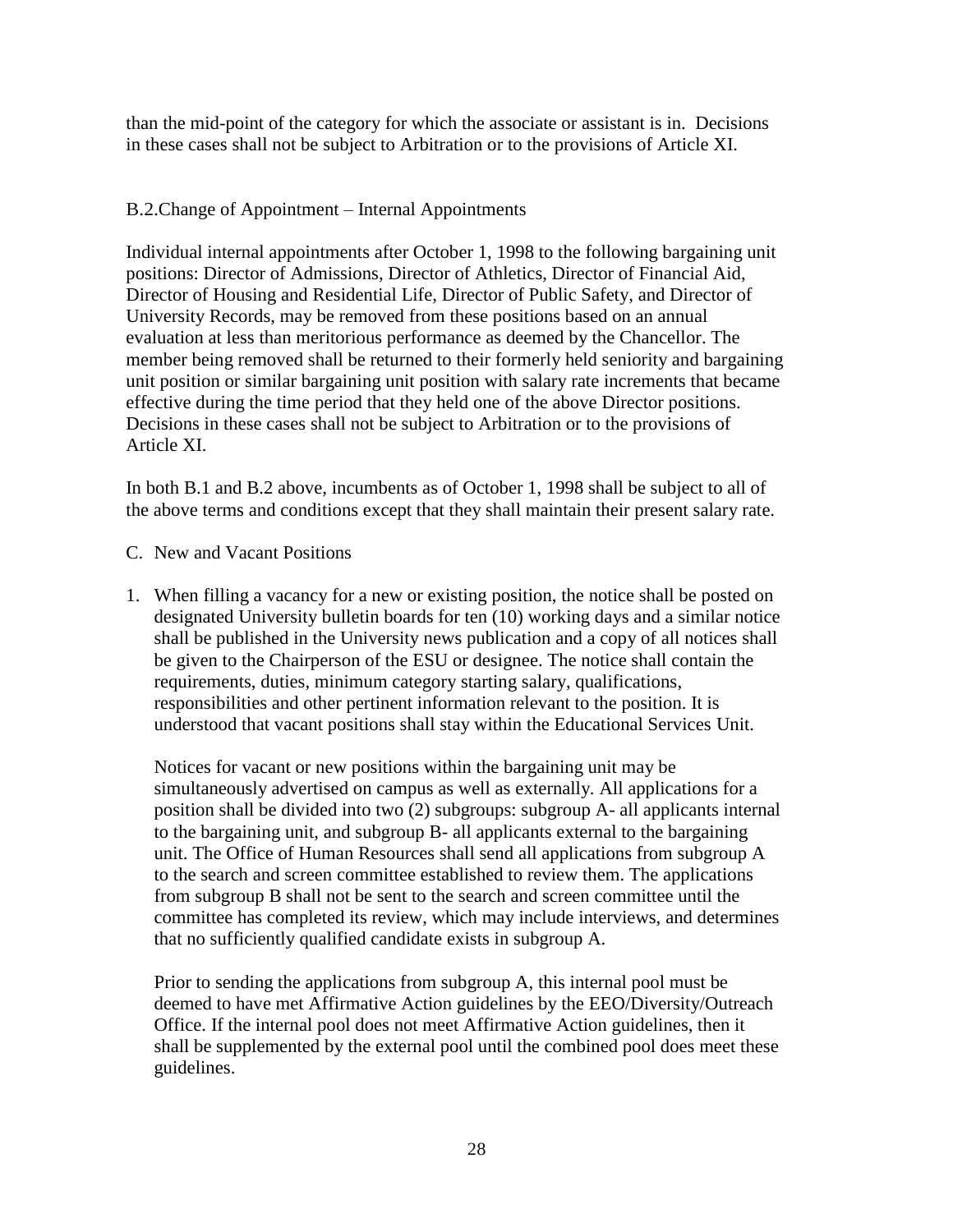The applications from subgroup B shall be held in Human Resources until they are called for in accordance with this section and shall not be released without the signature approval of the Director of Human Resources or designee and the Chairperson of the Educational Services Unit or designee.

- 2. New and vacant positions within the bargaining unit, with the exception of those listed in 2.A below, shall be filled by promotion within the bargaining unit unless there is sufficient reason for an exception to this rule. Where an exception to the rule takes place, the University agrees to furnish the Educational Services Unit chairperson, upon request, the reason for the exception in writing.
- 2.A.The following unit positions are not subject to Article C.2: Director of Admissions, Director of Athletics, Director of Career Services, Director of Counseling Center, Director of Financial Aid, Director of Housing and Residential Life, Director of Public Safety, Director of Student Health Services, Director of University Records, and Dean of Students.

Educational Services Unit members who meet the minimum qualifications for any of the positions in 2.A. shall be guaranteed an interview by the search committee established to recommend finalists for the position.

Members who are not promoted to positions in 2.A. shall, upon request, receive a letter from the Office of Human Resources on behalf of the search and screen committee detailing the factors which led to the committee's decision not to promote the member. Such factors may include but are not limited to education, training, professional experience, or such other factors as the committee considered in arriving at its decision.

- 3. All applications shall be in writing and shall set forth the basis on which the applicant solicits consideration.
- 4. Any interim external appointment to a bargaining unit position shall pay an agency fee for the period of appointment.
- 5. The Administration, with the concurrence of the AA/EEO officer, shall have the right to promote a bargaining unit member to a higher graded position within his/her current Department without having to comply with the posting and search requirements listed in items one (1) through four (4) above, in accordance with the following stipulations:
	- a. The Department Head with the approval of the Division Head will issue a "Notice of Intent to Promote". Such notice will include a copy of the description of the position into which the unit member would be promoted. The Department Head will consult with Human Resources to develop the position description and notice. The Notice shall be communicated electronically to each departmental ESU personnel with a response deadline of a minimum of five (5)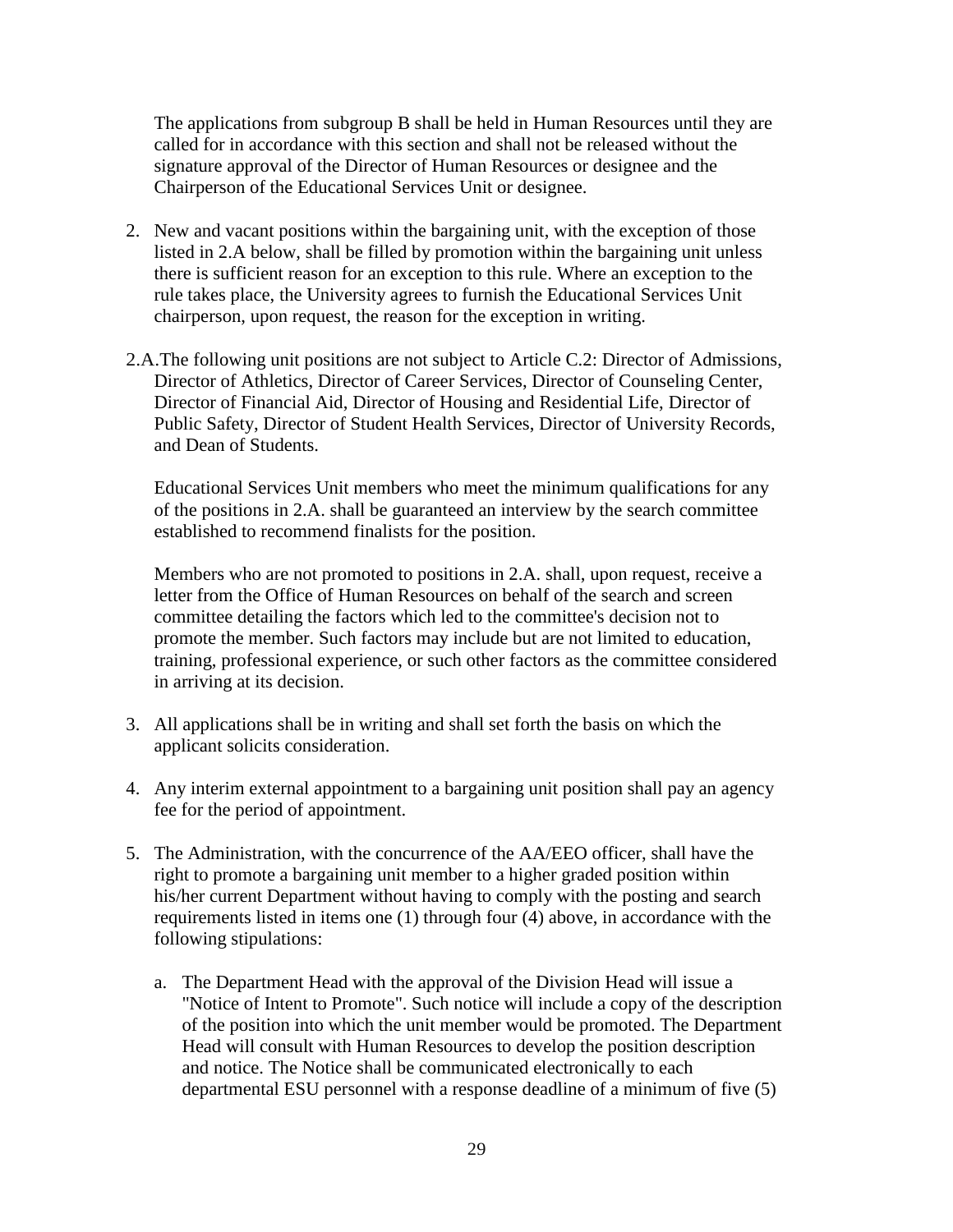days from issuance of the Notice. Copy of the Notice will also be sent to the Division Head, Human Resources, and the ESU Chairperson.

- b. The Notice would direct interested department unit members to submit a written request for consideration for the position, detailing how her/his background and experiences correspond with the posted qualifications, requirements, and duties of the position for which the promotional opportunity is posted. Written requests must be submitted to the Department Head by the close of business on the due date.
- c. No search and screening committee would be required.
- d. The Department Head must grant consideration to all departmental unit members who duly request such consideration.
- e. The Department Head must demonstrate, in writing how each candidate's background and experiences correspond to or deviate from the posted qualifications, requirements, and duties and must demonstrate in writing that the selected candidate is the most qualified.
- f. Following the selection decision, the Department Head will submit all supporting documentation to the Division Head, who will then forward the decision to EEO and Human Resources for approval.
- g. An ESU member who duly submitted a written request for consideration and was not promoted under this provision may request a meeting with the Department Head to discuss the reasons why she or he was not selected for the promotion. Such meetings will be granted by the Department Head who will also provide written documentation to the member detailing the factors which led to the Department Head's decision not to promote the member. Such factors may include but not be limited to education, training, professional experience or other such factors the Department Head may have considered in making the decision.
- D. Educational Services Classification
- 1. Position Classification and Salary Administration Program

It is agreed that the current position evaluation system shall be subject to change using the following procedures:

- 1. A committee shall be established with three representatives of the administration appointed by the Chancellor and three members appointed the Chairperson of the ESU.
- 2. The committee shall meet on a regular basis, review priorities, set a timetable, and develop an RFP for a vendor/consultant to review the existing Position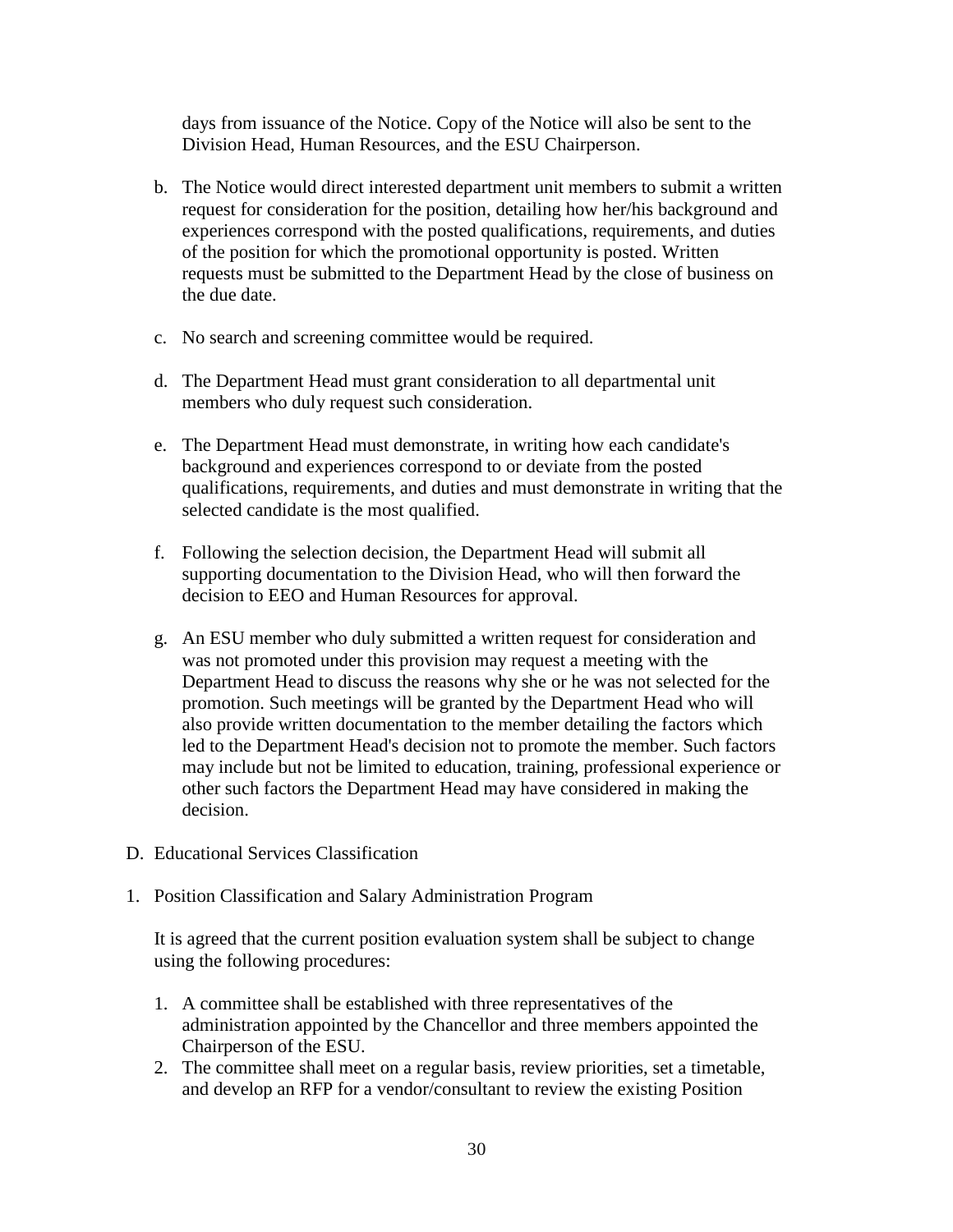Classification System and Manual, conduct a comprehensive evaluation of the Position Classification and Salary Administration Program, and develop recommendations for revisions.

- 3. The committee shall, in accordance with University regulations, send out the RFP to potential bidders, review the responses, and conduct interviews with respondents.
- 4. The committee shall recommend a list of consultants, to the Chancellor, who, after consultation with the Union Chairperson, shall have the final decision on the actual hiring of any consultant in accordance with this Memorandum.
- 5. If a consultant is selected in accordance with this Memorandum, the committee shall meet with the consultant and work with them in an advisory capacity.
- 6. After completion of the study, the consultant shall make a presentation to the committee, outlining their findings and recommendations.
- 7. The consultant shall consider any feedback and recommendations made by the committee prior to issuing a final report to the Chancellor.
- 8. This study shall include a review of the compensation program for the position of Residence Director, and degree compensation for all unit positions.
- 9. The Chancellor shall review the report made by the consultant and make a decision on behalf of the administration to accept and implement the recommendations, in part or in whole. The administration shall not implement the recommendations, in part or in whole, unless a written agreement is reached with the union. If a joint agreement cannot be reached, the parties shall enter into further negotiations on this topic.

The following policies apply to all ESU positions.

### 2. Position Evaluation

All unit positions are evaluated by the Classification Committee. The Classification Committee's purpose is to review existing or new ESU positions and place the positions appropriately within the unit category system. The Classification Committee shall be comprised of two (2) unit members selected by the chairperson and two (2) non-unit members from the office of Human Resources and one (1) supervisor unit or non-unit from the Department/Division, as needed, to provide specific details related to position(s) being classified. Each position is evaluated in terms of specific elements and the extent to which each element is present in the position. The Committee shall meet monthly. The elements considered in evaluating professional positions are:

- I. BASIC KNOWLEDGE
- II. EXPERIENCE
- III. JUDGMENT AND INITIATIVE
- IV. INDEPENDENT ACTION
- V. ACCOUNTABILITY
- VI. INTERRELATIONSHIPS
- VII. MANUAL SKILLS
- VIII. PHYSICAL ENVIRONMENT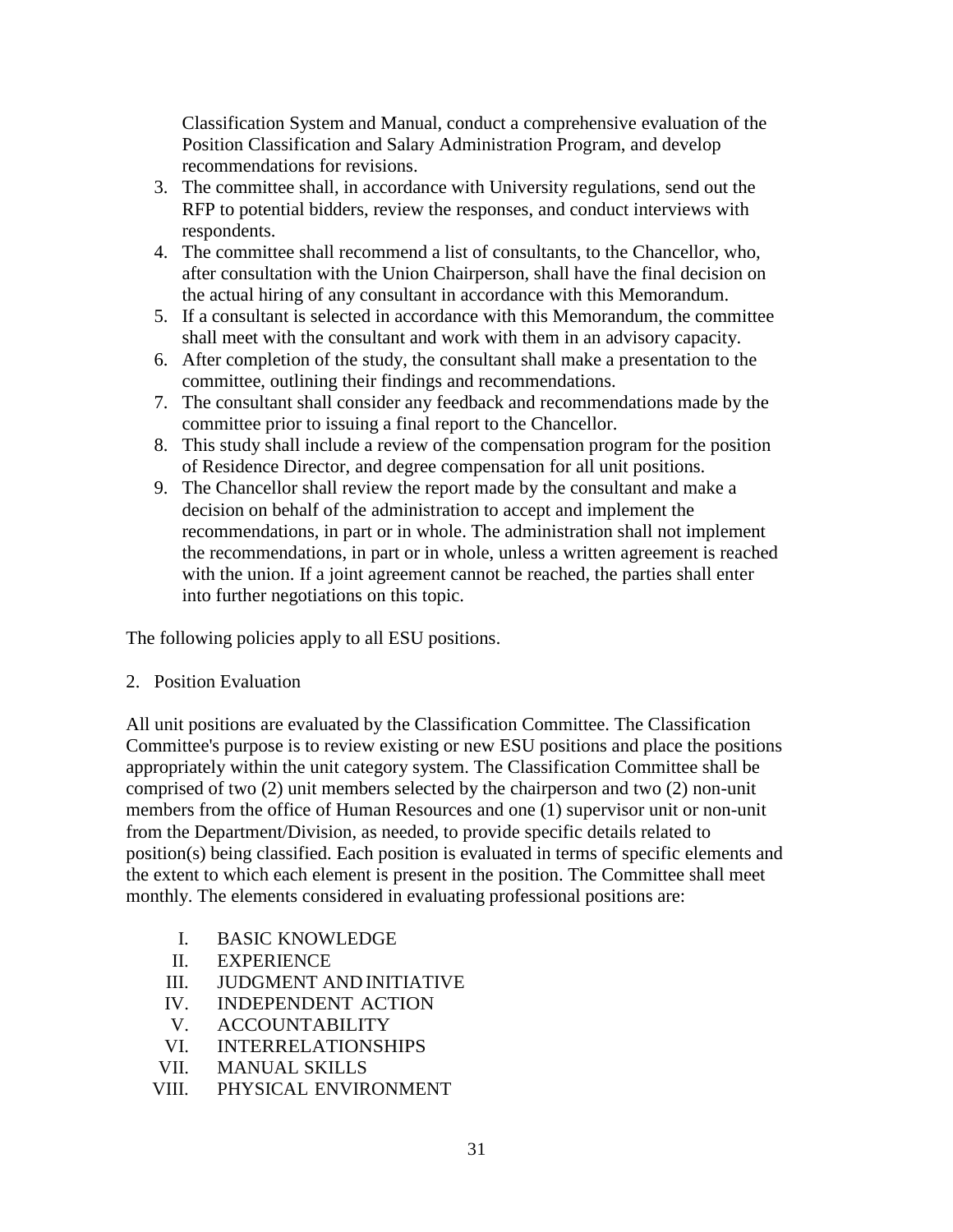- IX. PHYSICAL EFFORT
- X. OCCUPATIONAL RISKS
- XI. SUPERVISORY RESPONSIBILITY -A
- XII. SUPERVISORY RESPONSIBILITY -B
- 3. Reclassification/Salary Adjustment/Working Title Change

ESU members and/or their supervisors may request reclassification, salary adjustment, and/or title change if they believe that there has been a change in the member's duties, an evolution of the position's responsibilities, or some other factor that had a substantial impact on the position.

- 4. Procedure
	- a) The ESU member and/or supervisor requesting Title, Salary or Category change shall fill out the current ESU Reclassification Form and submit the form (Appendix A) along with appropriate documentation to their immediate supervisor and chairperson of ESU. At a minimum, appropriate documentation must include the former and new job descriptions.
	- b) The immediate supervisor shall forward the request to the Division Head, along with his/her comments, within five (5) working days.
	- c) If the request has been filed by an ESU member, the Division Head will forward the request, along with his/her comments, to the Director of Human Resources within five (5) working days. If the request has been filed by the supervisor, the Division Head will forward the request to the Director of Human Resources within five (5) working days only if the Division Head approves the request. If the Division Head denies the request, the process will end here.
	- d) The Director of Human Resources shall forward the request to the Classification Committee for re-classification which shall be submitted to Human Resources Department within 15 days of receipt. The Director of Human Resources or the Human Resource Compensation Specialist will review the request and the results from the Classification Committee and make a determination of appropriate changes. Any determination of changes in Title, Salary, or Category must be justified and documented relative to classification ranges, similar existing positions, standard practice, and/or equity. The Human Resource Director or Compensation Specialist shall make his/her determination within thirty (30) days. Said determinations shall be forwarded in writing to the Division Head, the requestor, the ESU Chairperson, and the ESU member.
	- e) Salary adjustments made under the process described in Section 3 shall not exceed 20% of the employee's current salary.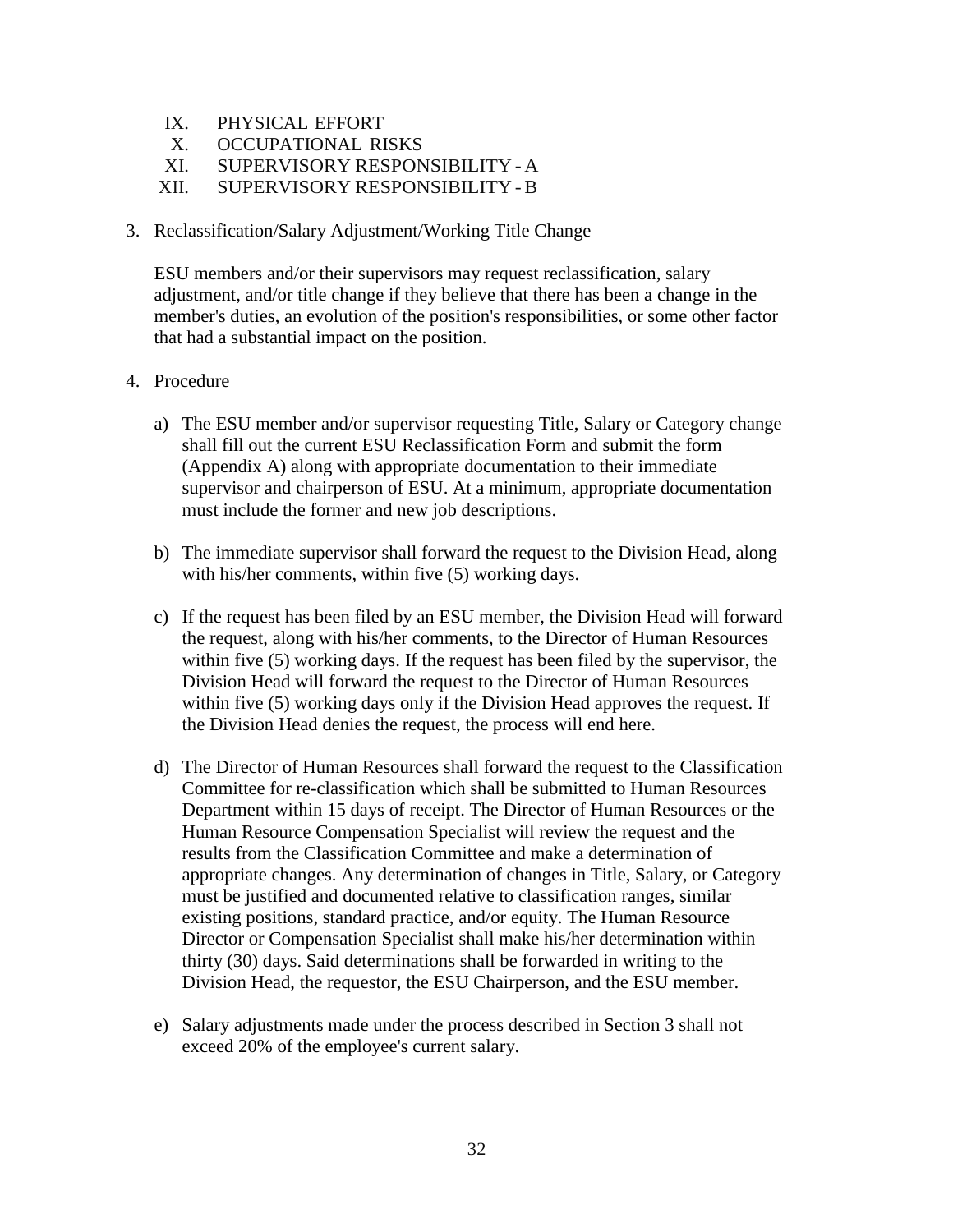### 5. Appeals

Any ESU member may appeal the decision of the Director of Human Resource or Human Resource Compensation Specialist to the Appeals Committee. The Appeals Committee shall consist of two (2) unit members selected by the Chairperson (no member can be a supervisor or co-worker of the member making the request) and two (2) non-unit members selected by the Chancellor (no non-unit member shall be the supervisor or Division Head of the member making the request.) The chair of the committee shall rotate between the unit and non-unit members per request and shall be responsible for formal communications.

Within five (5) working days after receipt of the Human Resource decision in the process outlined in 3, the ESU member must request that Human Resource forward all documents, including the decision document, to the Appeals Committee. The Appeals Committee will review said documents and make a recommendation to the Chancellor within fifteen (15) working days for final decision. The Chancellor's decision shall be rendered within ten (10) working days.

- E. Annual Evaluation of Bargaining Unit Members
- 1. The parties agree that the evaluation instrument and instructions as contained in Appendix B, incorporated herein as part hereof shall be the sole exclusive instrument and instructions used for the annual evaluation of unit members.

## The Evaluation Process:

- 1. Annually, the supervisor will evaluate each bargaining unit member in the month of November.
- 2. The evaluation shall be recorded in writing. Prior to preparation of a final draft, the evaluator shall meet with the unit member to discuss the evaluation. Each unit member shall receive a complete copy of the final evaluation and shall sign the evaluation to indicate receipt and review. The signature shall not indicate agreement or disagreement with the content.
- 3. The unit member shall have the right to respond in writing to the evaluation and to have these comments attached to the official file copy of the evaluation.
- 4. The evaluation will be based on the University's and department's mission, goals, and annual objectives and on an annual plan of goals and objectives arrived at between the department head and each individual employee. Department heads will ensure that the evaluation process is of a constructive nature and that it will aid the bargaining unit member in correcting any deficiencies. Furthermore, the evaluation should provide opportunity for discussion of evolution in job duties or expectations. Should merit money be available, the evaluation will be taken into consideration in determining the award of merit increases.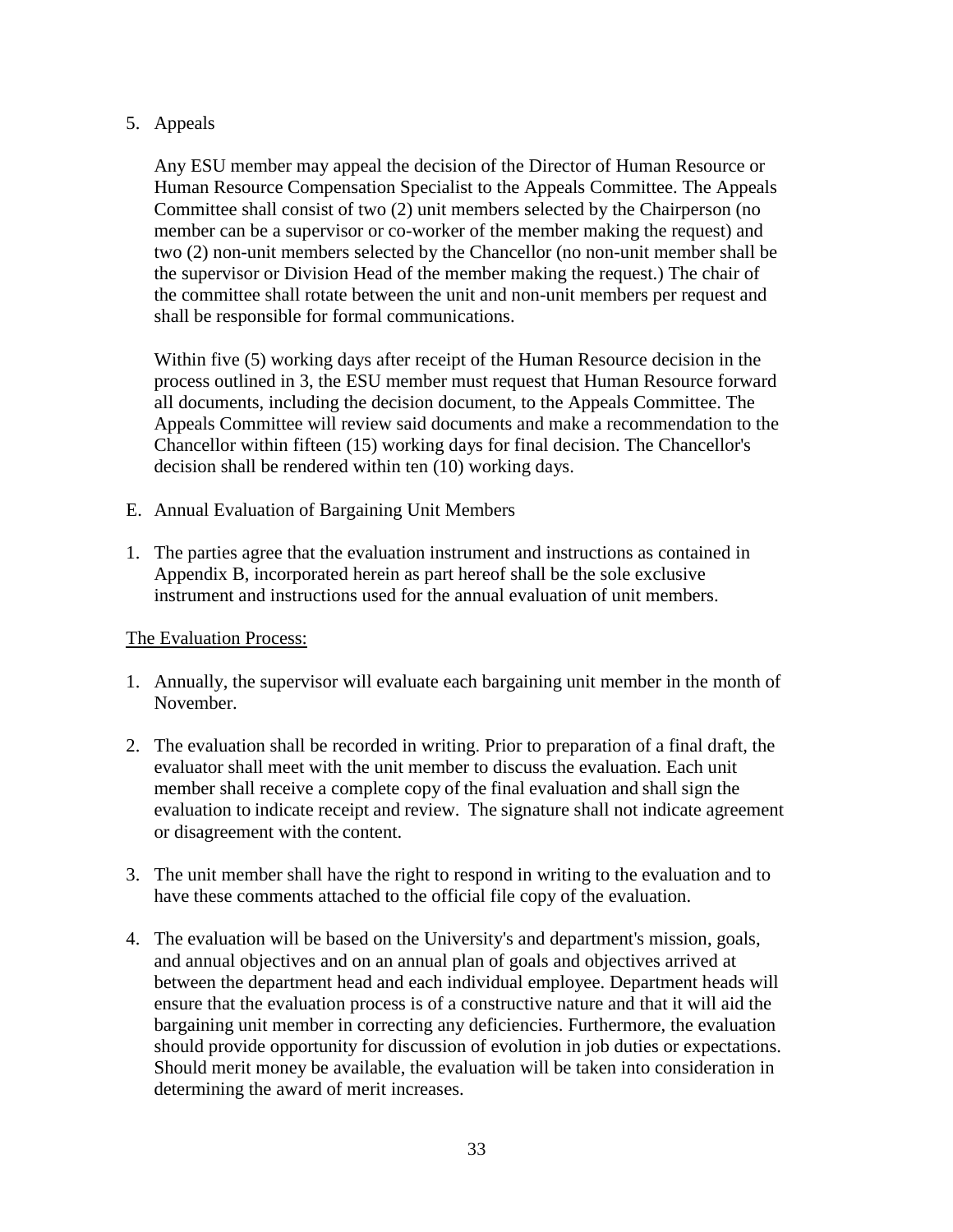- 5. Department heads who report directly to non-unit supervisors will be evaluated by them using the same process.
- 6. The evaluation will be forwarded to the division head or designee by the supervisor upon completion of the evaluation for signature. Results will be maintained in confidence between the bargaining unit member, the department head, the division head and/or designee, if any, and become a part of the employee's personnel file.

### Goals and Objectives:

New employees to the Educational Services Unit shall also have section II. B. waived for their first year of service.

### Transfers:

Bargaining unit members who are transferred shall have their annual evaluation conducted by the supervisor with whom they spent the majority of the year. When a transfer occurs which results in an equal time period of supervision, the most recent supervisor shall conduct the annual evaluation.

### Appeals:

Bargaining unit members may appeal their overall rating by submitting in writing to the Division Head evidence that supports their contention. The appeal must be sent within ten (10) working days from the time that the bargaining unit member receives his/her annual evaluation. The Division Head shall render a final decision on the appeal within ten (10) working days of receiving the appeal.

## Training:

Supervisors, regardless of bargaining unit status, shall attend a training program conducted by the Office of Human Resources prior to conducting any evaluation process. The Chair of the ESU or designee shall be in attendance at the training program.

## F. Personnel File

The Office of Human Resources shall maintain the official personnel file for each member of the bargaining unit.

The bargaining unit member may schedule an appointment at a mutually convenient time during regular business hours to view the personnel file and may have a copy of any material contained in the personnel file.

Should the bargaining unit member object to any material contained in the personnel file, the bargaining unit member may insert a signed and dated written personal statement into the personnel file.

It shall be the responsibility of each bargaining unit member to immediately inform the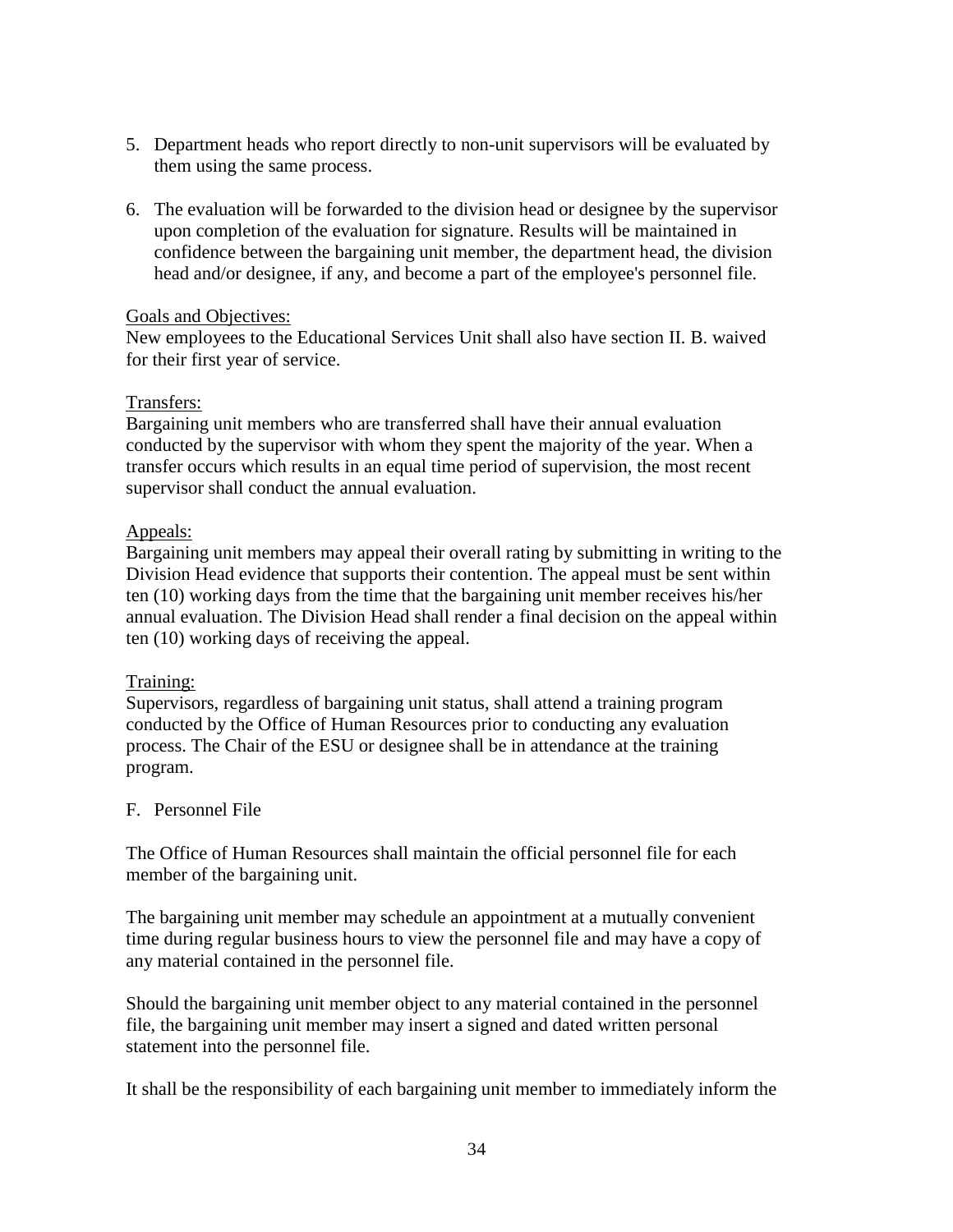University Office of Human Resources of any change in name, address, telephone number, marital status, dependents, or beneficiary.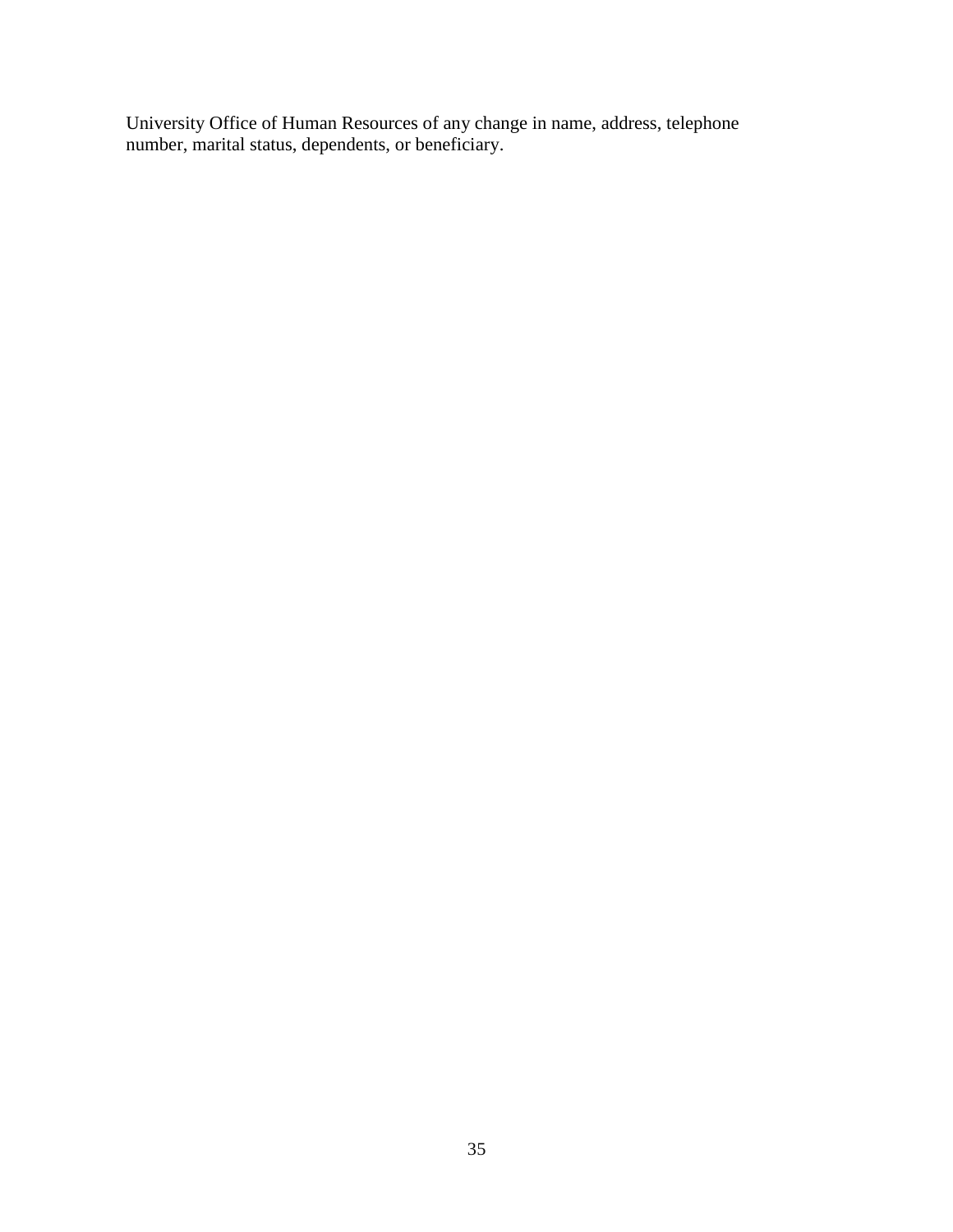### ARTICLE VI

### SALARY AND FRINGE BENEFITS

#### A. Cost Items and Appropriation by General Court

- 1. The cost items contained in this Agreement are specifically subjected to additional, complete and identifiable appropriation by the General Court and shall not become effective unless the appropriation necessary to fully fund such cost items has been enacted in accordance with Massachusetts General Laws, Chapter 150E, Section 7 and allocated by the Governor to the Board of Trustees, in which case the cost items shall be effective on the dates provided.
- 2. All employees shall receive the benefit of the cost items of this agreement in the cases where those cost items are effective for state funded employees.
- 3. The Trustees shall make a request for the funding of this Agreement as required by Massachusetts General Laws, Chapter 150E, Section 7. In the event that the additional specific, complete and identifiable funding in each year of this Agreement is not fully provided, the remaining cost items shall be returned to the parties for further bargaining.
- 4. All moneys which are designated in the budget (AA account) for the salaries of the members of the bargaining unit shall be allocated solely for such salaries. Provided, however, where the law allows, the administration of the University may temporarily and for cause use a position in the bargaining unit as designated on the AA account for other duties after consultation with representatives of the Educational Services Unit.
- 5. For the purposes of the hiring schedule, a listing of the categorized positions is maintained in the Office of Human Resources.
- 6. Salary Adjustments

#### **Definitions**

- (a) The terms, "state tax revenues," budgeted revenues" and "budgetary funds" shall have the meanings assigned to those terms in M.G.L., Ch. 29, sec. 1.
- (b) For the purposes of this section, "tax revenues" shall mean, for any given fiscal year, state tax revenues that count as budgeted revenues in the budgetary funds, as reported by the Commissioner of Revenue on a preliminary basis in July following the end of the fiscal year, subject to any final technical adjustments made prior to August 31. Tax revenues shall include taxes that are transferred to the Commonwealth's Pension Liability Fund, the Massachusetts Bay Transportation Authority State and Local Contribution Fund, the School Modernization and Reconstruction Trust Fund and the Workforce Training Fund.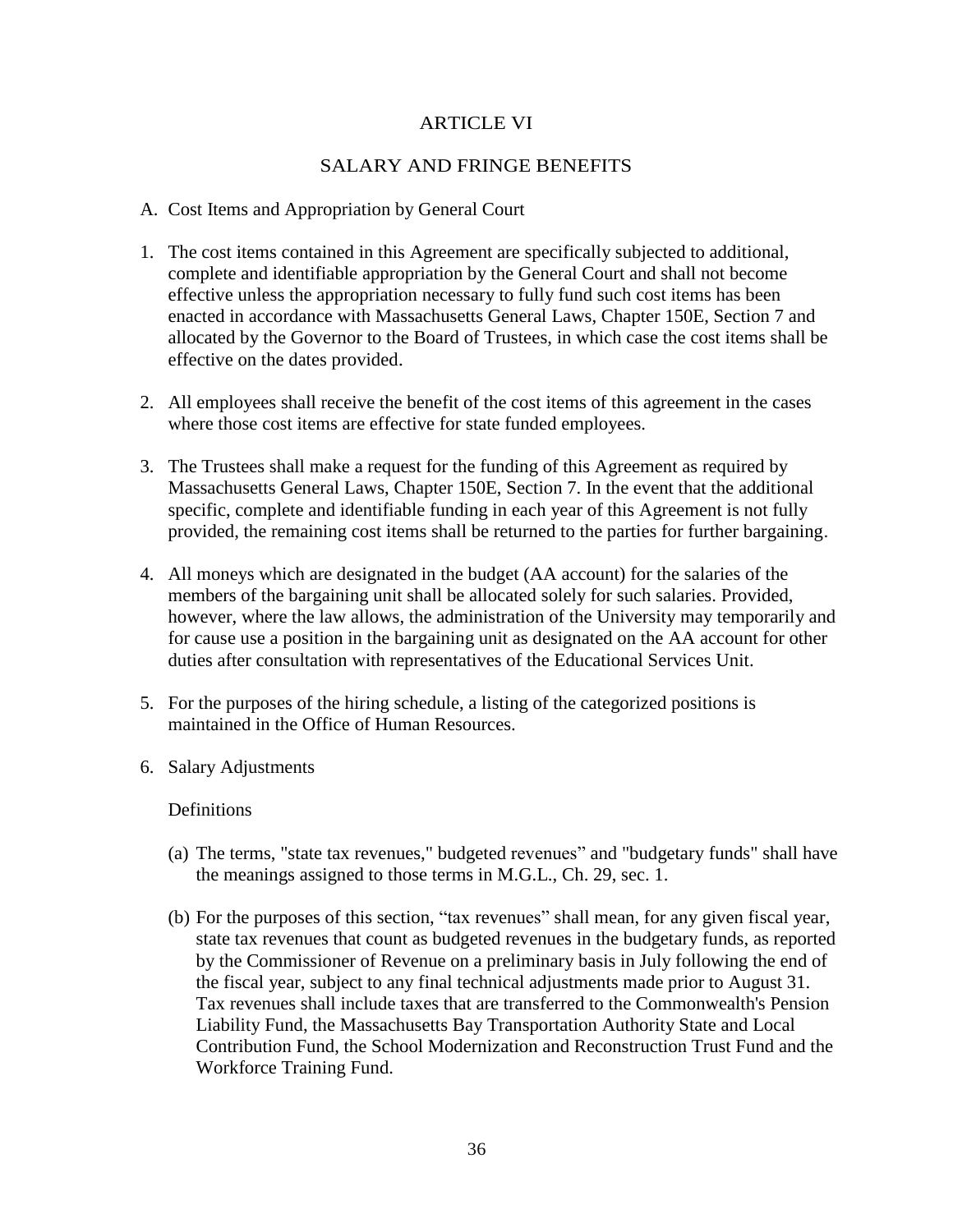| Effective first full pay period in July 2017: | 1.0% base rate salary increase based on a<br>"satisfactory" performance rating for<br>members who were on the payroll as of<br>July 1, 2016.                                                                                                                        |
|-----------------------------------------------|---------------------------------------------------------------------------------------------------------------------------------------------------------------------------------------------------------------------------------------------------------------------|
| Effective first full pay period in July 2017: | If fiscal year 2018 tax revenues, as defined<br>in paragraphs (a) and (b), above, equal or<br>exceed \$27,072 billion, 1.0% base rate<br>salary increase based on a "satisfactory"<br>performance rating for members who were<br>on the payroll as of July 1, 2016. |
| Effective first full pay period in July 2018: | 2.0% base rate salary increase based on a<br>"satisfactory" performance rating for<br>members who were on the payroll as of<br>July 1, 2017.                                                                                                                        |
| Effective first full pay period in July 2019: | 2.0% base rate salary increase based on a<br>"satisfactory" performance rating for<br>members who were on the payroll as of<br>July 1, 2018.                                                                                                                        |

To be eligible for the any salary increase contained in this paragraph, an employee must be on the payroll, including any authorized leave of absences, on the effective date of such salary increase and either a) on the payroll during the paid period during which such salary increase is implemented; or b) retired, deceased, or laid off after the effective date of such salary increase. Employees who leave the University voluntarily or are discharged for cause after the effective date of the salary increase are not eligible for any increase or any retroactive pay; *provided* that, for any member of the bargaining unit who was on the payroll on or after January 1, 2018, for the salary increases effective in July 2017, the provisions contained in this paragraph shall be suspended.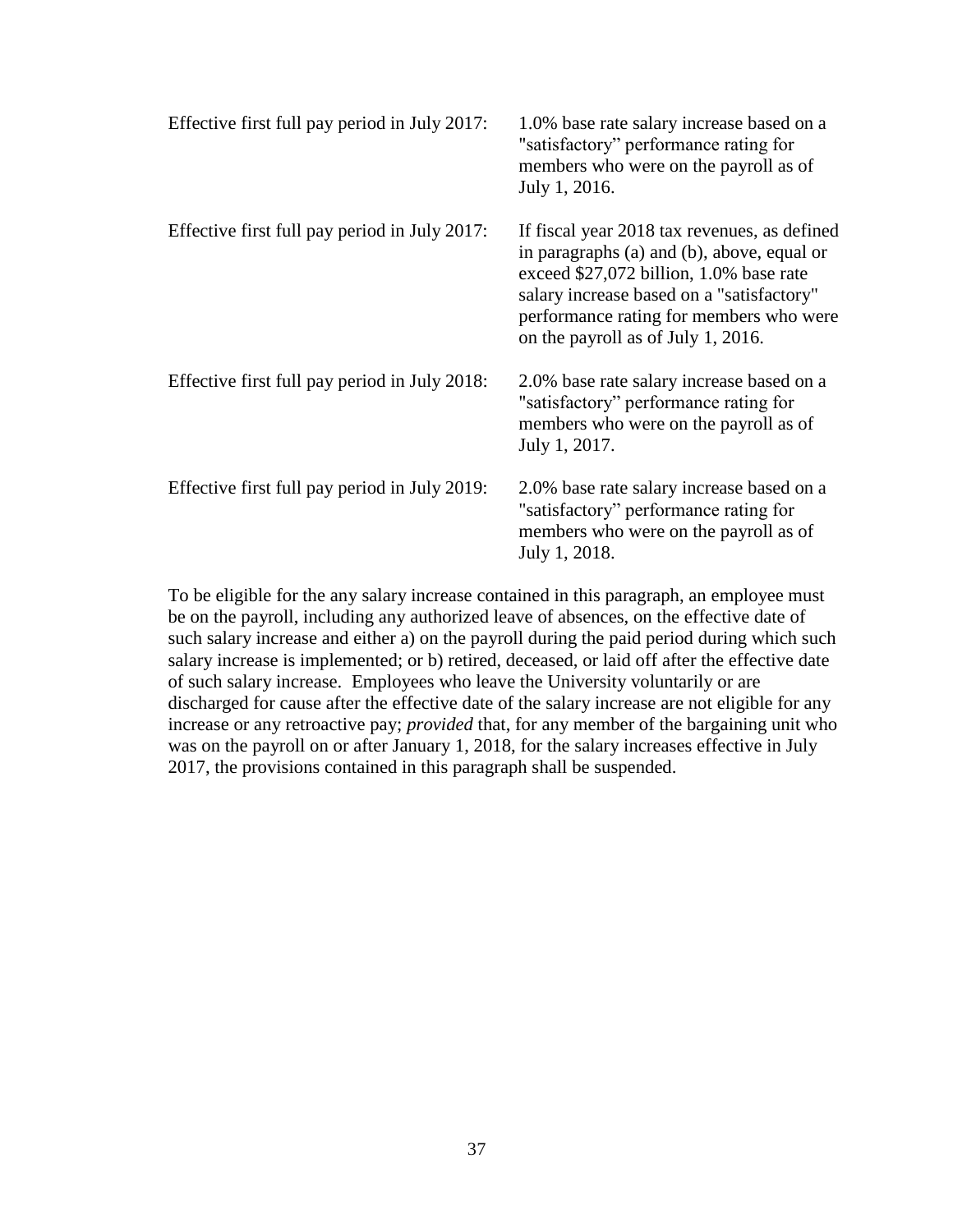Effective July 1, 2018, newly hired or promoted members of the bargaining shall receive the following minimum salary for the appropriate category:

|              | <b>ESU HIRE-IN/PROMOTIONAL</b> |        |               |
|--------------|--------------------------------|--------|---------------|
|              | <b>SALARY RANGES</b>           |        |               |
| <b>LEVEL</b> | MIN                            | MID    | <b>POINTS</b> |
| 10           | 36,040                         | 44,906 | 149-160       |
| 11           | 39,632                         | 49,541 | 161-172       |
| 12           | 43,690                         | 54,610 | 173-184       |
| 13           | 47,860                         | 59,826 | 185-196       |
| 14           | 52,496                         | 65,621 | 197-208       |
| 15           | 56,783                         | 70,979 | 209-220       |
| 16           | 61,130                         | 76,414 | 221-232       |
| 17           | 65,764                         | 82,208 | 233-244       |
| 18           | 70,401                         | 88,002 | 245-256       |
| 19           | 75,327                         | 94,156 | 257-268       |
|              |                                |        |               |

NOTE: The above minimum salaries shall be applied to any member of the bargaining unit who: 1) was on the payroll on or after January 1, 2016; and 2) has not received a performance appraisal that is less than satisfactory.

Effective July 1, 2019, newly hired or promoted members of the bargaining shall receive the following minimum salary for the appropriate category:

|              | <b>SALARY RANGES</b> |            |               |
|--------------|----------------------|------------|---------------|
| <b>LEVEL</b> | <b>MIN</b>           | <b>MID</b> | <b>POINTS</b> |
| 10           | 37,842               | 47,151     | 149-160       |
| 11           | 41,614               | 52,018     | 161-172       |
| 12           | 45,875               | 57,341     | 173-184       |
| 13           | 50,253               | 62,817     | 185-196       |
| 14           | 55,121               | 68,902     | 197-208       |
| 15           | 59,622               | 74,528     | 209-220       |
| 16           | 64,187               | 80,235     | 221-232       |
| 17           | 69,052               | 86,318     | 233-244       |
| 18           | 73,921               | 92,402     | 245-256       |
| 19           | 79,093               | 98,864     | 257-268       |

# ESU HIRE-IN/PROMOTIONAL

All current salary items in the current contract, such as base rate increases, step increases on the base, and/or increases to the minima shall occur. All salary adjustments shall be applied first, then increased to minimum salary for the category if applicable.

7. Service Adjustment - Length of Service

Upon ratification of this contract each member of the bargaining unit, upon completion of twenty-five (25) years or thirty-five (35) of service with the University of Massachusetts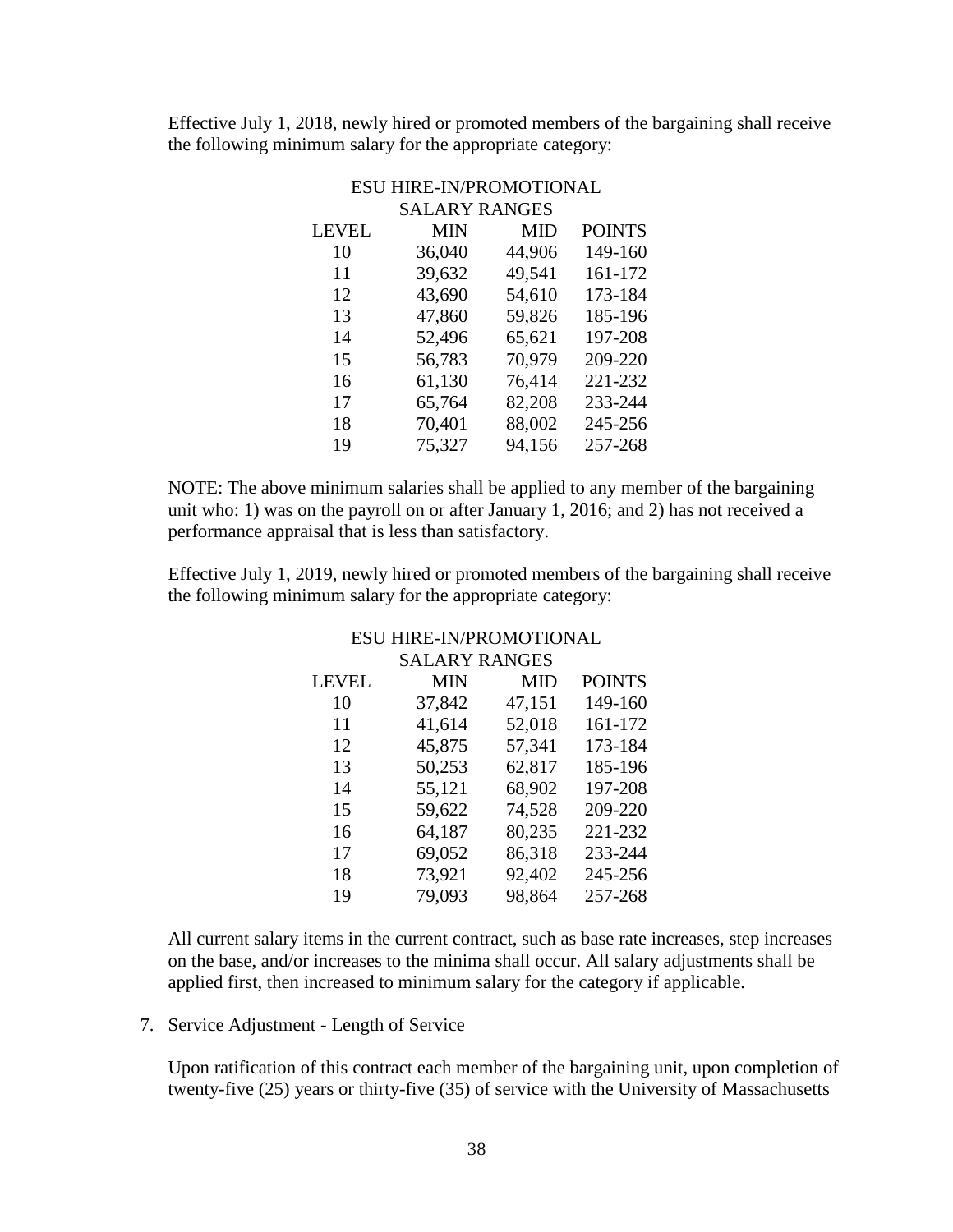Dartmouth, shall receive a salary increase of five percent (5%) of his or her salary effective on the anniversary date of initial hire.

8. Service Adjustment - Retirement

If a member of the bargaining unit, aged fifty-five (55) or older, has served the University for twenty (20) years or more and has filed with the Chancellor in writing, prior to September 1 of the last year of service, an intent to retire at the end of the coming year and the intent to retire has been accepted by the Chancellor, the Chancellor shall increase the individual's salary by \$4,000.00.

If the individual rescinds the intention to retire more than six (6) months prior to the effective date of the retirement any increase shall be forfeited and paid back. If the member rescinds less than six (6) months from the effective date any increase shall be forfeited and paid back, and the member may be transferred to a vacant or new position at the Dartmouth campus. If a member is transferred under this provision to a lower rated position the member shall retain their current salary.

9. Workload

The parties recognize that work schedules for ESU members may vary widely within the standard payroll period, and certain individual bargaining unit members have schedules, consistent with departmental needs and goals, that require them to provide services as part of their duties at night or on weekends. In addition, ESU members, as professionals, on occasion have to devote additional time to the completion of their work.

Unless as mutually agreed to by the employee and the department head, the regular schedules of ESU members shall include two consecutive days off.

10. Discretionary Administrative Leave

If a supervisor requires an ESU member, in writing, to work for a specific period of time in circumstances other than those described in #9 above, the supervisor shall also specify in writing that the unit member shall receive Discretionary Administrative Leave, to be taken at a mutually agreed upon time.

Use of Discretionary Administrative Leave shall be scheduled by mutual agreement between the ESU member and the supervisor. Leave accumulated under this article shall be taken no later than 365 days after accrual.

a. On**-**Call

Members of the bargaining unit, assigned in writing to a formal on-call status,\* shall receive one day of Discretionary Administrative Leave for every week (7 consecutive days) assigned on-call status, or, for assignments of less than one week, one hour for every sixteen (16) hours assigned on-call status. Members shall not serve consecutive weeks unless there is a bona fide emergency.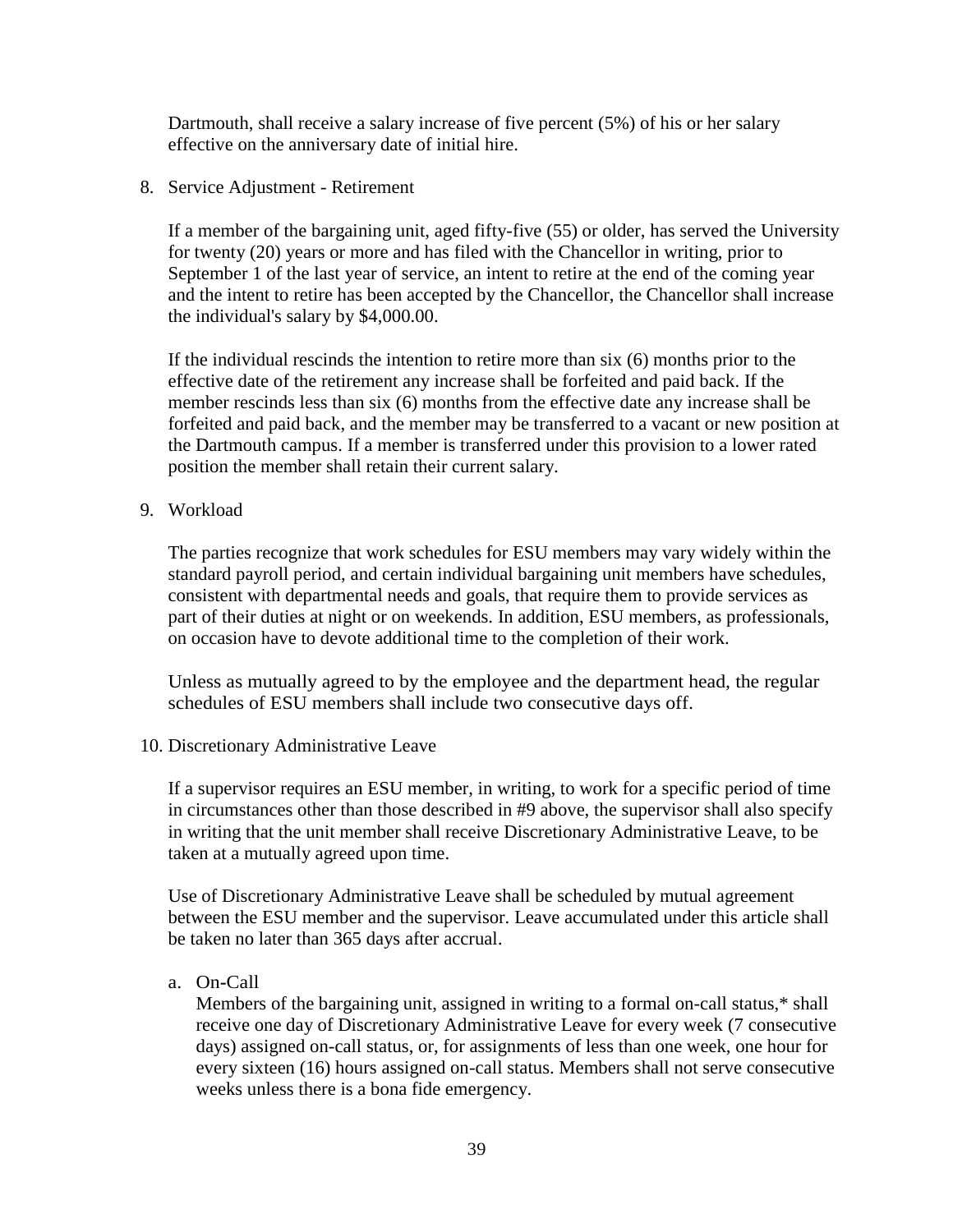## Pilot Alternative, Compensated On-Call Systems

A functional unit may establish a pilot alternative, compensated on-call system in writing under the following conditions:

- Employees assigned to a pilot alternative compensated on-call system are required to respond to the contact device (phone, cell phone, beeper, etc.) provided by the administration, for the specified period of time.
- A base salary increase, as calculated below, shall be applied to every employee who is assigned to a pilot alternative compensated on-call system, for such duration as the employee remains part of the alternative on-call system.
- The base rate increase described above shall be calculated as follows:

Adjustment = Annual On-call Hours  $\div 8 \div 40 \times $750$ 

- The provisions of  $VI(A)(10)(b)$  do not apply to employees who are assigned to a pilot, alternative compensated on-call system.
- b. Call-Back

An ESU member who has left his/her place of employment after having completed work on his/her regular tour of duty and is called back to work prior to the commencement of his/her next scheduled tour of duty shall receive a minimum of one (1) hour of Discretionary Administrative Leave for each hour worked. Supervisors shall take into consideration travel time to and from the member's place of employment.

An ESU member who is called back to work under this provision that does not require travel to and from his/her place of employment shall receive an hour of Discretionary Administrative Leave for each hour worked, subject to the approval of his/her supervisor. Leave accumulated under this article shall be taken no later than 365 days after accrual.

\*Formal on-call status requires that the bargaining unit member respond to the contact device (phone, cell phone, beeper, etc.) provided by the administration, when such device is provided, for a specified period of time.

c. There shall be a special labor management committee established, with an equal number of representatives appointed by the Union and appointed by the administration, for the purpose of monitoring and making recommendations to amend the Pilot Alternative, Compensated On-Call Systems; provided that unless mutually agreed, neither party shall be required to negotiate or re-negotiate the terms of the Pilot Alternative, Compensated On-Call Systems during the life of this agreement.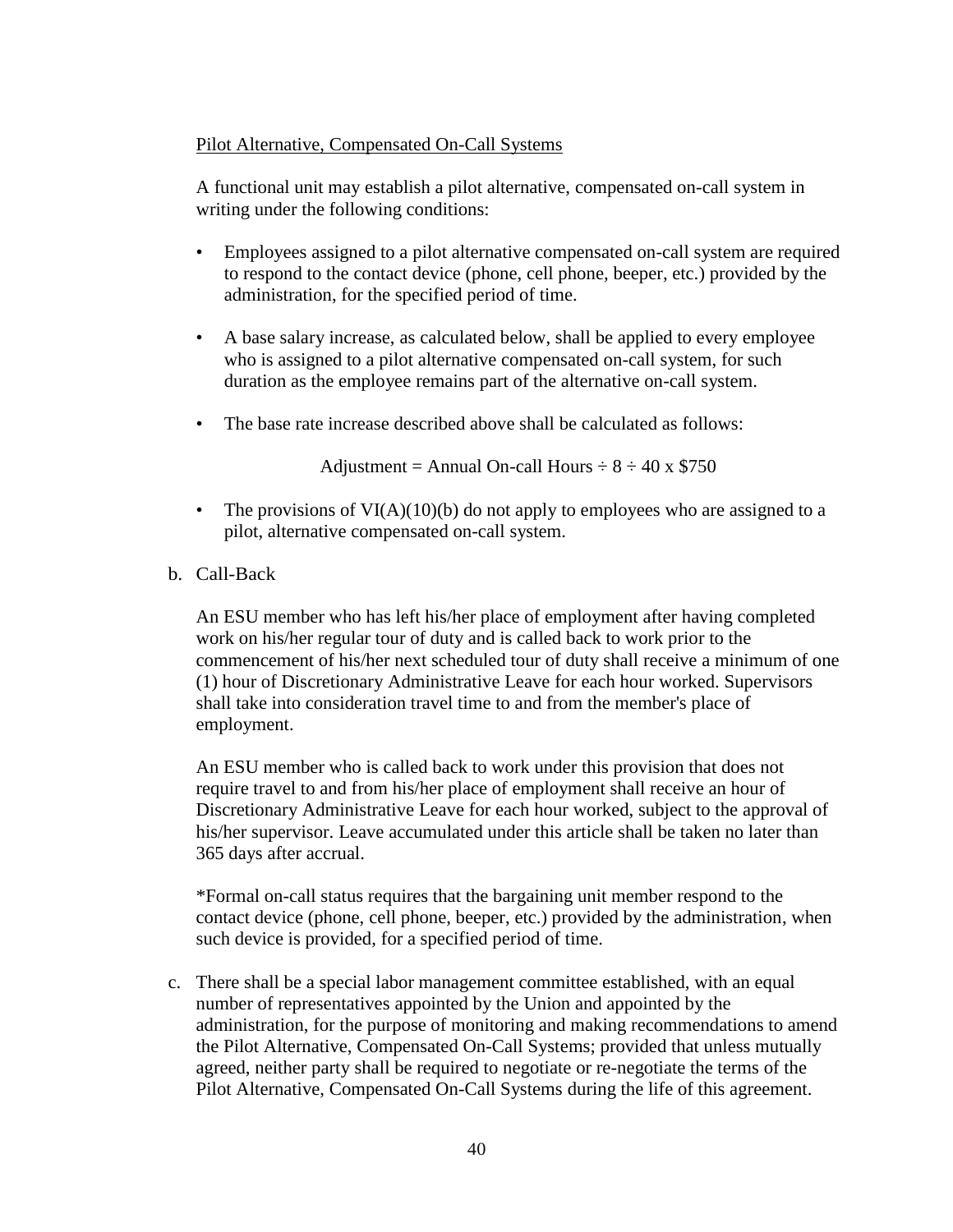- 11. Team Leaders in Computing and Information Technology (CITS)
	- (1) Team Leader additional duties shall normally have a term of no more than one year.
	- (2) Appointments to the position shall be made by the Department Head in CITS and approved by the Division Head. A Team Leader may withdraw from the position at any time during the appointment period provided that sufficient notice has been given to his/her supervisor in writing.
	- (3) The additional duties and responsibilities of a Team Leader are as follows:

\*Coordinate task assignments within the team, making adjustments as necessary. \*Coordinate and facilitate communications within the team and with other areas. \*Manage customer relationships and coordinate customer support. \*Coordinate project and resource needs for the team. \*Prepare budget information. \*Function as a team member.

- (4) Team Leaders are eligible for additional compensation in accordance with Article VI.A.14.
- 12. The employer shall have the option to counter a written job offer.
- 13. Prior Contract

The parties agree that there is no outstanding obligation for moneys not previously disbursed for in- service or merit recognized bonuses, distinguished service awards or career training under any prior agreement.

14. Additional Compensation

Bargaining unit members accepting an interim appointment to a position at a higher level shall receive a salary adjustment of up to 20% in addition to their current salary or the minimum salary of the interim position, whichever is higher. Interim appointments under this article shall be up to one (1) year but may be extended to 16 months given an unusual circumstance.

Bargaining unit members assigned temporary additional duties that are beyond the scope of their normal duties or a substantial increase in their regular duties outside of normal working hours and in circumstances other than those described in Section 9, Workload, shall receive a monthly stipend up to a maximum of 20% of their salary. These additional duties shall not be for more than a one year period, and shall be reviewed at the conclusion of the year. Duties described herein shall not be considered eligible for Discretionary Administrative Leave under Article VI.A, Section 11 of the Agreement.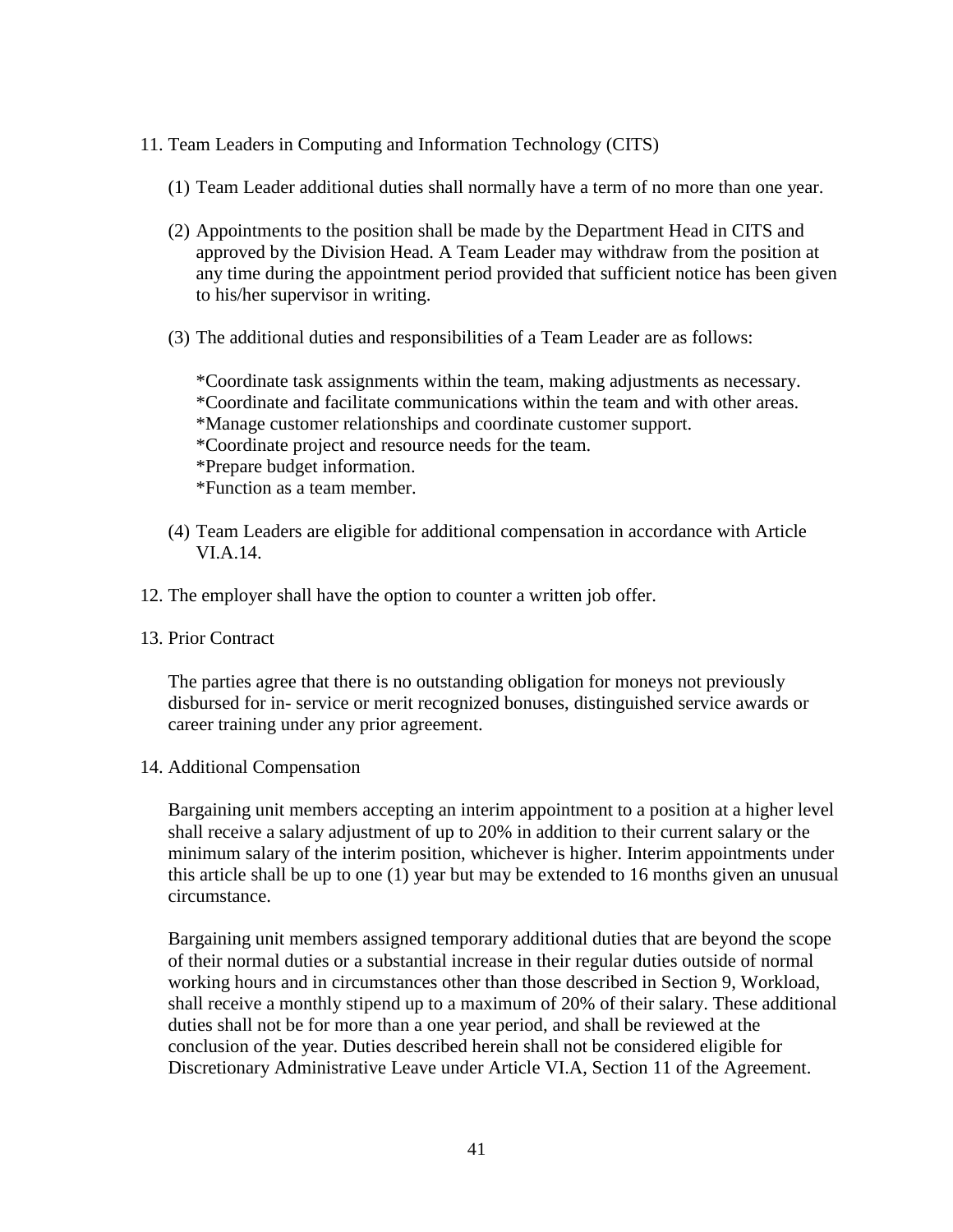Stipends may be applied to the base salary at the member's discretion if this practice is allowed elsewhere at the University of Massachusetts, Dartmouth, during the life of this Agreement.

15. Parking

The University agrees that the Chancellor shall constitute the University Parking Committee and the ESU representative to the Committee shall be determined in accordance with the parties' collective bargaining agreement.

It is further agreed that effective July 1, 2009 the following campus locations shall have sufficient designated parking spaces for Educational Services Unit members as follows:

- (a) eighteen (18) or sufficient designated parking spaces at the Tripp Athletic Center.
- (b) twenty-two (22) or sufficient designated parking spaces in parking Lot C (rear of Pine Dale Hall).
- (c) seven (7) or sufficient designated parking spaces adjacent to Elmwood Hall.
- (d) one (1) parking space designated to each Resident Director in proximity to their assigned apartment and one (1) additional parking decal, at no cost, shall be provided to a Resident Director's spouse or domestic partner.

If the University continues the parking fine appeals committee, the chairperson of the union shall appoint one (1) member to the committee.

Upon execution of the July 1, 2018 agreement, the parties will jointly with all other UMass Dartmouth campus unions, engage in good faith discussions on a paid parking system.

- B. Benefits
- 1. The members of the bargaining unit shall continue to be covered by all the fringe benefits as provided by law.
- 2. The following are fringe benefits for members of the bargaining unit:
	- (a) Life Insurance

The trustees shall continue to cover all employees of the unit under the plan now in effect during the term of this agreement pursuant to the provisions of Massachusetts General Laws, Chapter 32A, Sections 5, 6, 8 and 10.

(b) Group Insurance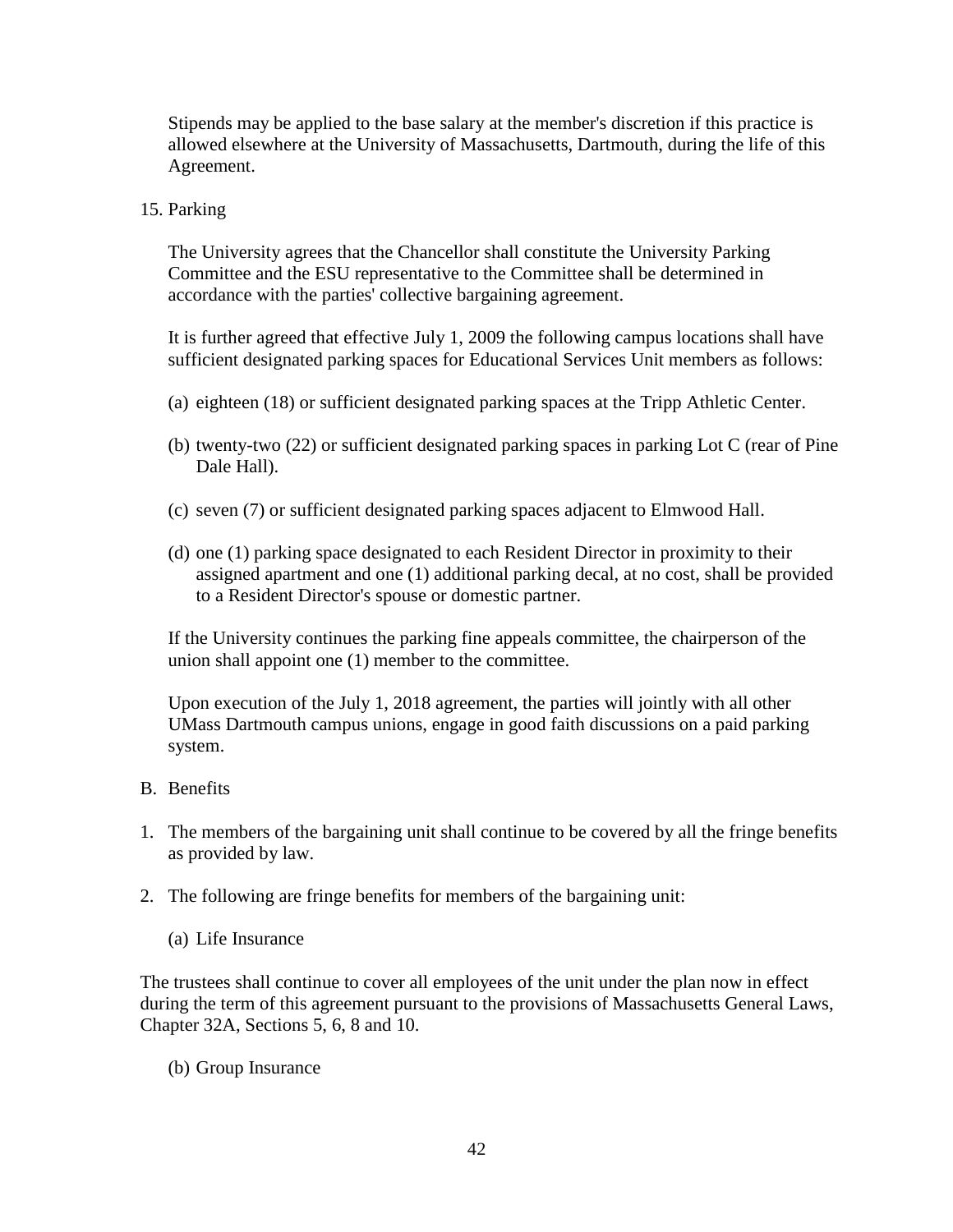The Commonwealth and each covered employee shall pay the monthly premium rate for the Group Insurance Plan in a percentage amount to be determined by the General Court for the type of coverage that is provided to such employee and his/her dependents under the plan.

(c) Worker's Compensation

The members of the bargaining unit shall be covered by provisions of Chapter 152 of the General Laws to the extent that the Commonwealth has acted pursuant to Section 69 thereof to include them within the coverage of said Chapter 152. A member who is entitled to any sick leave allowance may take such of his/her sick leave allowance as payment as, when added to the amount of any disability compensation provided by statute, will result in the payment of his/her full salary in accordance with the provisions of MGL Chapter 152, Section 69.

(d) Health Care Cost Containment

The parties recognize the escalating cost of group health insurance is a matter of mutual concern.

(e) Pre-Tax

Pre-tax treatment of group health insurance contributions shall continue for the duration of the contract.

(f) Annual Leave

Subject to the approval of the immediate non-unit supervisor or designee, the following leave shall be allowed:

| (1) For employees hired on or before June 25, 1983: | <b>DAYS</b> |
|-----------------------------------------------------|-------------|
| For service two years and under                     | 20          |
| For service after two years and under five years    | 22          |
| For service after five years and under ten years    | 24          |
| For service after ten years and under fifteen years | 26          |
| For service after fifteen years                     | 28          |

Accruals shall be earned hourly.

| (2) | For employees hired after June 25, 1983:                    | <b>DAYS</b> |
|-----|-------------------------------------------------------------|-------------|
|     | For service eight years and under                           | 20          |
|     | For service after eight years and under sixteen years       | 21          |
|     | For service after sixteen years and under twenty-five years | 23          |
|     | For service after twenty-five years                         | 28          |
|     |                                                             |             |

Accruals shall be earned hourly.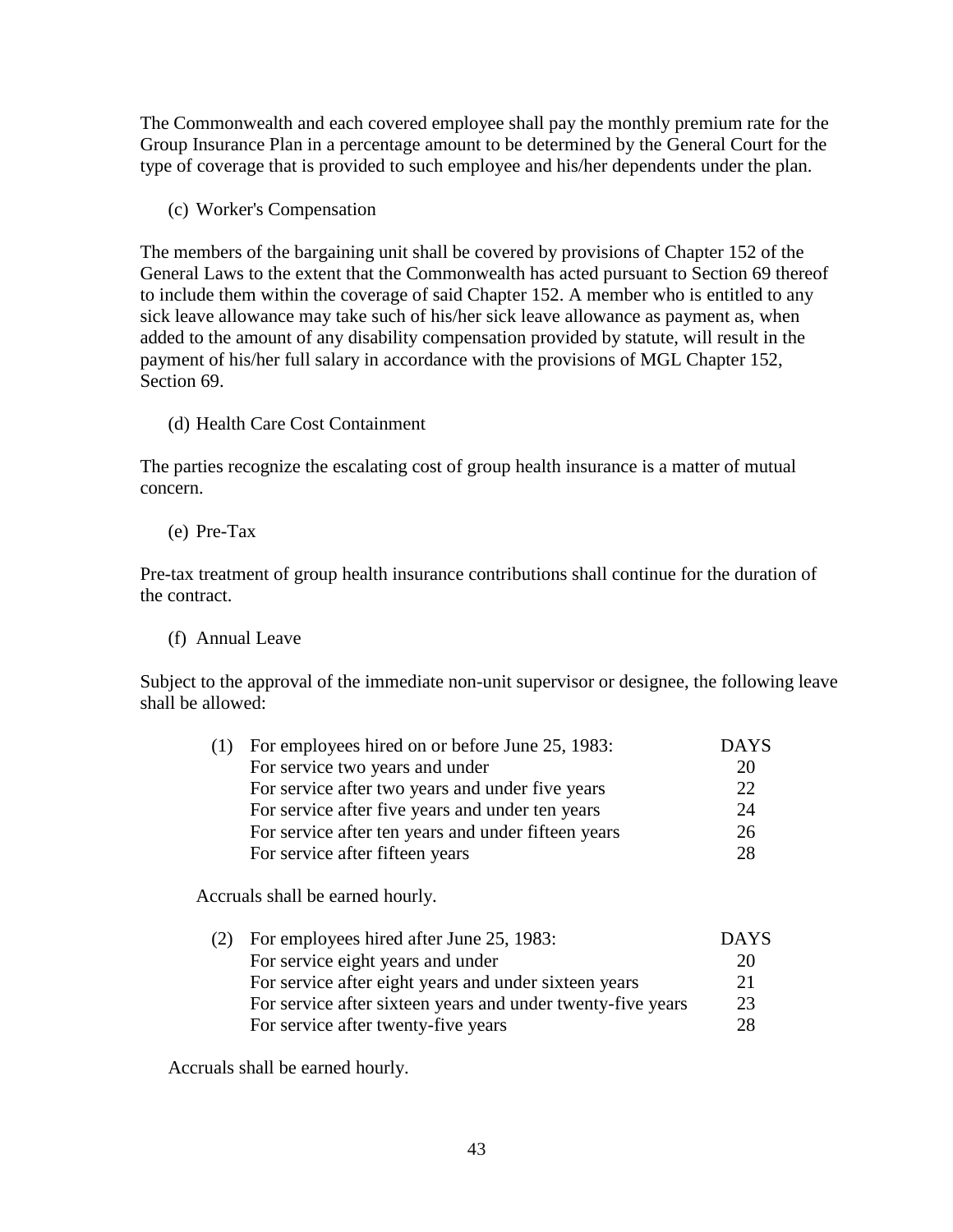Accruals shall be cumulative for a period of up to sixty-four (64) days and shall be payable to members or their survivor(s) upon termination of employment.

Effective June 30, 2020, unused leave over sixty-four (64) days will be forfeited. In addition, members will not accrue more than sixty-four (64) days.

# (g) Sick Leave

Effective July 1, 1998 all members shall be entitled to fifteen (15) days sick leave per year. At the beginning of each fiscal year, three (3) days shall be contributed on behalf of each unit member to the sick leave bank. Accruals shall be earned monthly. There shall be no limit on accumulation. Up to ten (10) days sick leave may be used for illness of a family member. The Office of Human Resources shall maintain a register of the sick leave bank and the number of days accumulated in the bank.

After the exhaustion of personal sick leave accumulation and vacation leave accumulation, every member of the Sick Leave Bank shall draw upon the Sick Leave Bank. Each member of the sick leave bank may draw up to forty-five (45) working days. After the forty-five (45) working days have been exhausted, the member must reapply to the sick leave board which will be appointed by the Educational Services Unit Chairperson and one (1) administrator appointed by the Chancellor.

Members of the bargaining unit who wish to use accrued sick leave, must notify the immediate supervisor no later than the end of the scheduled shift, or in exceptional circumstances, as soon as practical. Repeated violations of this provision may result in loss of pay for the day.

Where the next level supervisor has substantial evidence to believe that sick leave is being abused, he/she may request the submission of satisfactory medical evidence from a qualified health care professional to the Office of Human Resources. Such requests shall be made within ten (10) working days of the suspected abuse or return of the bargaining unit member, whichever is later. Failure of a bargaining unit member to present such medical evidence within ten (10) working days after such a request has been made by the next level supervisor may, at the discretion of the next level supervisor, result in the absence being treated as absence without pay. The next level supervisor may at his/her discretion, grant the bargaining unit member reasonable time during the bargaining member's regular tour of duty, if necessary, to seek the proper medical evidence as requested. For consecutive days of sick leave, no such request for medical information shall be made prior to seven (7) consecutive work days.

All medical documentation shall be submitted directly to the Office of Human Resources who will maintain all documents as confidential and will notify supervisor of receipt of requested information.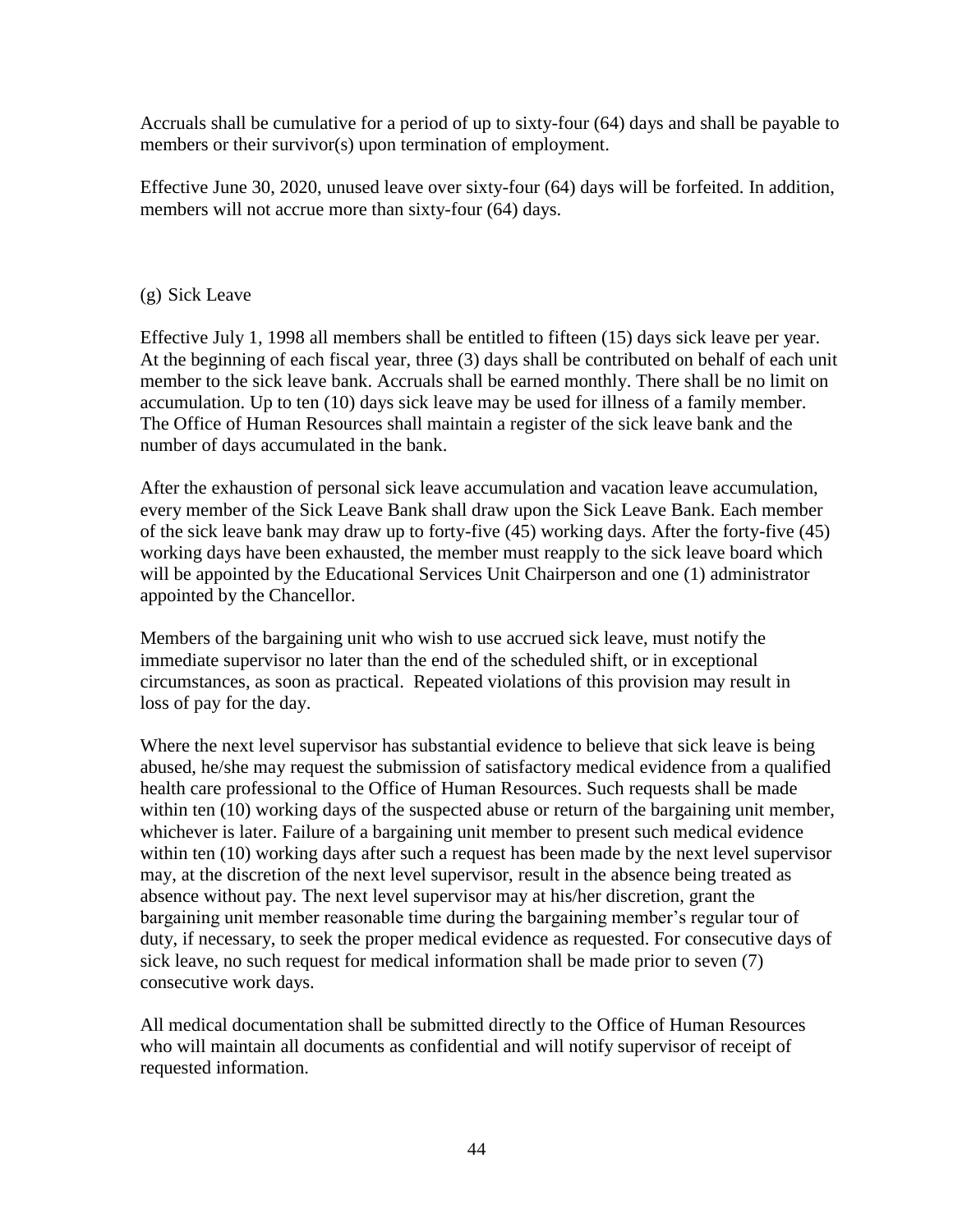All medical information received shall be maintained as confidential information by the Division Head and returned to the member at the member's discretion upon review. If a dispute arises from the review of medical information, all information shall be transferred to the member's personnel file in Human Resources until settlement of the dispute.

Creation of a joint labor management committee with the authority to research, design, and bargain one or more employer sponsored systems to improve or replace the current sick leave and vacation leave system for bargaining unit members. For the duration of this Agreement, a 120 day cap on the accrual of sick leave for employees hired on or after January 1, 2015. For the duration of this Agreement, the current sick leave and vacation leave terms will remain unchanged for current employees. If the committee fails to bargain a replacement system, the current sick leave and vacation leave systems will continue with current language.

(h) Payment for Accumulated Sick Leave

Upon retirement any member of the bargaining unit shall receive as payment for accumulated sick leave twenty percent (20%) of the total number of the accumulated sick days. This amount shall not be counted to calculate retirement benefits.

(i) Funeral Leave

Upon the death of the husband, wife, child, parent, spouse's parent, brother, sister, brother-in law, sister-in-law, stepchild, grandchild, and grandparents of any member of the unit, or a person living the immediate household, funeral leave with full pay shall be granted for a period not to exceed five (5) days. The immediate supervisor and Division Head may grant one (1) day of funeral leave when the deceased, other than those listed above, is deemed to have been of significance to the employee.

(j) Personal Leave

On the first Sunday in the first full pay period in January of each year, Educational Services Unit personnel will be credited with eight (8) personal leave days which may be taken through the end of December.

Members of the bargaining unit who wish to use personal leave, must notify the immediate supervisor no later than the end of the scheduled shift, or in exceptional circumstances, as soon as practical. Repeated violations of this provision may result in loss of pay for the day.

There shall be a special labor management committee established, with an equal number of representatives appointed by the union and appointed by the administration, for the purpose of developing appropriate requirements and practices for the use of personal leave.

All newly hired employees for the first calendar year of employment shall have their personal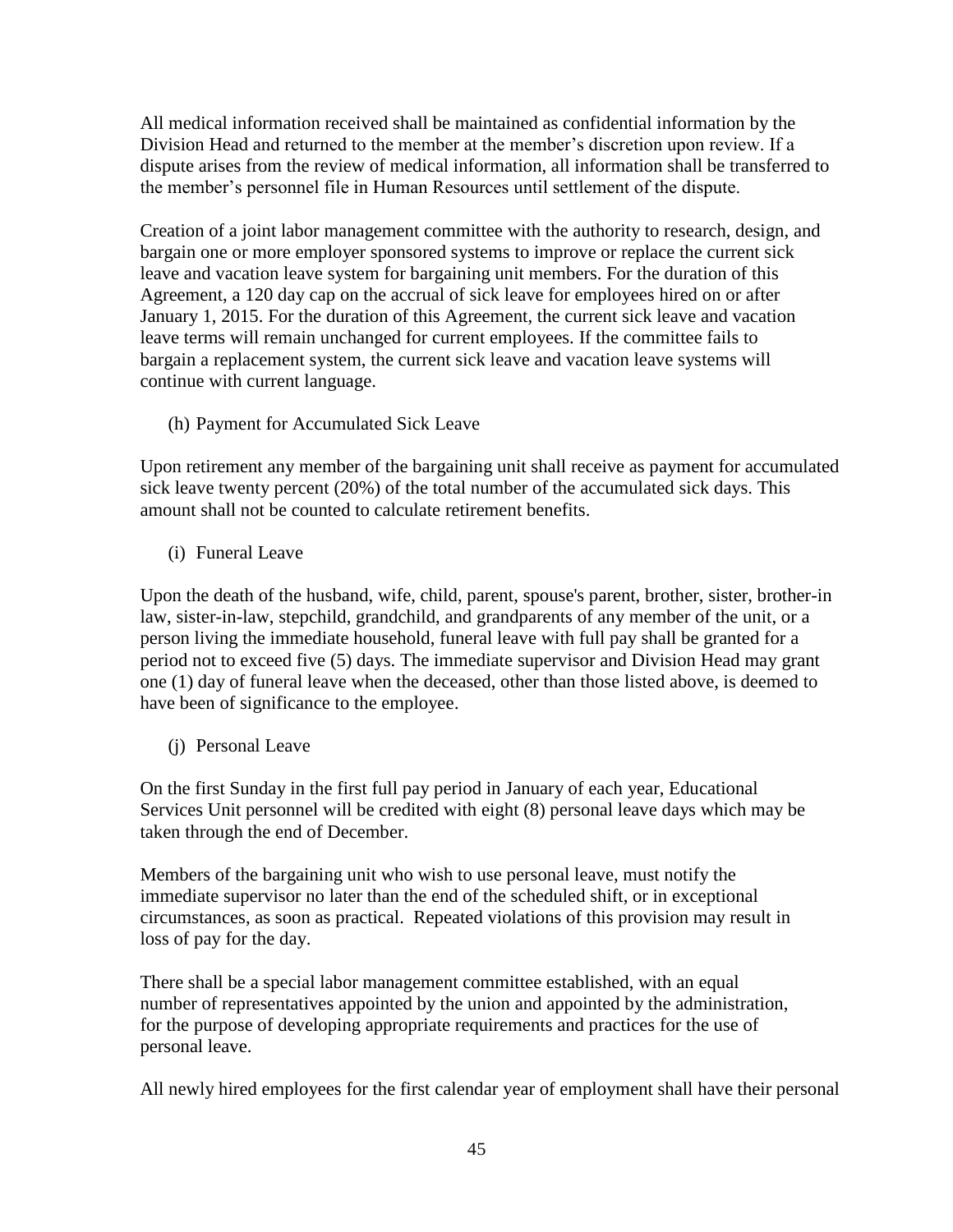leave pro-rated in the following manner:

| Date of Hire into Unit                 |     |
|----------------------------------------|-----|
| Beginning of Calendar Year to March 30 | 8.0 |
| April 1 to June 30                     | 6.0 |
| July 1 to September 30                 | 4.0 |
| October 1 to end of Calendar Year      | 20  |

# (k) Professional Leave

After six (6) years or more of service to the University, a member of the bargaining unit is eligible for paid professional improvement leave, which addresses needs of the department, division, and University. This leave shall be recommended on the approval of the proposal submitted to the Professional Leave Committee.

The Professional Leave Committee shall be composed of six (6) members, three (3) individuals appointed annually by the Chairperson of the Educational Services Unit, and three (3) non-unit administrators appointed by the Chancellor of UMass Dartmouth.

The position of chairperson shall alternate annually between the University and the ESU.

The Professional Leave Committee shall recommend to the Chancellor proposals advancing professional competencies and service related to UMass Dartmouth's mission and priorities. The Chancellor will confer with the appropriate administrator about the feasibility of releasing the individual for the leave.

## (l) Family Leave

It is understood that the provisions of the Family and Medical Leave Act of 1993 ("FMLA") apply to all eligible members of the bargaining unit and that when the collective bargaining agreement provides the same type of leave required under FMLA, any time spent by an employee on such contractual leave shall simultaneously be counted as an FMLA leave. Employees on FMLA leave may choose to use accrued vacation, personal, or sick leave credits and are entitled to apply for sick bank leave credits. Upon notice, employees may opt to use unpaid time.

If the leave benefits provided in the collective bargaining agreement are less than those available under the FMLA, the more generous provisions of the FMLA shall prevail.

If the leave benefits provided in the collective bargaining agreement are greater than required by FMLA, the relevant provisions of the agreement shall be honored, but the first twelve (12) weeks spent on such contractual leave shall, if applicable, be counted as FMLA leave.

Regular group health insurance coverage shall be maintained when a leave is granted in full accordance with Family Leave Policy or when the collective bargaining agreement specifically so requires.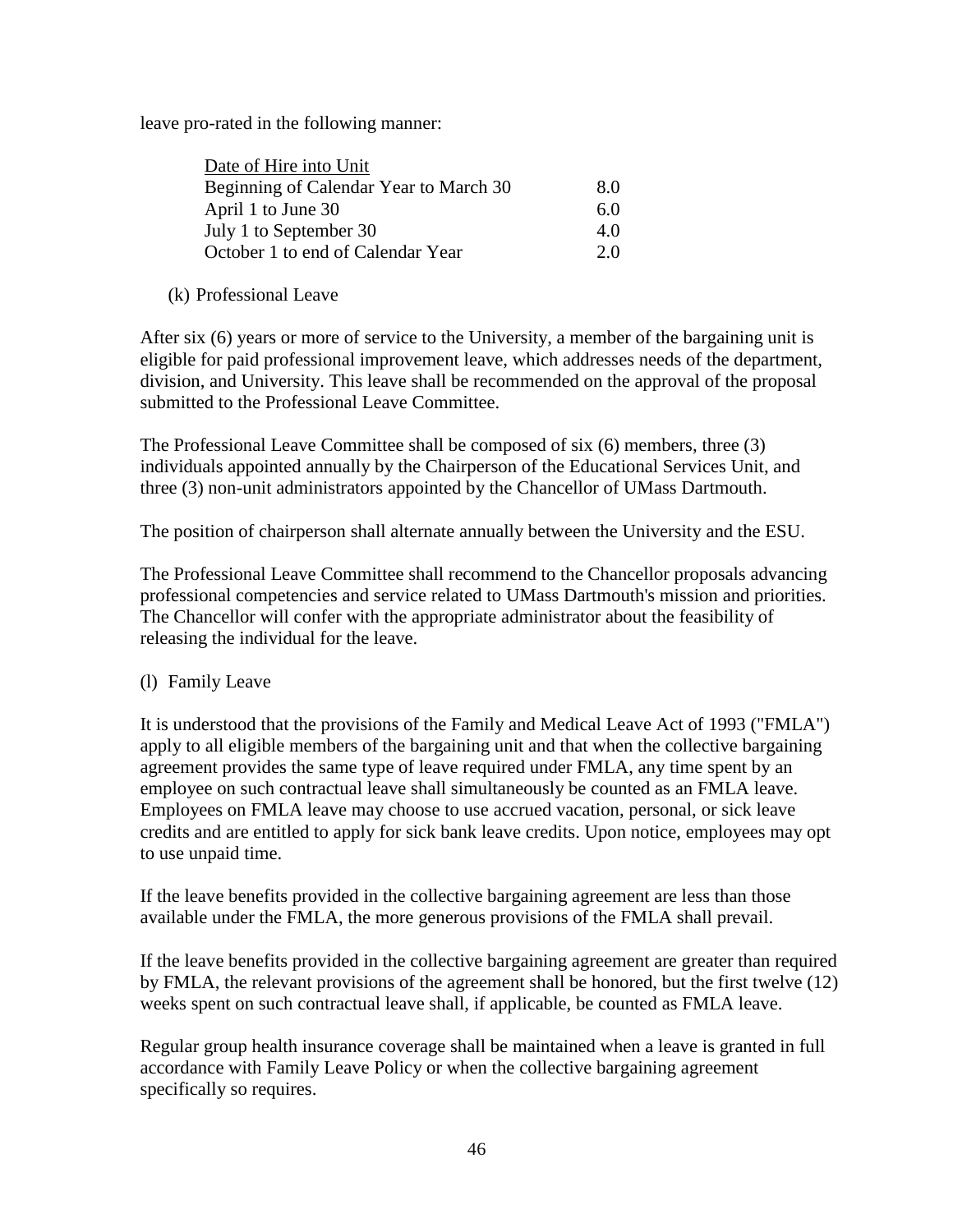Individuals who are on maternity leave and other forms of family leave in accordance with this section may be eligible for an extension of up to twelve (12) weeks, subject to the approval of their division head. Such extension must be requested in writing and shall require the approval of the employee's division head. The extension shall be unpaid, unless the employee has accrued vacation, personal, or sick leave credits available to cover any portion of this period of time. Individuals denied an extension by the division head may appeal to the Chancellor. Such appeals must be in writing to the Chancellor. A decision by the Chancellor is final.

Members who have been employed for at least 3 consecutive months, shall receive his/her regular salary for 10 days of said leave, at a time requested by the employee. These 10 days of paid leave may be used on an intermittent basis over the 12 months following the birth, adoption, or foster placement, except that the leave may not be charged in increments of less than one day.

Members of the bargaining unit shall be eligible to use sick day accruals for the purpose of FMLA.

## (m) Tuition Credits

As more fully described in the *Administrative Standards, Faculty and Staff Tuition Discounts* (T96-129), which is hereby incorporated by reference, members of the bargaining unit shall receive tuition discounts in the form of tuition credits; *provided* that, in the event of a conflict between the *Administrative Standards, Faculty and Staff Tuition Discounts* (T96-129) and current practice, current practice shall prevail.

Members of the bargaining unit and members of their immediate family shall be allowed to enroll tuition free for credit and non-credit courses offered in University Extension at the University of Massachusetts Dartmouth, provided that they shall not be counted in determining whether the course is canceled.

## (n) Tuition Remission

Bargaining unit members, their spouses and dependent children will be eligible for tuition remission benefits, subject to the conditions and procedures set forth in the Board of Higher Education *System-wide Tuition Remission Policy for Higher Education Employees* (May 21, 1984).

#### (o) Travel Allowance

When a member of the bargaining unit is authorized to use a personal automobile for travel related to employment or is assigned to travel status, the individual shall be reimbursed for travel and meal expenses at the amount established in the Board of Trustees/University System Travel Policy.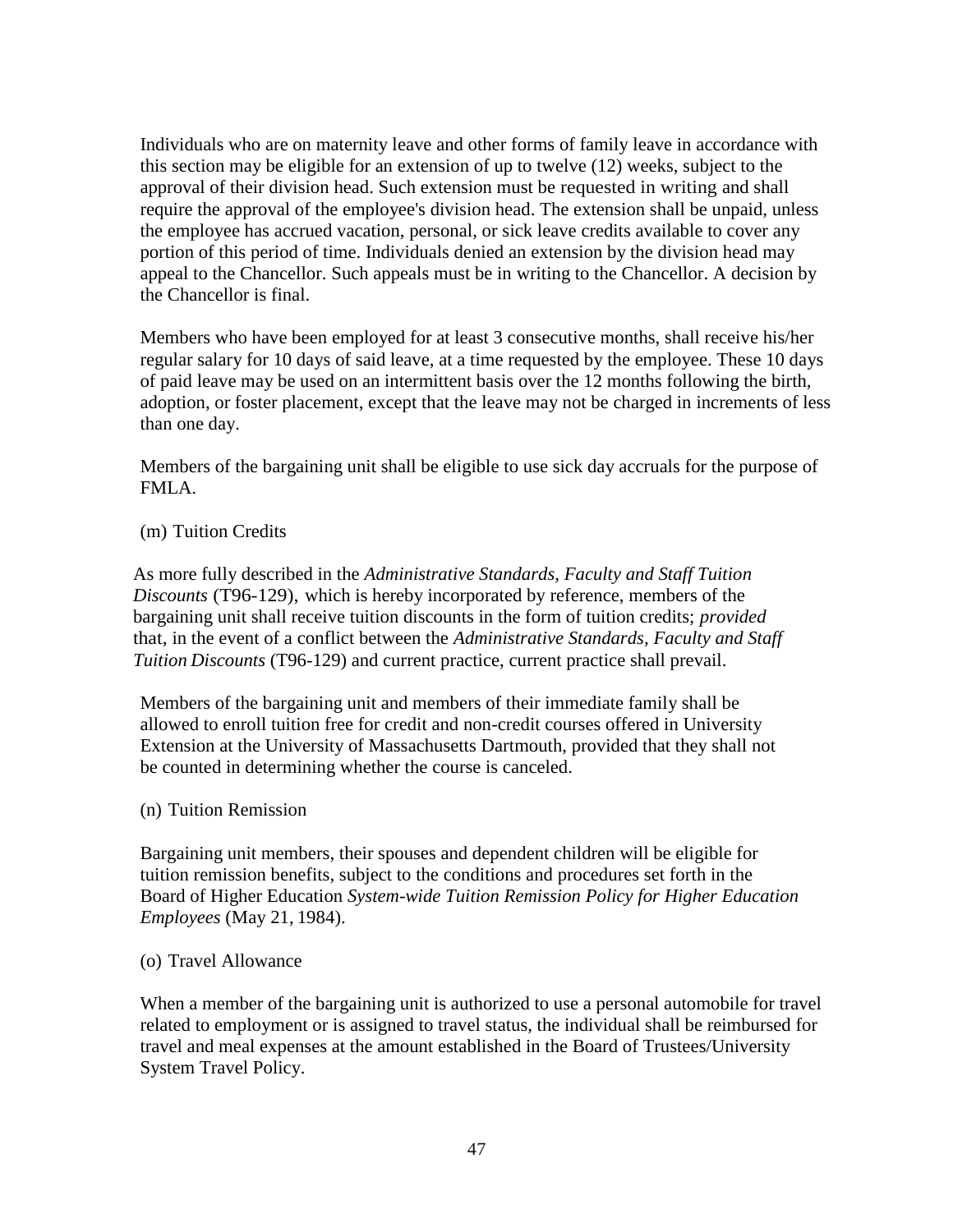### (p) Leaves

### (1) Military Leave Rules and Regulations

Any person in the service of the Commonwealth shall be entitled, during the time of his/her service in the armed forces of the Commonwealth, under Section thirty-eight, forty, forty one, forty-two or sixty of Chapter 33 of the General Laws, or during his/her annual tour of duty not exceeding seventeen days as a member of a reserve component of the armed forces of the United States, to receive pay therefore, without loss of his ordinary remuneration as an employee or official of the Commonwealth, and shall also be entitled to the same leaves of absence or vacation with pay given to other 1le employees or officials (Section 59 of Chapter 33, G. L., as amended by Chapter 378 of the Acts of 1956).

Any person in the service of the Commonwealth who is a member of a reserve component of the armed forces of the United States and who is called for duty other than the annual tour of duty of not exceeding seventeen (17) days shall be subject to the provision of Chapter 708 of the Acts of 1941, as amended, or of Chapter 805 of the Acts of 1950, and amendments thereto.

Any person who, on or after January first, nineteen hundred and forty shall have tendered his/her resignation from an office or position in the service of the Commonwealth, or otherwise terminated such service for the purpose of serving in the military or naval forces of the United States, and who does or did so serve or was or shall be rejected for such service, shall, except as otherwise provided by Chapter 708 of the Acts of 1941, as amended, be deemed to be or to have been on military leave, and no such person shall be deemed to have resigned from his/her office in the service of the Commonwealth or to have terminated such service, until the expiration of two years from the termination of said military or naval service by him/her.

Any officer or employee of the Commonwealth appointed by the Governor with the advice and consent of the council or any employee of the Commonwealth appointed by a commissioner of a department, a commission or board with the approval of the Governor and a council, or any officer or employee appointed by the General Court or either branch thereof who, on or after June 25, 1950, shall have tendered his/her resignation from an office or position in the service of the Commonwealth for the purpose of serving in the armed forces of the United States while engaged in hostilities under flag of the United Nations, or in state of war arising out of and as a result of such hostilities, and who so serves, shall, except as otherwise provided in Chapter 805 of the Acts of 1950, and amendments thereto, be deemed to be or to have been on leave of absence without pay and no such person shall be deemed to have resigned from his/her office or position in the service of the Commonwealth, or to have terminated such service, until the expiration of ninety days from the termination of said service with the said armed forces; provided, however, that such service shall not be construed to include service for more than four years unless such further period of service in excess of four years was involuntary service required by the government of the United States. This rule shall terminate on July 1, 1966[(Section 25 of Chapter 708 of the Acts of 1941, as amended by Chapter 544 of the Acts of 1962). Chapter 580 of the Acts of 1964].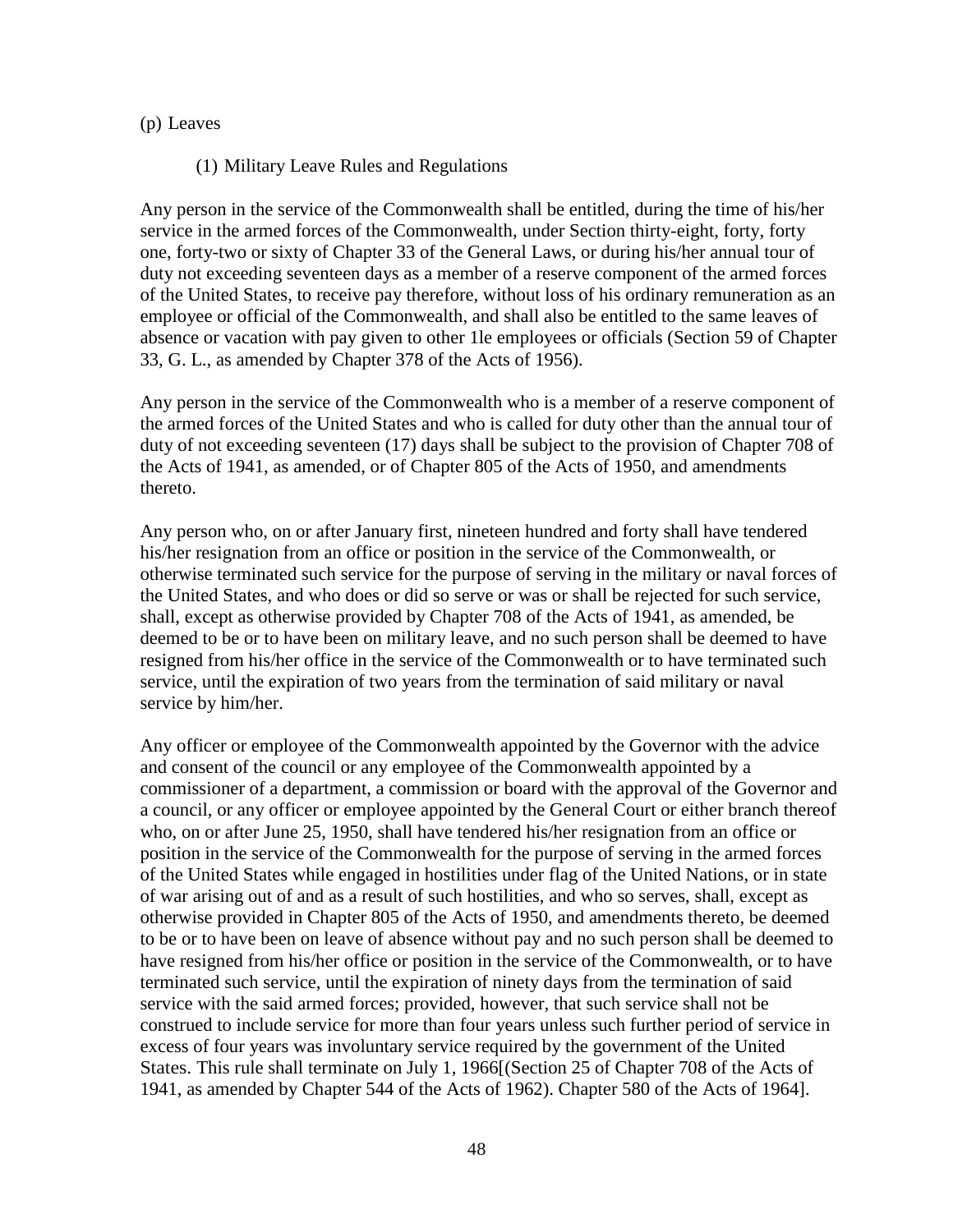Leave of absence with pay shall be granted to persons on the occasion of appearances before local draft boards or draft appeal board, or for physical examinations ordered by said boards.

A person who is rejected by the armed forces of the United States shall be granted leave of absence with pay from the time at which he/she is ordered to report to the draft board until the time of his/her rejection, in addition, for such period of time, not to exceed forty-eight hours, as may be required for travel in connection therewith.

## (2) Court Leave

Persons who are called for Jury duty shall be granted court leave. Notice of service shall be filed with the department head upon receipt of summons. (Opinion of Attorney General dated December 2, 1938.)

If Jury fees received by a person amount to more than the person's regular rate of compensation, he/she may retain the excess of such fees and shall tum over the regular rate of compensation together with a court certificate of service to his appointing authority.

Expenses reimbursed by the court for travel, meals, room hire, etc., shall be retained by the person and shall not be considered part of the Jury fees.

Persons who are summoned to appear as witnesses on behalf of any town, city, county, state or the federal government shall be granted court leave; provided, however, if any person who is employed by the Commonwealth is summoned to appear as a witness because of the duties of an additional position whether on part-time or not with a city, town, county or federal government or otherwise, such person shall not be granted court leave with pay. Notice of service shall be filed with the department head upon receipt of summons. Witness fees and all other fees except jury fees received for services during office hours shall be paid to the Commonwealth. Whenever a person is called for jury duty or summoned to appear as witness and such jury duty or appearance occurs during his/her vacation, there will be no necessity to account for any fees received during such period.

Expenses reimbursed by the person from travel, meals, room hire, etc., shall be retained by the person and shall not be considered as part of the witness fees.

When a person has been granted court leave for jury or witness service, and is excused by proper court authority, he/she shall report back to his official place of duty whenever the interruption in jury or witness service will permit four or more consecutive hours of employment. Court leave shall affect no employment rights. Court leave shall not be granted when a person is the defendant or is engaged in personal litigation.

## (3) Other Leave

To permit persons who are veterans to pay tribute at the funeral in Massachusetts of veteran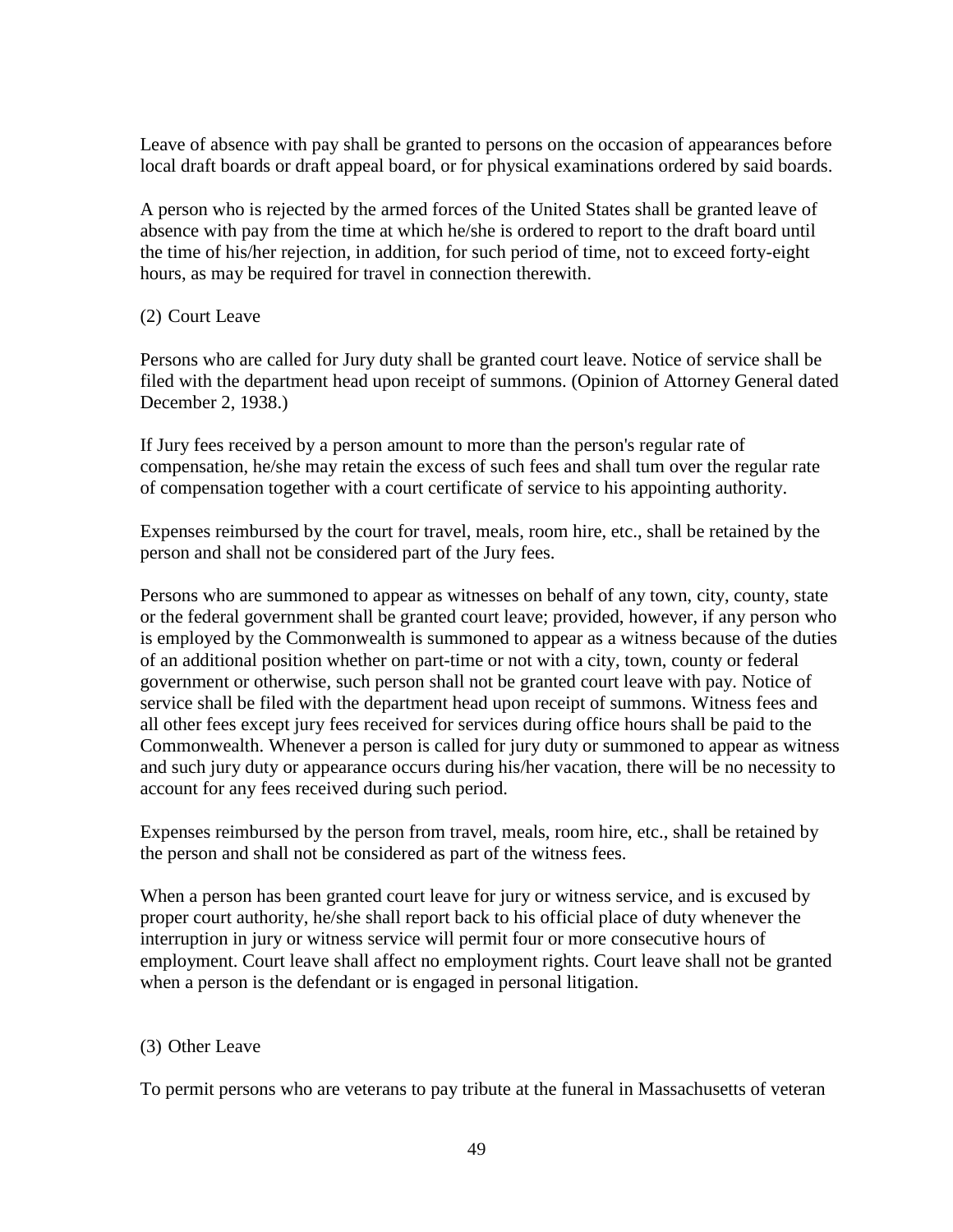dead, department heads shall grant leave of absence with pay to veterans who are members of firing squads, color details, pall bearers, buglers, or escorts participating in such services.

Persons shall be entitled to leave of absence with pay for loss of time due to prophylactic inoculation required as a result of their employment. If such absence with pay exceeds one (1) week, the appointing authority shall immediately initiate a workmen's compensation claim and further payments because of such prophylactic inoculation shall cease.

Persons shall be entitled to leave of absence with pay for period of absence due to quarantine because of exposure to contagious disease in the regular performance of duty.

Leave of absence with pay may be granted to persons who are delegates or alternates to state or national conventions of the following veterans' organizations: American Legion, AMVETS or World War II, Disabled American Veterans, Legion of Valor, Marine Corps League, Order of the Purple Heart, United Spanish War Veterans, Veterans of Foreign Wars, Reserve Officers Association of the United States, USA, Inc. Whenever such leave of absence with pay is granted to persons subject to this rule, such a leave of absence will not be charged to available vacation leave credits.

Leave of absence with pay may be granted to persons who are officers, delegates or alternates of employee organizations for the purpose of attending conventions or their organizations. If a person is granted permission to attend such a convention under this rule, the person shall be granted leave of absence with pay and said absence shall not be charged against available vacation leave credits.

Persons who are officers of employee organizations may be granted leave of absence with pay to attend hearings before state legislative committees or commissions and not more than ten executive board meetings per calendar year. Persons who are officers or members of employee organizations may be granted leave of absence with pay to attend conferences with department heads, boards or commissions in the interest of business pertinent to the membership of their organization and to the Commonwealth.

Leave of absence with pay, not to exceed two (2) hours, shall be granted to any person, if he/she makes application therefore, to permit him/her to vote in the voting precinct, ward or town in which such person is entitled to vote; provided that the hour of opening and the hour of closing of the polls at such voting place would preclude his/her working his/her regular hours of employment and his/her traveling to or from the polls.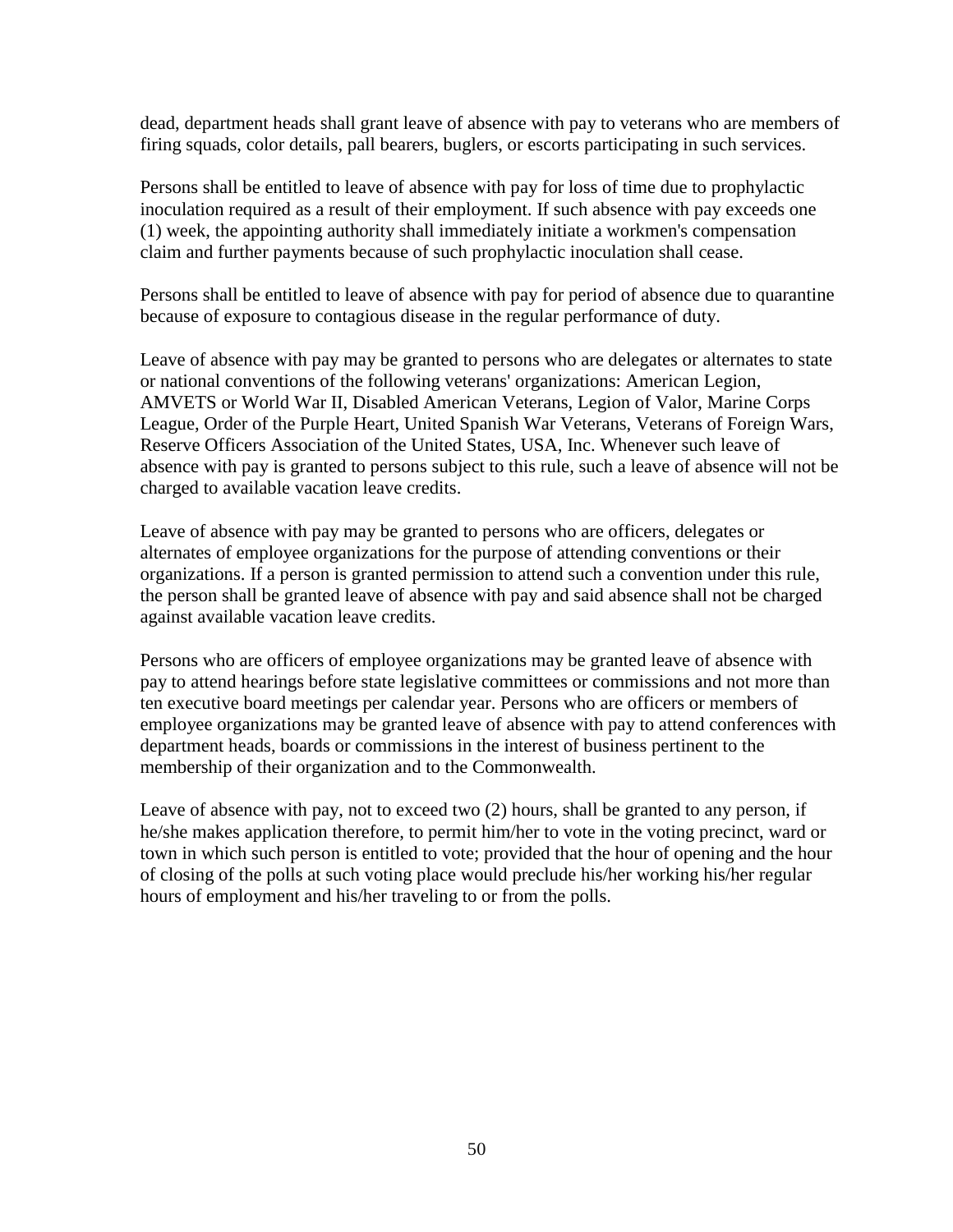## (q) Holiday Schedule

The following days shall be holidays for employees:

| New Year's Day         | Independence Day |
|------------------------|------------------|
| Martin Luther King Day | Labor Day        |
| Presidents' Day        | Columbus Day     |
| Patriots' Day          | Veterans Day     |
| <b>Memorial Day</b>    | Thanksgiving Day |
|                        | Christmas Day    |

Mandatory Holiday Work

- 1. Members of the bargaining unit required to work on any holiday listed in Article VI.B.(q), with the exception of Thanksgiving Day, Christmas Day, New Year's Day, and Independence Day, shall receive, at the request of the member, either two (2) days of pay at their regular rate of pay or one (1) day's pay at their regular rate of pay and one (1) day of compensatory time to be used in accordance with the contract.
- 2. Members of the bargaining unit required to work on any holiday listed in Article VI.B.(q), with the exception of Thanksgiving Day, Christmas Day, New Year's Day, and Independence Day, shall receive written notification from their Division Head not less than ten (10) working days prior to the holiday assigned to work. The Division Head shall forward a copy of the notification to the Office of Human Resources. If circumstances arise wherein the Division Head is unable to meet the ten-day notice requirement, the bargaining unit member assigned to work on the holiday may, subject to the approval of the Chancellor, receive reasonable and appropriate additional compensation in addition to the compensation mandated in the preceding paragraph. The decision of the Chancellor shall not be grievable or precedent setting.
- 3. Members of the bargaining unit shall not be required to work on Thanksgiving Day, Christmas Day, New Year's Day, and Independence Day, unless an emergency is declared by the Chancellor. Bargaining unit members required to work on one of the holidays named herein, due to a declaration of emergency by the Chancellor, shall receive three (3) days' pay at their regular rate of pay for the holiday worked.
- 3(a) If, due to the nature of a bona fide emergency, (including but not limited to life/safety issues) the Chancellor is unable to make the necessary declaration, each member of the bargaining unit required to work on one of the holidays named herein shall, upon written verification of work by their immediate supervisor, receive three (3) days' pay at their regular rate of pay for the holiday worked. Written verification of work shall be forward to the Office of Human Resources by the immediate supervisor.
- 4. Given the nature of their regular duties and responsibilities, members of the bargaining unit in the job title Resident Director, who are required to work on Thanksgiving Day, Christmas Day, New Year's Day, and Independence Day, shall, at their discretion, receive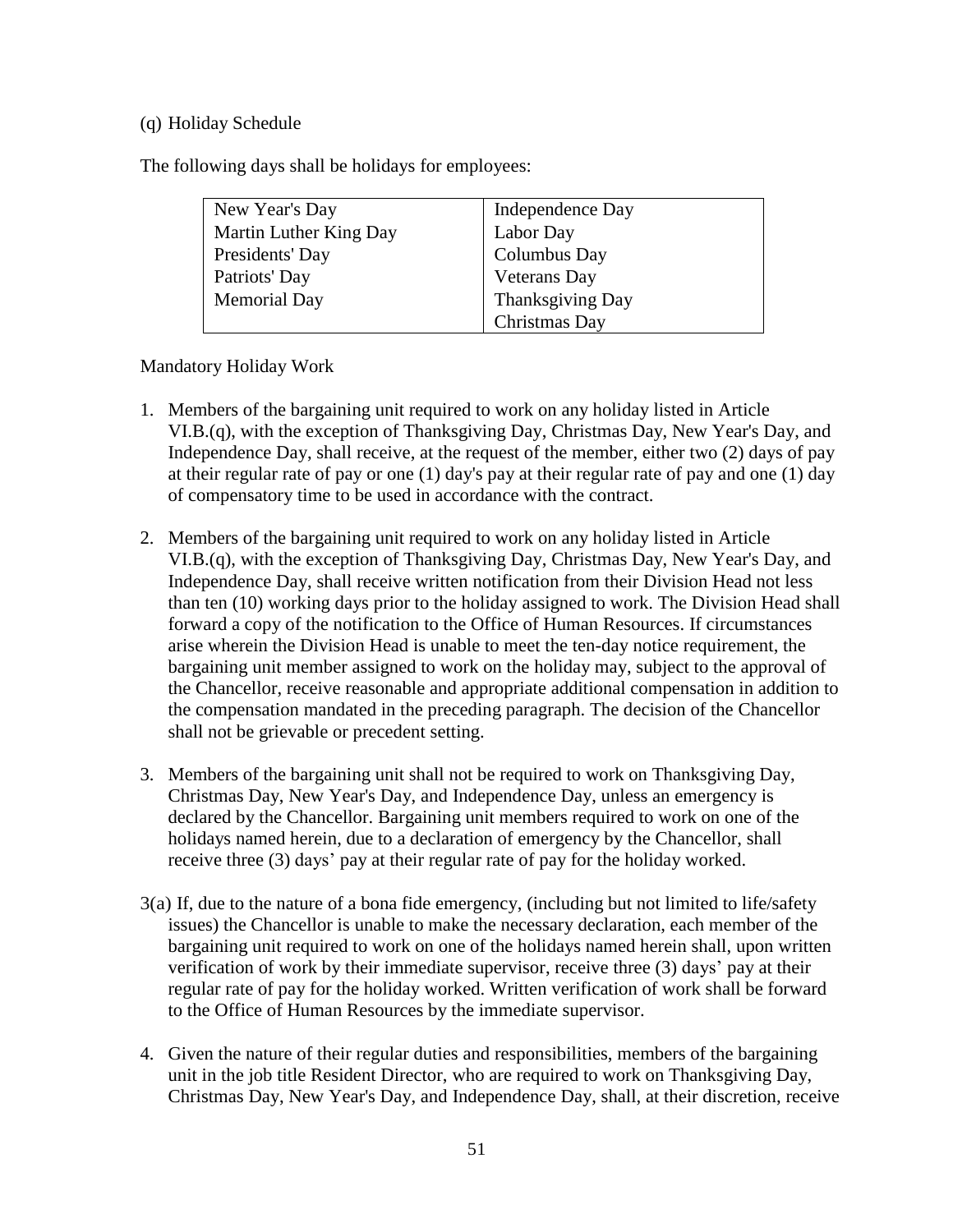as compensation either two (2) days of pay at their regular rate of pay or one (1) day's pay at their regular rate of pay and one (1) day of compensatory time to be used in accordance with the contract.

5. ESU Members with Compressed Schedules

Full-time unit employees who are relieved from working a regularly scheduled day on a day designated as a holiday are entitled to basic pay for the number of hours of the employees compressed work schedule on that day.

Full-time unit employees who are not scheduled to work on a day designated as a holiday are entitled to compensatory time. Said time is pro-rated by dividing the total number of scheduled hours for the work week by five.

Part-time unit employees who are relieved from working on a day designated as a holiday are entitled to basic pay for the number of hours of the employees compressed work schedule on that day.

Part-time unit employees who are not scheduled to work on a day designated as a holiday are not entitled to any compensation or compensatory time for that day.

The University will make the necessary adjustments to accruals of those unit members who are currently working a compressed schedule going back to the original date of their compressed schedule.

- (r) Health and Welfare
	- (1) The Trust Agreement

The parties agree to continue the Health & Welfare Fund Agreement and Declaration of trust established under the prior collective bargaining contract. The Board of Trustees of the Health & Welfare Fund(s) shall determine in their discretion and within the terms of this agreement and the agreement and declaration of trust(s) such health and welfare benefits to be extended by the Health & Welfare Fund(s) to employees and/ to their dependents.

# (2) Funding

- a. Effective the first pay period in January 2015, the University agrees to contribute on behalf of each full-time equivalent unit member \$14.50 per calendar week to the appropriate Health & Welfare Fund.
- b. Effective the first pay period in June 2016, the University agrees to contribute on behalf of each full-time equivalent unit member \$15.00 per calendar week to the appropriate Health & Welfare Fund.
- c. Effective the first pay period in June 2017, the University agrees to contribute on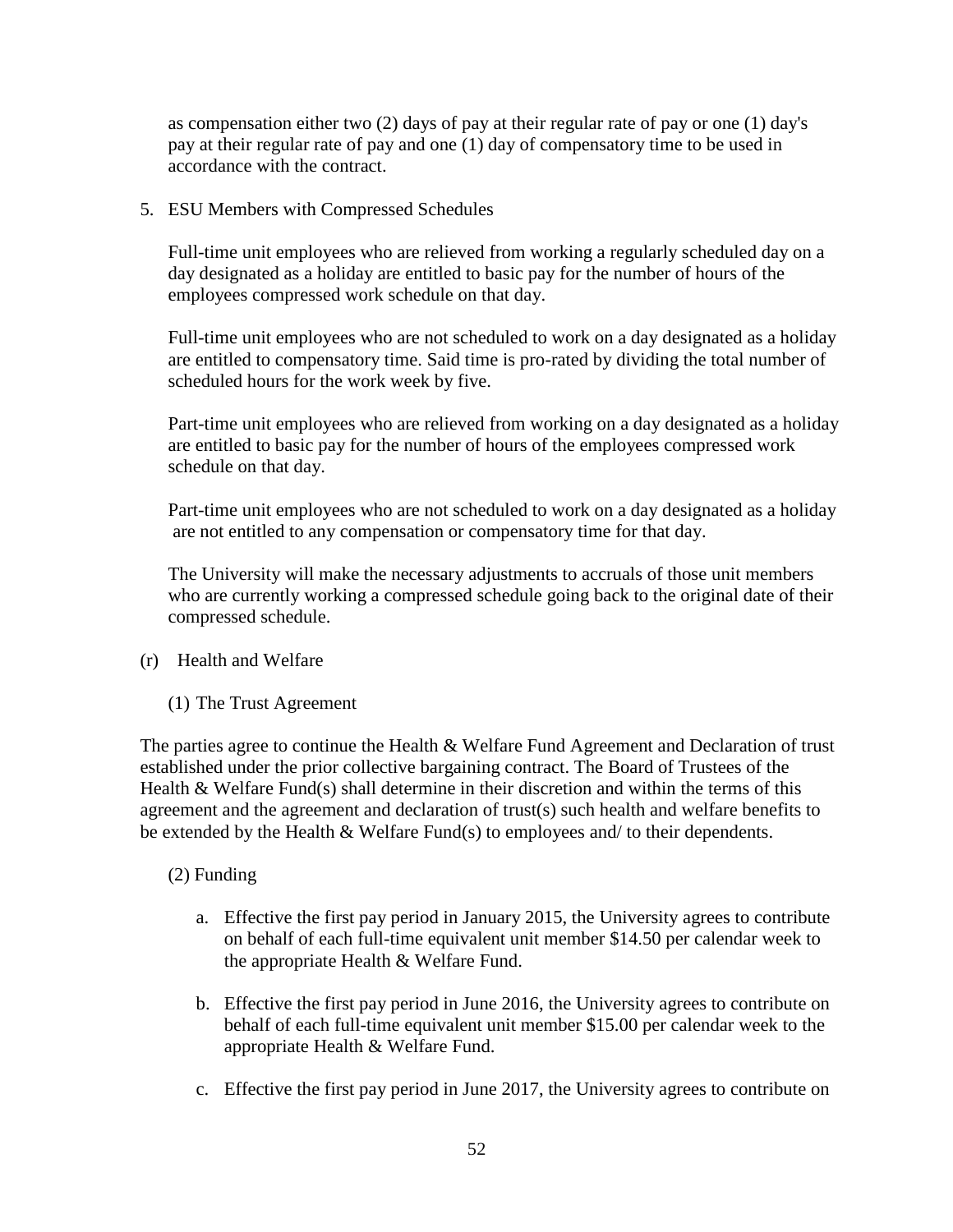behalf of each full-time equivalent unit member \$15.50 per calendar week to the appropriate Health & Welfare Fund.

(3) Non-Grievability

No dispute over a claim for any benefits extended by Health and Welfare Fund(s) shall be subject to the grievance procedure.

(4) Board of Trustees' Liability

It is expressly agreed and understood that the employer does not accept, nor is the Board of Trustees to be charged with hereby, any responsibility in any manner connected with the determination of liability to any employee claimant under any of the benefits extended by the Health and Welfare Fund(s). The Board of Trustees' liability shall be limited to the contributions indicated under (2) above.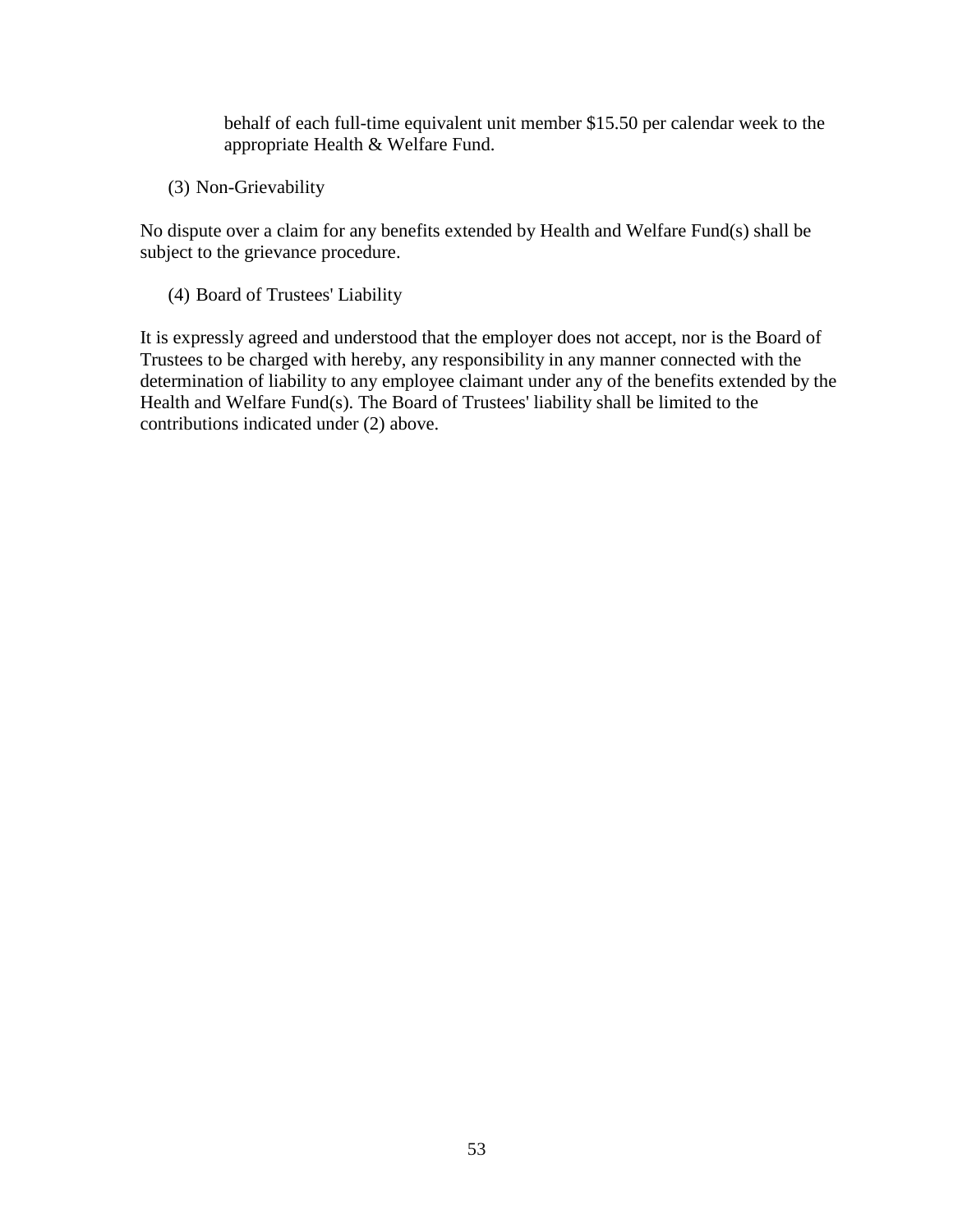# ARTICLE VII

## WORKING CONDITIONS

#### A. Full-time Service Requirements

Appointments to a position in this bargaining unit on a full-time basis obligates the appointee to render full-time service to the University unless otherwise specifically exempted by the Chancellor in writing.

## B. Professional Responsibility

- 1. The exercise of legal and constitutional rights shall in no way jeopardize the Educational Services Unit member's position or rights.
- 2. It shall be the duty of the administration to provide safe, clean, wholesome surroundings in all places of employment coming under their jurisdiction. Employees of the University of Massachusetts Dartmouth shall report to their immediate supervisor any condition which they believe endangers their health or creates hazard in their employment. The immediate supervisor shall correct the condition complained of, if necessary, and within the supervisor's authority to do so, or if appropriate, shall report such complaint to the appropriate individual or next-level non-unit supervisor for correction by the proper authority.

#### C. Transfers/Change of Job Duties

- 1. Educational Services Unit members may be transferred from one division or department to another without loss of seniority or any other rights or prerequisites. Such transfers may not be made without consultation between the employee(s) and the Division Head. Written reasons for the transfer shall be furnished when requested by the employee(s). All transfers and job changes shall be reasonable and appropriate.
- 2. No change in job duties shall occur without previous consultation between the employee and his/her immediate supervisor and Division Head. Written reasons for changes in job duties shall be furnished when requested by the employees.

## D. Contract Year

The contract year of employment shall begin on July 1 and end on June 30. Educational Services persons may request a change in their yearly contract duration. The request must be filed with the Division Head three (3) months in advance of the day of change of contract duration. The Division Head will review and prepare a written recommendation to be submitted to the Vice Chancellor of Administration and Fiscal Services. The Vice Chancellor of Administration and Fiscal Services will review and submit his/her recommendation to the Chancellor. The Chancellor shall make his/her recommendation to the Board of Trustees. The decision by the Board of Trustees shall be submitted to the applicant within ninety (90)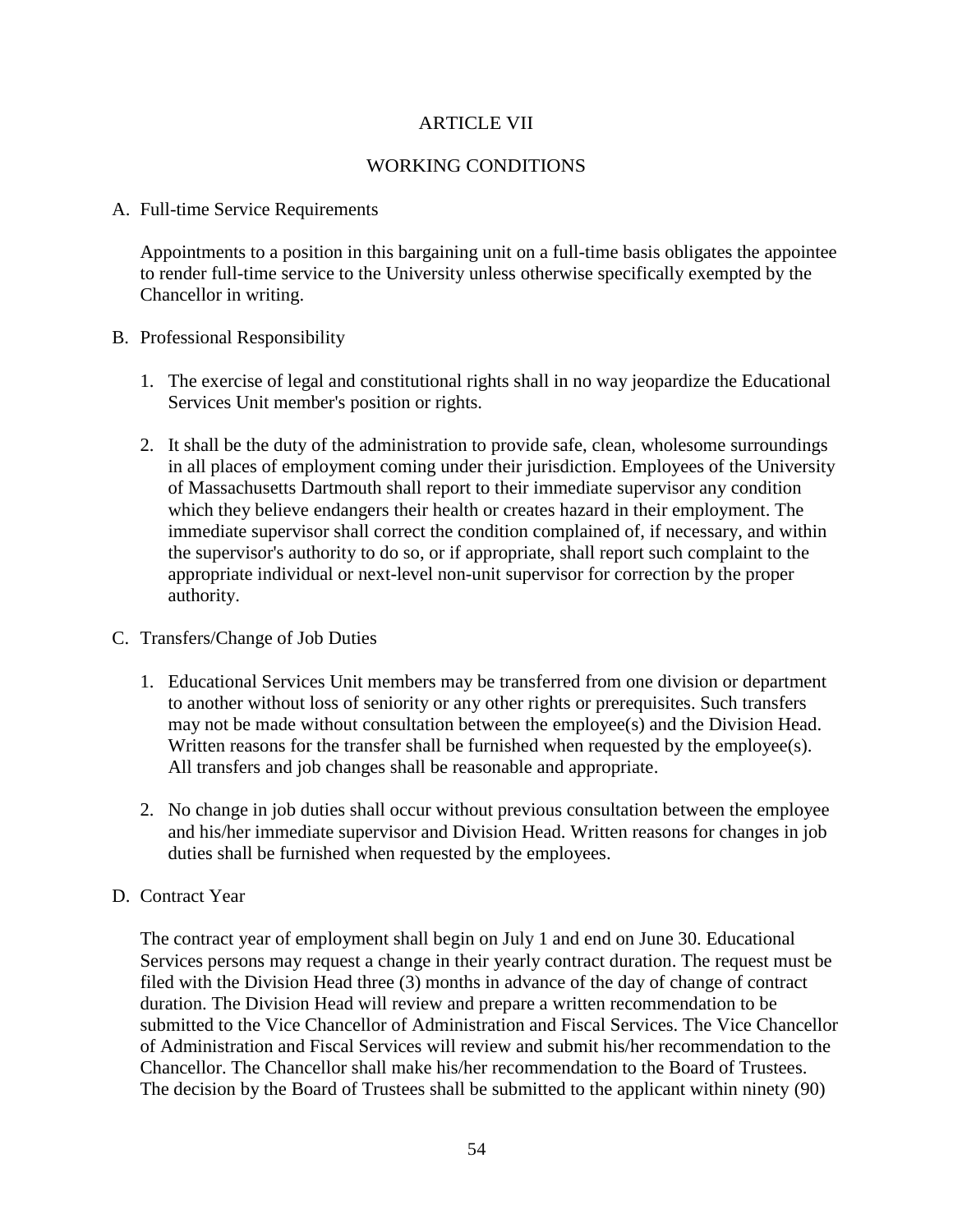days of the date of application.

If the change in contract duration is approved, the Educational Services Unit member must notify the Vice Chancellor of Administration and Fiscal Services by March 15, annually, of his/her intention to continue this arrangement. If no notification is made, the individual reverts to his/her original twelve (12) month contract.

- E. Teaching Assignments
	- 1. Members of the Education Services Unit may teach in the University Extension program subject to meeting all the contractual appointment provisions for such an activity as long as it does not conflict with their full services commitment of their contract of employment.
	- 2. Any member of the bargaining unit may request from the Chancellor exemption from full-time service to their specific job duties to teach in one of the daytime academic departments. Such requests shall go through the contractually delineated process of the UMass Dartmouth Faculty Federation/Trustees Agreement and shall be approved by the Chancellor of the University. The numbers of hours for such a teaching activity to be credited toward the reduction of the employee's full-time service requirements shall be determined by the Chancellor or his/her designee after consultation with the affected employee. In no instance shall the employee's salary compensation be reduced or increased.
	- 3. Members of ESU may teach one course per semester in the various daytime academic departments, subject only to the limitations that follow:

Where an ESU bargaining unit member is offered such teaching assignments, in instances not covered by Article VII E items 1 and 2 of the University/ESU collective bargaining agreement, and where the ESU member is not seeking release time, the ESU member must receive the approval of his/her supervisor and the Provost, and must complete and obtain approval of a Statement of Non-Conflict form;

In each such instance, the ESU member, the supervisor, and the Provost must agree to a flex-time arrangement whereby the ESU member would agree to work additional hours to make up, on a pro rata basis and as necessary, any time spent on the teaching assignment during the regular work day;

If the ESU bargaining unit member accepts such a teaching assignment, he/she will be paid for such assignment at the regular contractual rate for "Visiting Lecturers" as set out in the Faculty Federation collective bargaining agreement at Article XV;

Payment for the teaching assignment shall be in the form of a stipend for additional work, and shall be in addition to the ESU member's regular salary.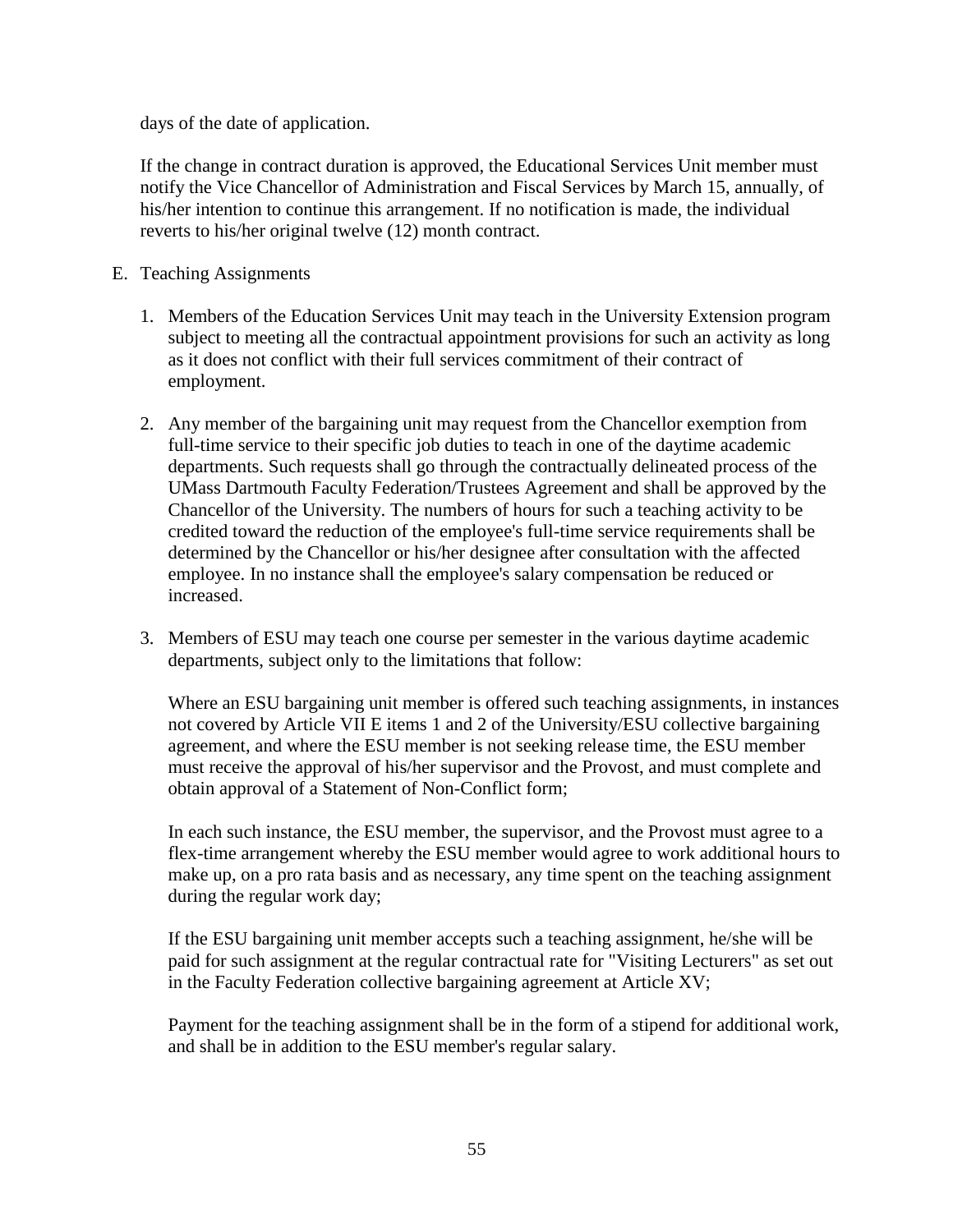## F. Agency Fee

Persons covered by this agreement who are not Federation members shall be required, as a condition of employment, within thirty (30) days to pay to the Federation an agency service fee proportionately commensurate with the cost of collective bargaining and contract administration. The amount of the fee shall be no more or no less than the Federation dues.

## G. Flex-Time

Members of the bargaining unit may be permitted to work a flexible work schedule provided said flexible schedule constitutes full-time employment. Any member so desiring to work a flexible schedule shall make said request in writing to his/her department head; the department head shall forward the request, with his/her recommendation, to the Division Head. The Division Head must consider the request within ten (10) working days. Said request may be approved, disapproved, modified, or include time limitations at the discretion of the Division Head. The Division Head's decision is final and non-grievable. The details of any such flexible work schedule shall be submitted by the Division Head to the Office of Human Resources for recordkeeping purposes.

## H. Weather Conditions

When the campus is closed due to inclement weather conditions, members of the bargaining unit who are required to work shall receive compensation in time equal to the actual amount of time worked or, at the member's discretion, pay at the member's regular rate. Members who receive compensation in time shall have one hundred and twenty (120) calendar days to use this time; unused time shall be forfeited at the end of one hundred and twenty (120) calendar days. Members of the bargaining unit, who are required to work and are unable to report, due to the weather, shall not be penalized by loss of time.

I. Incorporation of Temporary, Non-Benefited Professional Positions

Part-time employees may be incorporated into the bargaining unit and subject to the provisions in this section when completing eighteen months of continuous service. If incorporation does not occur at the eighteen month, the part-time position shall be eliminated.

Part-time employees working under contracts that require a two (2) or three (3) month break in service for the purpose of calculation shall be eligible for unit membership and the provisions listed below. Seasonal employees (i.e. part-time coaches) and part-time long term medical leave replacements shall be excluded from these provisions.

## I.1 PART-TIME PROFESSIONAL STAFF

1. Part -time professional staff positions within the bargaining unit shall work a minimum of 18 ¾ hours per week on a regular basis.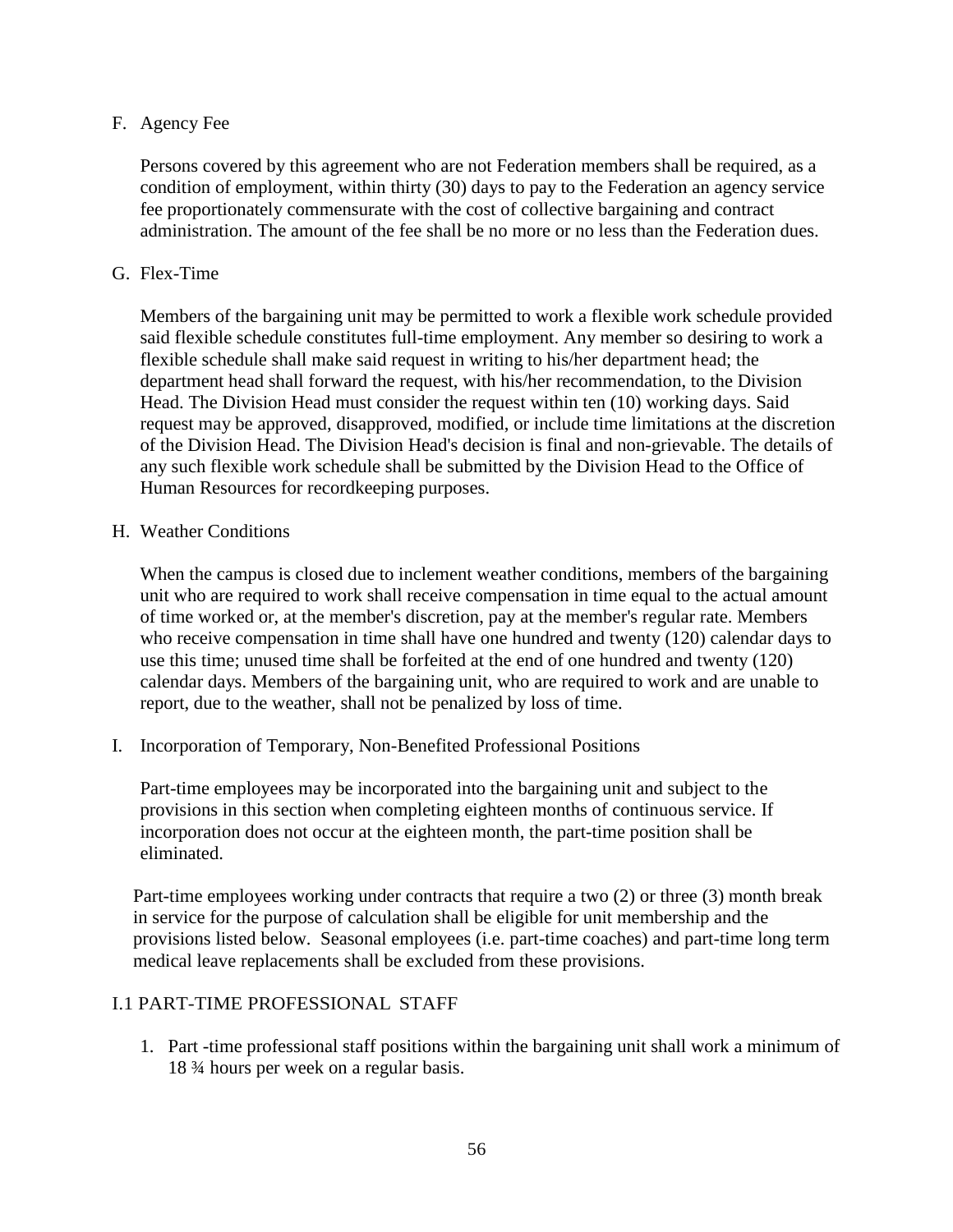- 2. Part-time professional staff positions shall be subject to Articles I, II, III, IV, V.
- 3. Salary Schedule

The salary schedule for part-time staff positions shall be prorated after evaluation and placement of the position description within the unit category system by the Classification Committee, Article V. Section D.

4. Benefits

The members of the bargaining unit shall continue to be covered by all the fringe benefits provided by law.

Part-time professional staff members shall be eligible for benefits as provided in Article VI (Salary and Fringe Benefits), Article VIA (Life Insurance), Article VIA (Group Insurance), Article VIA (Worker's Compensation), Annuities, Article VI (Funeral Leave), Article VIA (Other Leaves), Article VIA (Sick Leave Bank), Article VIA (Health and Welfare) to the extent permitted by Massachusetts law and/or the Massachusetts Group Insurance Commission.

5. Tuition Remission

All part-time professional staff members shall be eligible for system wide tuition remission benefits to the extent such are provided pursuant to the Higher Education Coordinating Council System Wide Tuition Remission Policy for Higher Education Employees and eligible for fee remission under Article VI B.

6. Sick Leave

All part-time professional staff members shall be entitled to prorated sick leave. There shall be no limit on accumulation.

7. Annual Leave

All part-time professional staff members shall be entitled to prorated annual leave subject to the same limitations as full-time bargaining unit members.

8. Grievance

All part-time professional staff members shall have all the benefits of the grievance procedure as outlined in the current agreement.

9. Working Conditions

Working conditions shall be the same as itemized in Article VII.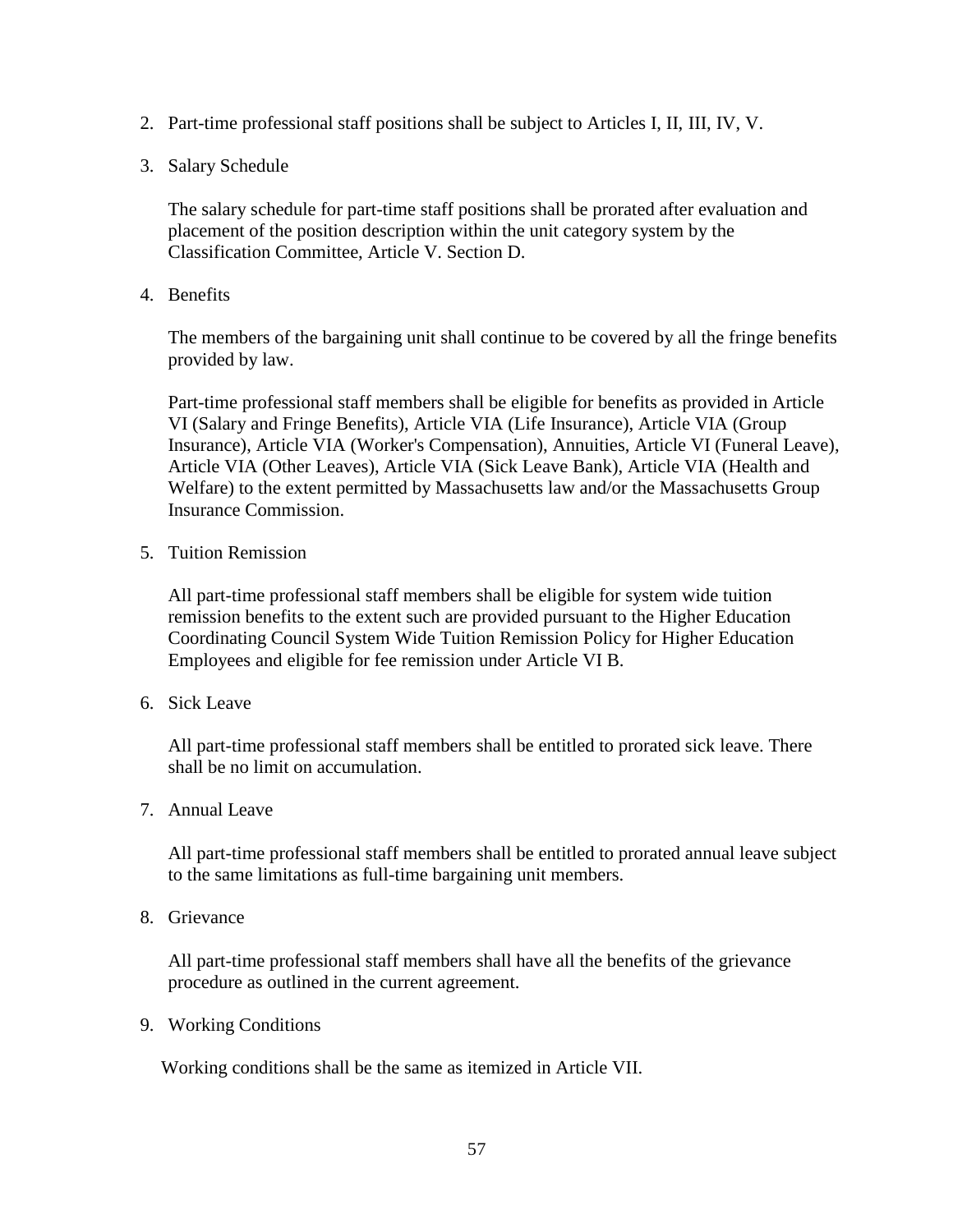#### 10. Retrenchment

All part-time staff members shall have no contractual rights under retrenchment. In the event of retrenchment, the University shall (1) discontinue part-time appointments and (2) shall not reduce the unit's full-time positions until all part-time positions have been reduced.

- J. Off-Site Work Locations
- 1. Bargaining unit members who accept assignment to temporary duties as defined below in paragraphs a, b and c as a result of the University of Massachusetts system-wide implementation of new financial, human resources, and student administrative systems shall be eligible for the following additional compensation:
	- a) An employee defined as a member of a core project team for the system-wide implementation project shall have a stipend prorated on the basis of \$10,000 per year added to his/her base salary for the duration of the temporary assignment. Employees defined and assigned duties as core project team members have a temporary assignment that is full-time to the implementation project and are expected to work at the system wide implementation project work location, where designated, four (4) days per week for the duration of the temporary assignment. Upon completion of the temporary assignment, the employee's base salary will be reduced by the \$10,000 stipend.
	- b) An employee defined as a member of the core project team for the system-wide implementation project shall have a stipend prorated on the basis of \$7,500 per year added to his/her base salary for the duration of the temporary assignment. Employees defined and assigned duties as core project team members have a temporary assignment that is full-time to the implementation project and are expected to work at the systemwide implementation project work location, where designated, three (3) days per week for the duration of the temporary assignment. Upon completion of the temporary assignment, the employee's base salary will be reduced by the \$7,500 stipend.
	- c) An employee defined as a core subject matter expert for the system-wide implementation project shall have a stipend prorated on the basis of \$5,000 per year added to his/her base salary for the duration of the temporary assignment. Employees defined and assigned duties as core subject matter experts have a temporary assignment that is halftime (50%) to the implementation project and are expected to work at the system-wide implementation project work location, where designated, two (2) days per week for the duration of the temporary assignment. Upon completion of the temporary assignment, the employee's base salary will be reduced by the \$5,000 stipend.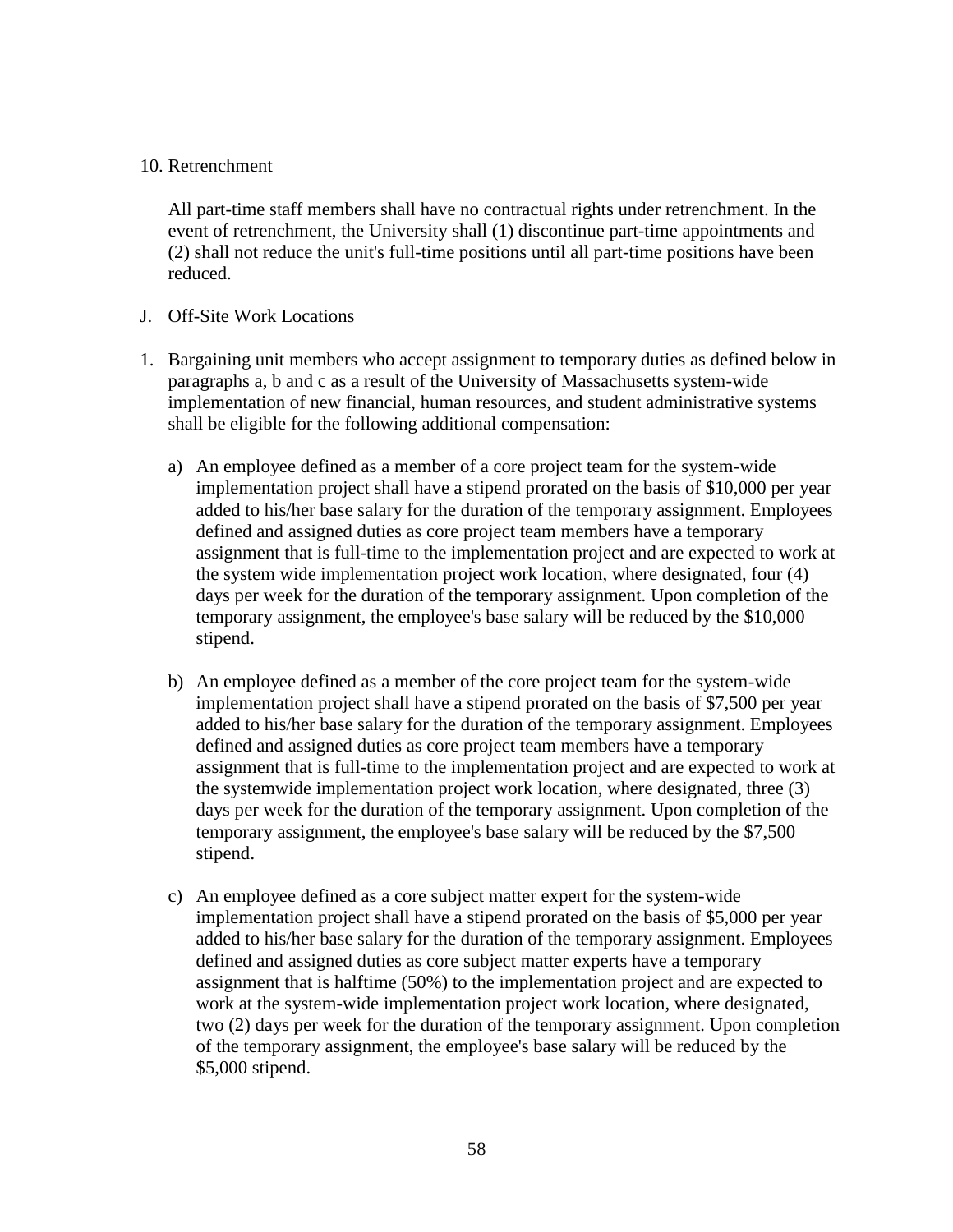- d) Should an employee who has agreed to accept an assignment described in this agreement decide they wish to be reassigned to their regular duties they will notify their supervisor to examine the situation and if they still wish to return to their regular duties the supervisor shall identify in consultation with the employee a reasonable date on which they will return. It is recognized by the parties that employees covered in this agreement may move between statuses described in sections a, b, and c of this agreement and their compensation shall be adjusted whenever the number of days or their status is modified on an ongoing basis.
- 2. Bargaining unit members who accept assignment to temporary duties as defined in paragraphs a, b, and c shall not suffer loss of vacation time due to the temporary assignments.
- 3. The parties agree that the hiring to temporary assignments of non-unit individuals to union positions shall follow the current collective bargaining agreement unless the temporary assignment is for less than three (3) months. The University agrees to consult with the Union prior to hiring to temporary assignments for less than three (3) months.

#### K. Essential Staff

When the campus is closed due to emergencies declared by the Chancellor or the Governor or due to inclement weather conditions, the following bargaining unit positions shall generally be deemed essential staff and required to work during such emergency situations: Campus Center Operations Manager, Director of Athletics, Fitness Center Supervisor, Fitness Center Assistant, Fitness Center Assistant Supervisor, Public Safety Director, Director of Housing, Associate Director of Housing, Resident Directors.

Compensation for these essential staff required to work when the campus is closed due to inclement weather conditions is set forth in Article VII H.

Those essential staff required to work during such emergencies (other than inclement weather conditions) shall, at a minimum, receive compensation in time equal to the actual amount of time worked, but management expressly acknowledges its contractual obligation to consult and negotiate with the union concerning the issue of possible additional compensation.

Management expressly reserves the right to add or delete bargaining unit positions to this list of essential staff in instances of such emergencies or inclement weather conditions. In all such emergency situations, management will take all necessary steps to insure that any facility required to remain open will be adequately staffed in terms of efficient operation and a safe working environment.

#### L. Resident Directors

(1) Effective July 1, 2006, Resident Directors shall receive at least the minimum salary for the category that their position resides in per Article VI.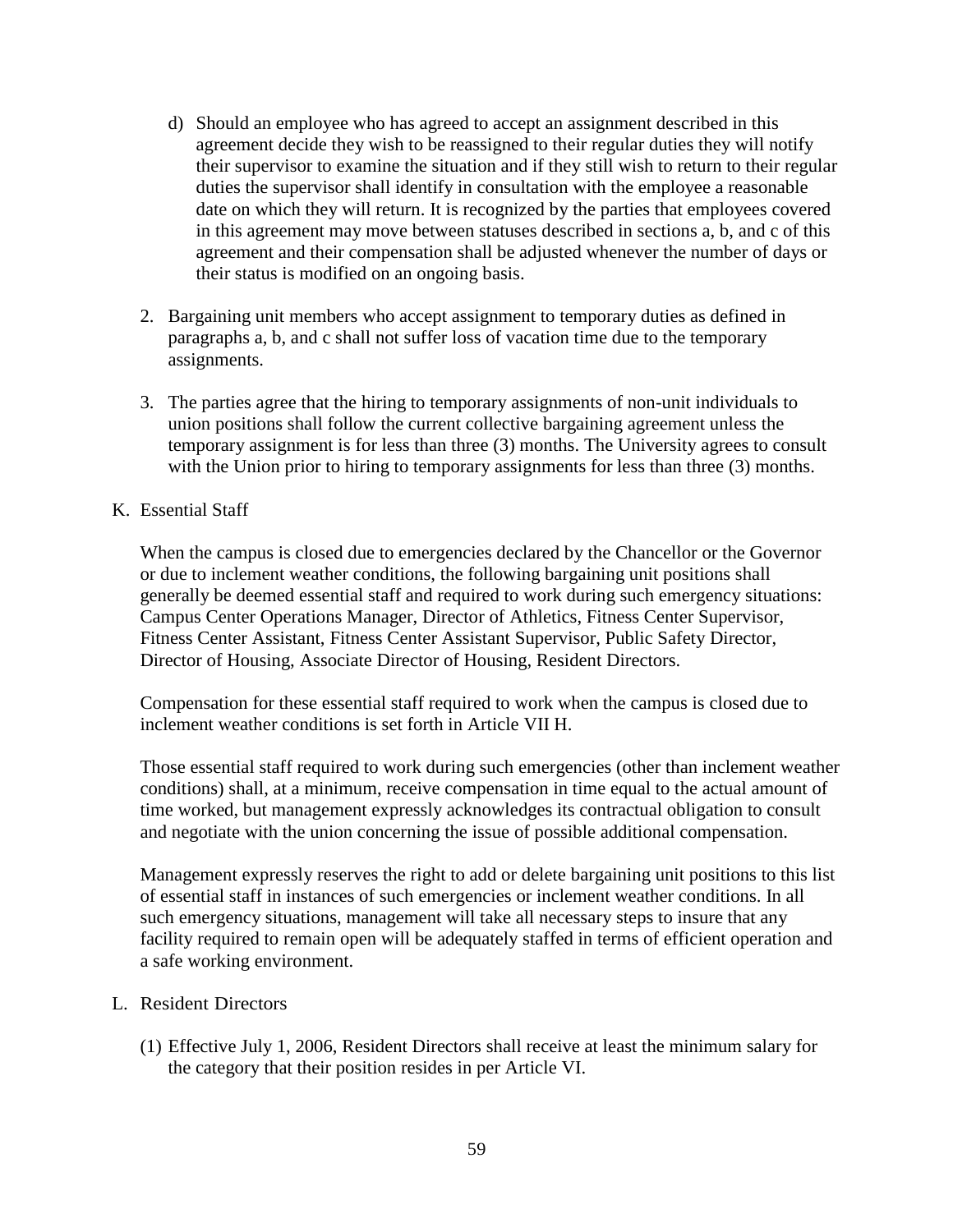- (2) Resident Directors shall receive a student meal plan for a twelve (12) month period beginning September 1<sup>st</sup> through August 31<sup>st</sup> of each calendar year. Resident Directors shall select one option from the student meal plan options. The meal plan will allow Resident Directors to participate in any option commensurate with the student meal plans.
- (3) Resident Directors shall be assigned to a thirty (30) hour work schedule during the periods from December 26, 2014, through January 14, 2015. During these periods each Resident Director shall be awarded seven and one-half (7.5) hours of On Call/Call Back. This leave shall not change the employee's schedule for payroll purposes, or their accruals or charges to sick or vacation balances. On Call/Call Back under this Agreement shall not be banked, shall not be accounted for in any manner upon termination. Resident Director work schedules during the above periods and throughout the year shall be assigned by the Department based upon operational needs as determined by the Director of Housing and Residential Life/designee.
- (4) Resident Directors shall be assigned to a thirty (30) hour work schedule during the periods from My 31, 2014 through July 24, 2015. During these periods each Resident Director shall be awarded seven and one-half (7.5) hours of On Call/Callback each week. This leave shall not change the employee's schedule for payroll purposes, or their accruals or charges to sick or vacation balances. On Call/Callback under this Agreement shall not be banked, shall not be accounted for in any manner upon termination. Resident Director work schedules during the above periods and throughout the year shall be assigned by the Department based upon operational needs as determined by the Director of Housing and Residential Life/designee.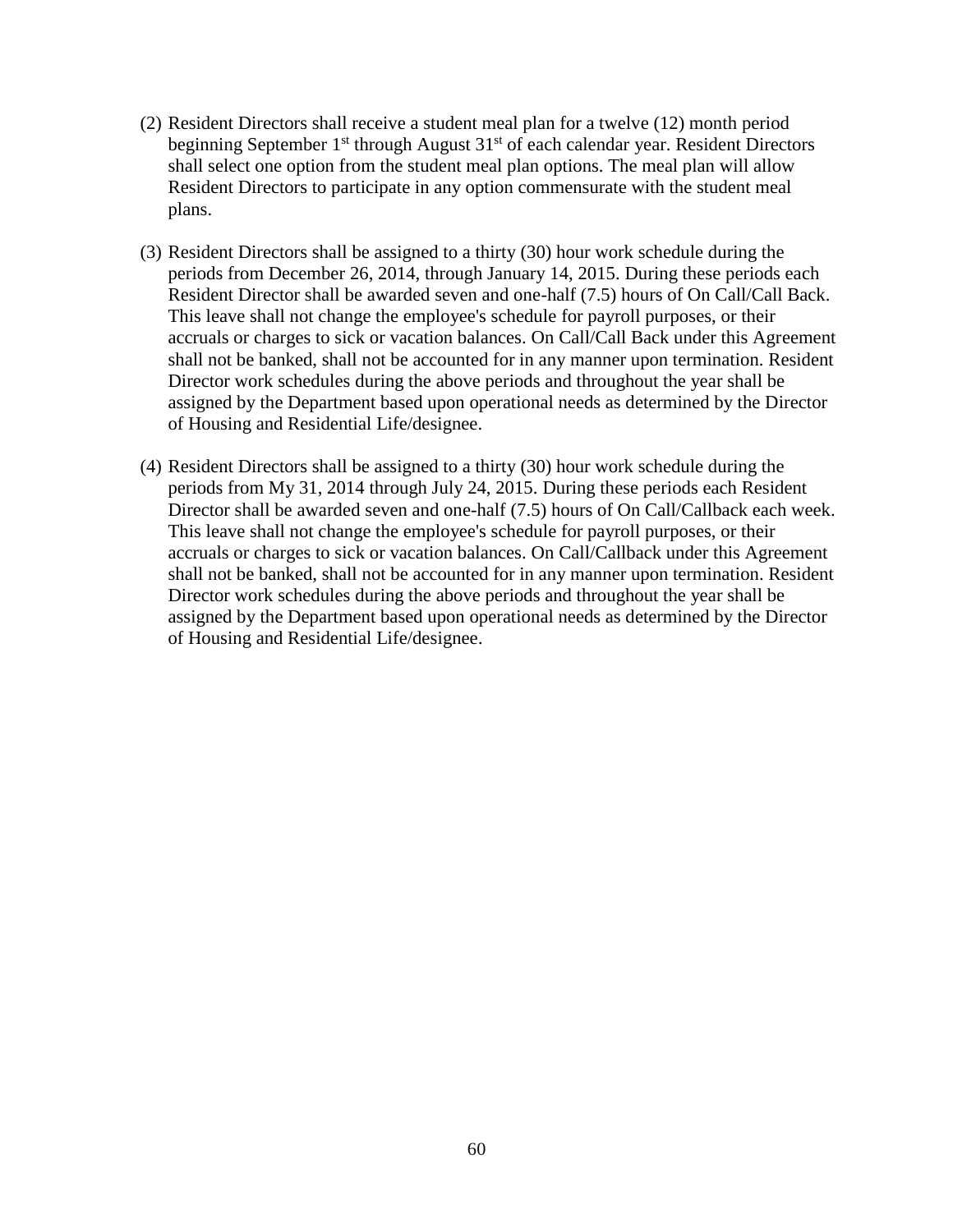### ARTICLE VIII

#### COMPENSATION FOR UNIVERSITY EXTENSION ACTIVITIES

- A. Compensation for University Extension activities is defined as pay for performance of work requested by the Division of Professional and University Extension. Said request must be for work performed beyond the normal work schedule of the individual involved and have prior approval of the appropriate Division Head.
- B. Such work shall be compensated at double-time rate. Minimum compensation shall be one-half (1/2) day.

Daily Rate =  $\frac{(Current Annual salary \div 5)}{52}$  x 2

#### ARTICLE IX

#### WELLNESS PROGRAM

The University and the Educational Services Unit, recognizing that the health of an employee greatly affects the quantity and quality of work, jointly encourages unit members to take advantage of any existing programs and facilities that will help to maintain his/her mental and physical well-being. To this end, unit members will be given release time whenever possible to participate, with the approval of the appropriate administrator.

In addition, the University will seek to have the Health Office, Counseling Center, Athletic Department, and other relevant offices plan programs aimed at serving the University employees.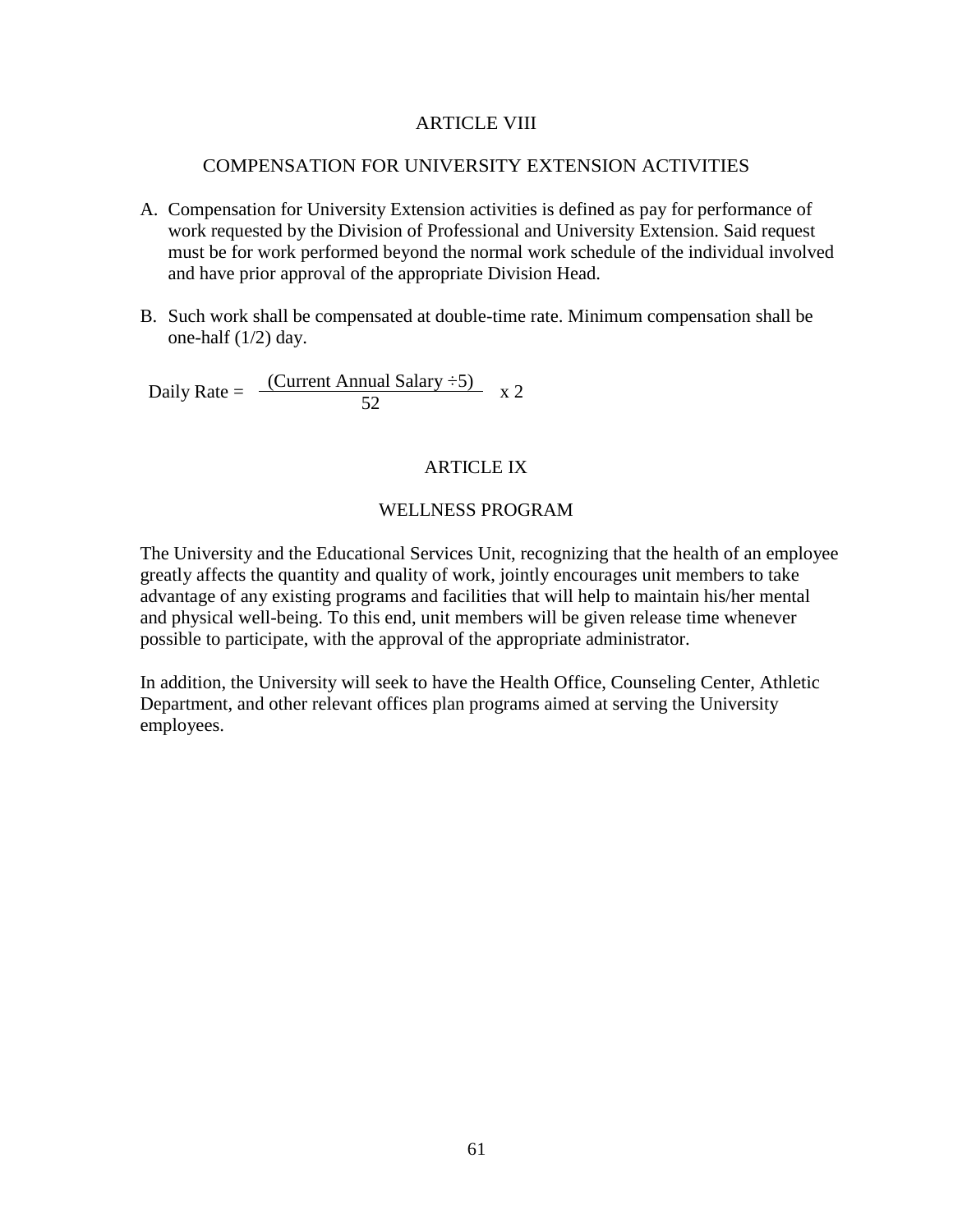# ARTICLE X

## RETRENCHMENT AND AFFIRMATIVE ACTION

- A. This retrenchment and affirmative action provision of the agreement between the parties constitutes the sole contractual provision covering such matters.
- B. Whenever an exigency indicates a reduction in the number of educational services unit positions, other than through retirement or voluntary resignation, the Board of Trustees or its designee shall give notice thereof to the President of the Faculty Federation and Chairperson of the Educational Services Unit. Within fourteen (14) days of such notice, a committee composed of three (3) administrators appointed by the Chancellor of the University and three (3) Educational Services Unit members appointed by the President of the Faculty Federation, in consultation with the Chairperson of the Educational Services Unit, shall meet and confer concerning the possible retrenchments.
- C. No member of the bargaining unit shall be released unless all reasonable efforts to reassign that member to an equivalent or similar position within the University have been exerted.
- D. All bargaining unit members first employed by the University after June 30, 1986 whose positions are funded by sources external to the University (i.e. other than regular statefunded employees and/or auxiliary services employees and/or Division of Professional and University Extension employees) shall, upon fiscal exigency caused by the elimination/reduction of the external funding, have no further contractual rights under this agreement. Further, all bargaining unit members in externally funded positions first recognized in the bargaining unit after June 30, 1989 shall, upon fiscal exigency caused by the elimination/reduction of the external funding, have no further contractual rights under this agreement.
- E. Retrenchment shall be by seniority within the Educational Services Unit bargaining unit, subject to the conditions stated below, and provided all bargaining unit members retained pursuant to the article are qualified for the position into which they are placed; provided further, the six members of the Educational Services Unit executive committee shall not be affected by this paragraph. There shall be one (1) seniority list for members of the bargaining unit, made up of all persons who are members of the bargaining unit ranked by seniority from most seniority to least seniority.

In the event of retrenchment, retrenchment shall begin with the least seniority to the most seniority.

Whenever during the term of this agreement it shall be necessary to fill positions that are vacant in the bargaining unit due to retrenchment pursuant to this article, the most senior member, in terms of University service, shall be re-appointed. Any such member so re appointed, provided such member is qualified for the position involved, shall retain all the rights and privileges that he/she had accrued during his/her previous employment.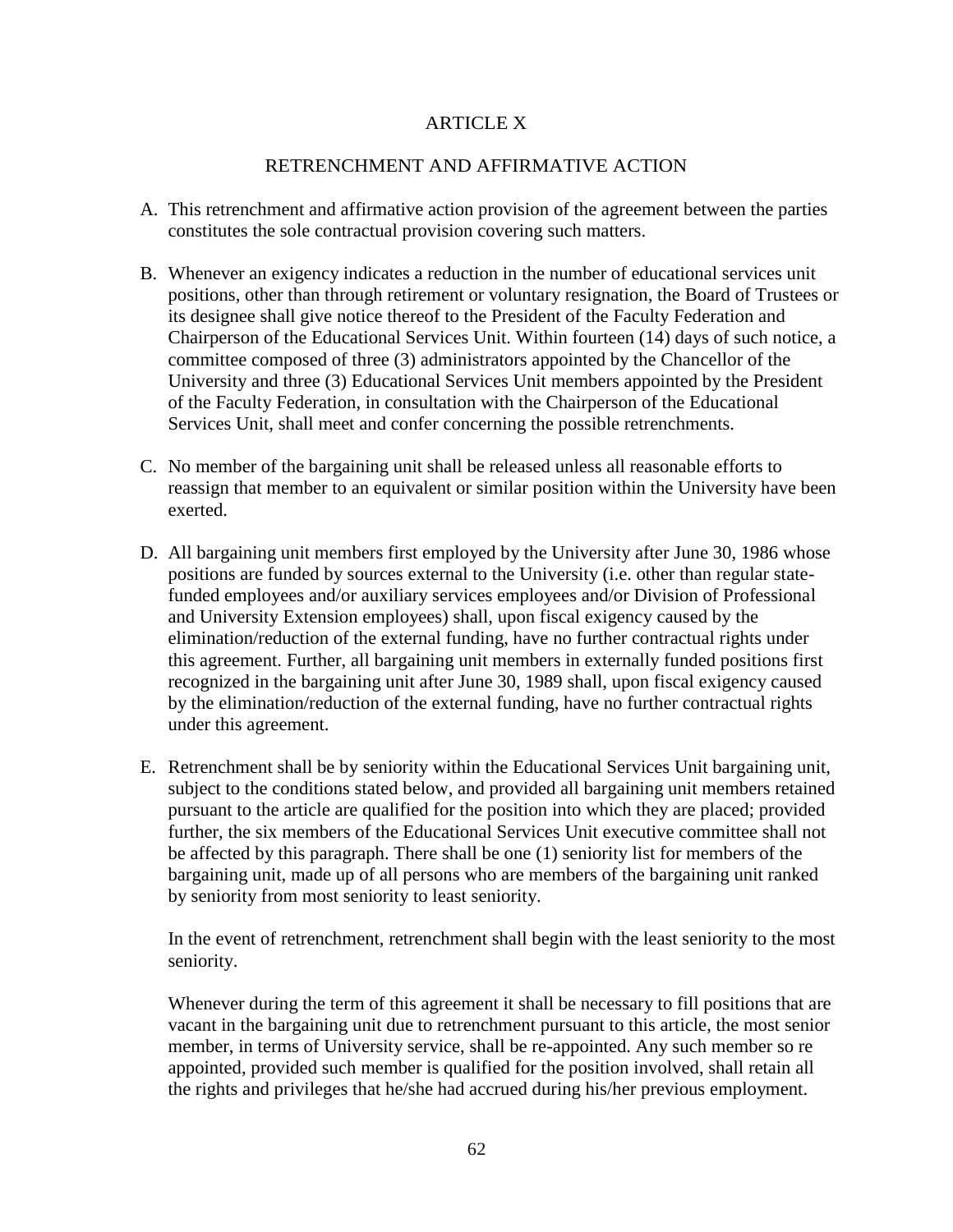# **ARTICLE XI**

# GRIEVANCE PROCEDURES

## A. Objectives

It is the declared objective of the Educational Services Unit and the Trustees to encourage the prompt and informal resolution of complaints of members of the bargaining unit as they arise and to provide recourse to orderly procedures for the satisfactory adjustment of complaints.

## B. Definition

A grievance shall mean a complaint by a member of the bargaining unit that there has been as to him/her a violation, misinterpretation or inequitable application of any of the provisions of the agreement, or of any of the established policies of the Board of Trustees referred to in this Agreement; *provided* that, in the event that the Administration relies on any Board of Trustee Policy that is not referred to in this Agreement (see, Article II(L)) to support any decision that impacts the terms or conditions of employment of any member of the bargaining unit, a grievance shall also mean a complaint by a member of the bargaining unit that there has been as to him/her a violation, misinterpretation or inequitable application of any such Board of Trustee Policy.

## C. General Procedures

1. The Educational Services Unit shall represent every member of the bargaining unit at various levels of the grievance procedure.

When a member of the bargaining unit chooses to handle his/her own grievance case, he/she does so at his/her own peril.

- 2. If any member of the bargaining unit shall present any grievance without representation by the Educational Services Unit, the disposition of the grievance shall be consistent with the provisions of this agreement, and shall not be deemed to change or otherwise modify the terms and conditions of the agreement or create a precedent unless the Trustees and the Educational Services Unit shall otherwise agree in writing.
- 3. If a grievance involves a decision by a divisional head, or authorized administrator, the grievance may be filed with and heard in the first instance at the next higher level.
- D. Grievance Steps

## Level One

1. When a grievance arises, the grievance must be filed within ten (10) working days from the day of the event upon which the grievance is based or from the date when the member had or would have had knowledge of the event if he/she had not been grossly negligent.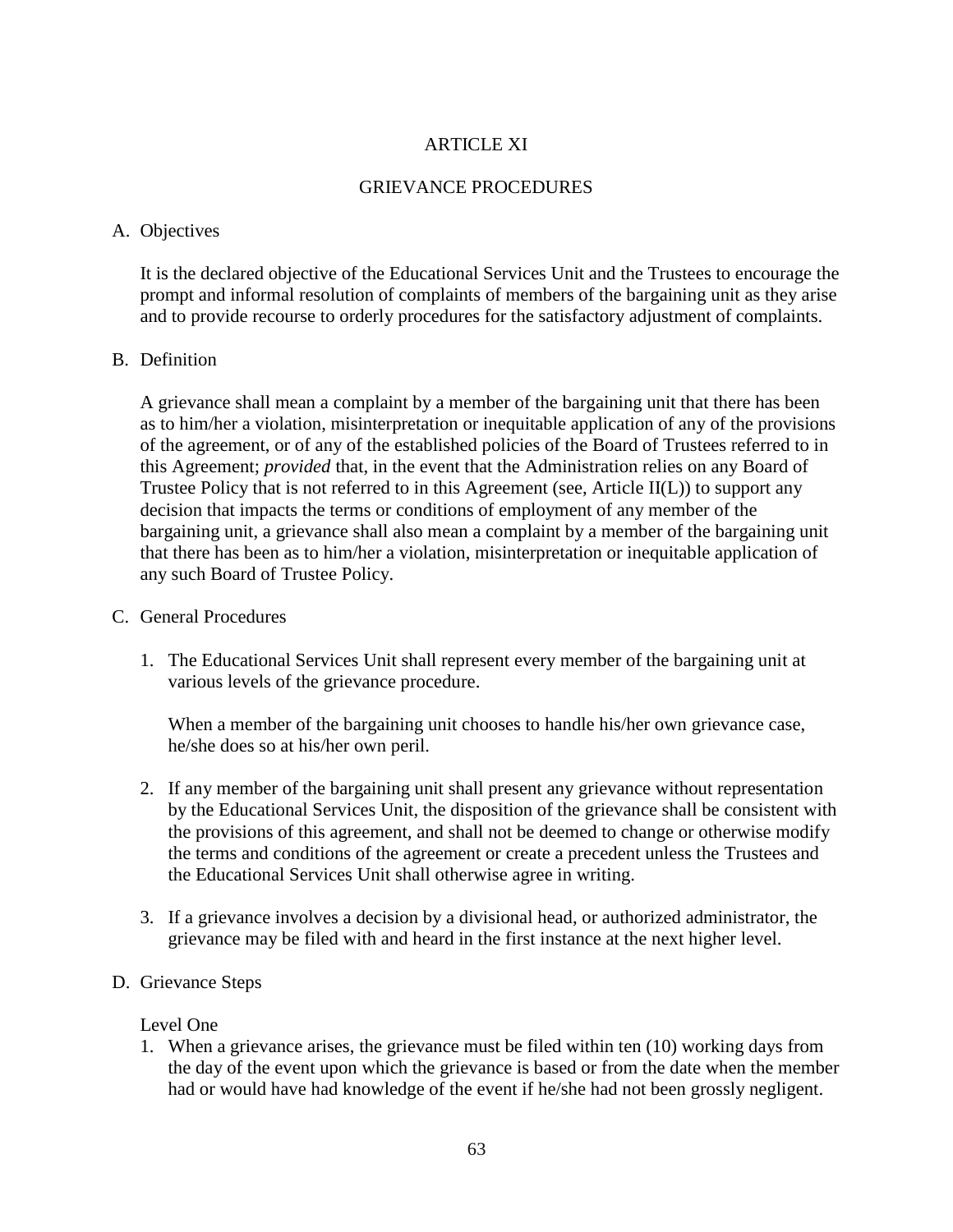- 2. A member of the bargaining unit with a grievance shall file it in writing with the Educational Services Unit grievance committee, specifying the act or condition and the grounds upon which the grievance is based. From this time forward, the Educational Services Unit grievance committee shall be available to act in an advocacy role at the Educational Services Unit member's request.
- 3. In addition to the above, the grievant shall in writing transmit a copy of the alleged grievance specifying the act or condition and the grounds upon which the grievance is based to the divisional head within ten (10) working days from the date of the filing of the alleged grievance in (2) above.
- 4. The divisional head/designee shall meet with the grievant within ten (10) working days to hear the grievance. The divisional head/designee shall communicate his decision in writing and deliver such decision within ten (10) working days to the aggrieved member and to any Educational Services Unit representative who participated in Level One.
- 5. If the grievant is satisfied with the decision rendered at this level (or any subsequent level) the administrator who made decision shall notify, in writing, the Chancellor of the University of the grievant's acceptance of the decision.

# Level Two

If the grievance is not satisfactorily resolved through Level One, the member and/or the representative of the bargaining unit may appeal to the Chancellor within ten (10) working days after delivery of the decision of the authorized administrator. The appeal shall be in writing and shall state specifically the act or condition and the grounds on which the grievance is based and why the disposition of the grievance offered by the authorized administrator in Level Two is unsatisfactory. The Chancellor/designee shall meet with the grievant and the Educational Services Unit representative within ten (10) working days and confer on the appeal. The Chancellor/designee shall communicate the decision in writing to the aggrieved Educational Services Unit member and to any Federation representative who participated in Level One. Such decision shall be made not later than ten (10) working days after the conference with the Chancellor/designee.

# Level Three

- 1. Within thirty (30) working days of the Chancellor's decision, the Faculty Federation ONLY may appeal the decision to the American Arbitration Association for arbitration.
- 2. The proceeding may be initiated by filing with the President and the American Arbitration Association a notice of arbitration. The arbitrator shall hold a hearing within thirty (30) days of his/her appointment. Five (5) days notice will be given to all parties of the time and place of hearing.
- 3. A panel of six (6) arbitrators will be selected by mutual agreement of the President and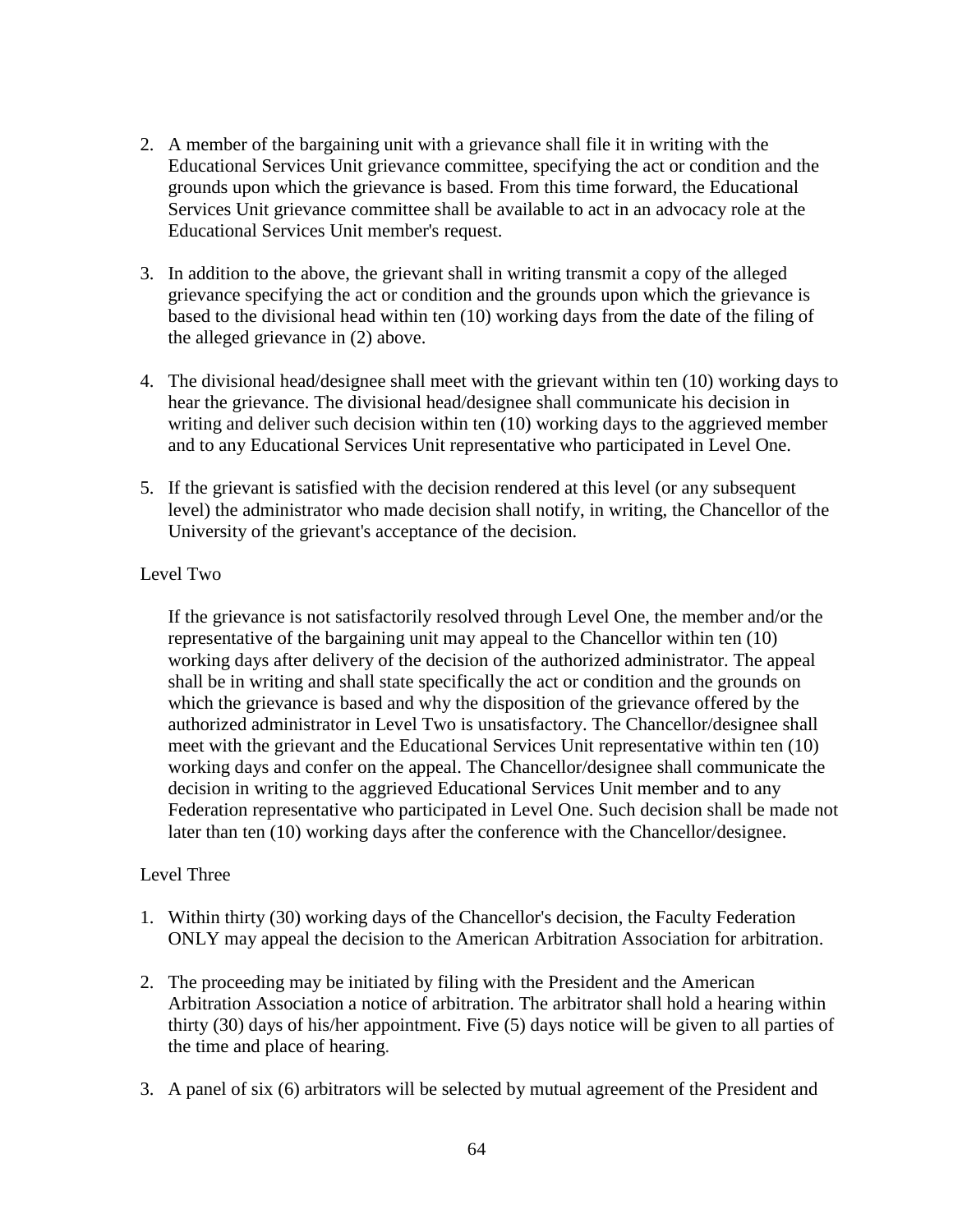the Faculty Federation as the exclusive source of arbitrators to hear grievances arising under this agreement.

In the event that mutual agreement is not reached in the selection of the six (6) arbitrators for the panel, arbitrators shall be selected for each individual case of arbitration according to normal American Arbitration Association procedures.

- 4. The arbitrator shall issue his/her decision no later than thirty (30) days from the date of the closing of the hearings, or if hearings have been waived or supplemented, then from the date of transmitting the final proofs and statements to the arbitrator. The decision shall be in writing and shall set forth the arbitrator's opinion and conclusions on the issues submitted.
- 5. (a) The decision of the arbitrator shall be final and binding on both parties and the grievant, and all will abide by it.
	- (b) Where acceptable to both parties to this agreement the American Arbitration Association's procedures for Expedited Arbitration will be utilized.
- 6. The arbitrator's fees and expenses will be shared equally by the parties.
- 7. The arbitrator shall limit his/her decision strictly to the application and interpretation of the provisions of this agreement.

## Time Limits

- 1. Failure at any step of this procedure to communicate the decision on a grievance within the specified time limits shall permit the aggrieved party to proceed to the next step. Failure at any step of this procedure to appeal a grievance within the specified time limits shall be deemed to be acceptance of the decision rendered at that step.
- 2. The time limits specified in the grievance procedure may be extended in any specific instance by mutual written agreement.
- E. Educational Services Unit Grievances

The Educational Services Unit has the right to initiate or appeal a grievance involving an alleged violation of this agreement. The grievance shall be initiated at the level at which it occurs, but in all other respects the grievance procedures above described shall apply to grievances filed by the Educational Services Unit except that written answers made by the authorized administrator, the President need be served only upon the Educational Services Unit.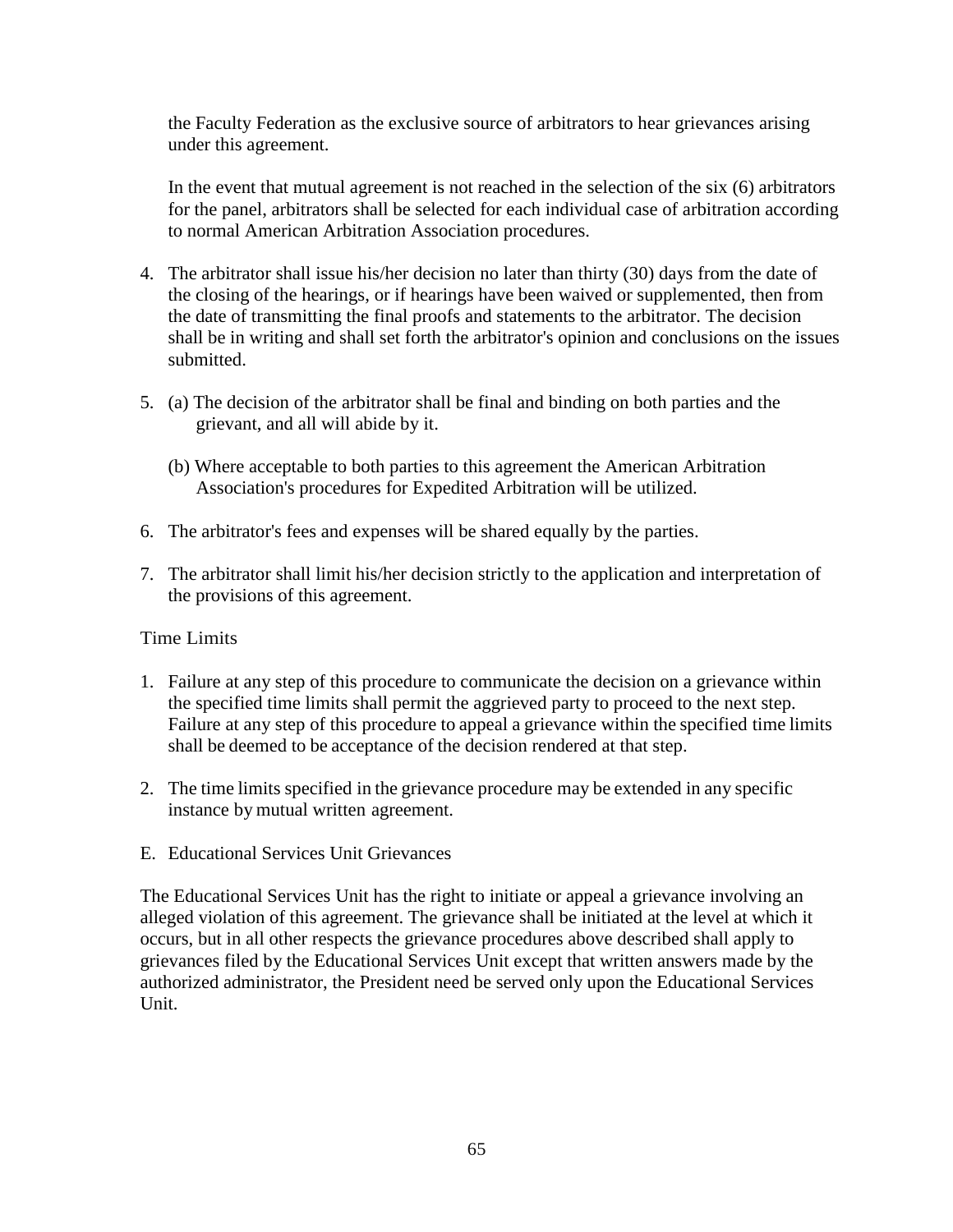## ARTICLE XII

## RATIFICATION OF AGREEMENTS

After a proposal has been mutually agreed upon by the negotiators representing the Board of Trustees and the Educational Services Unit, the chief negotiator for each party shall arrange for this mutually agreed upon proposal to be on the agenda of their respective organization's next regular scheduled meeting for action by the membership of that organization, or at an earlier meeting if conveniently possible.

## ARTICLE XIII

## RESOLUTION OF DIFFERENCES BY PEACEFUL MEANS

The Educational Services Unit agrees that it will not cause, condone, sanction or take part in any strike, walkout, slowdown, or work stoppage.

The Educational Services Unit and its members, individually and collectively, agree that if there is a violation of this clause, that is, participation or involvement in any such strike, walkout, slowdown, or stoppage, any or all employees violating this clause will, at the discretion of the Trustees, be subject to disciplinary action as allowed by any applicable provisions of state law.

## ARTICLE XIV

#### MANAGEMENT RIGHTS

Nothing in this agreement shall derogate from or impair any power, right or duty heretofore possessed by the Trustees or by the Administration except where such right, power or duty is specifically limited by this contract.

Educational Services Unit and the Trustees agree that each has exercised its rights to bargain for provisions in this contract, and that the present contract constitutes a complete agreement on all matters. However, with respect to those matters which are directly related to any of the provisions of the agreement, the Trustees agree that they will make changes only after consultation and negotiations with the Educational Services Unit.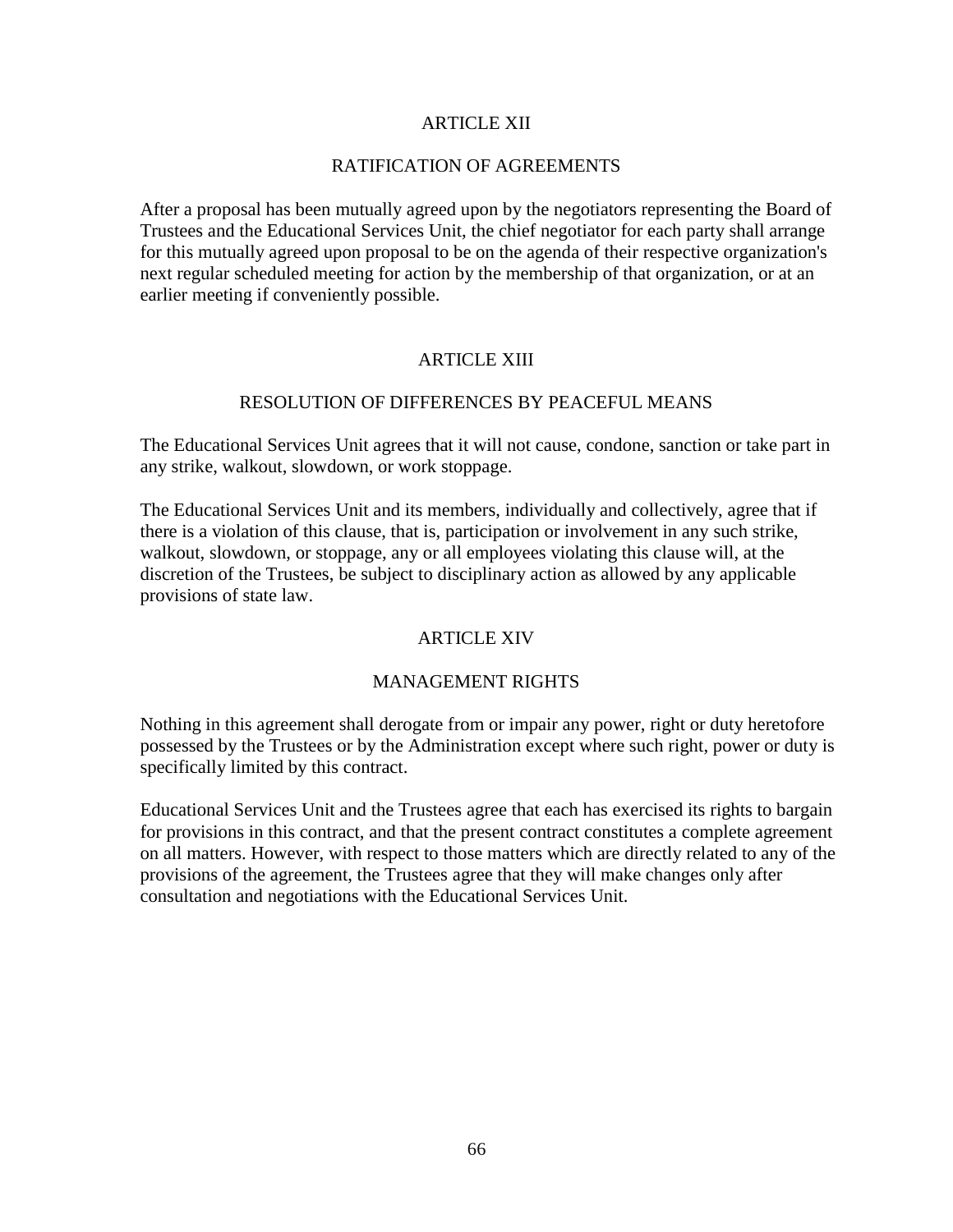### ARTICLE XV

#### PROVISION FOR RELATED ISSUES

The Educational Services Unit and the Trustees agree that each has exercised its rights to bargain for provisions in this contract, and that the present contract constitutes a complete agreement on all matters. However, with respect to those matters which are directly related to any of the provisions of the agreement, the Trustees agree that they will make changes only after consultation and negotiations with the Educational Services Unit.

## ARTICLE XVI

## SAVINGS PROVISION

If any provision of this agreement or any application of the agreement to any employee or group of employees shall be found contrary to law, then such provision or application shall not be deemed valid and subsisting, except to the extent permitted by law, but all other provisions or applications will continue in full force and effect.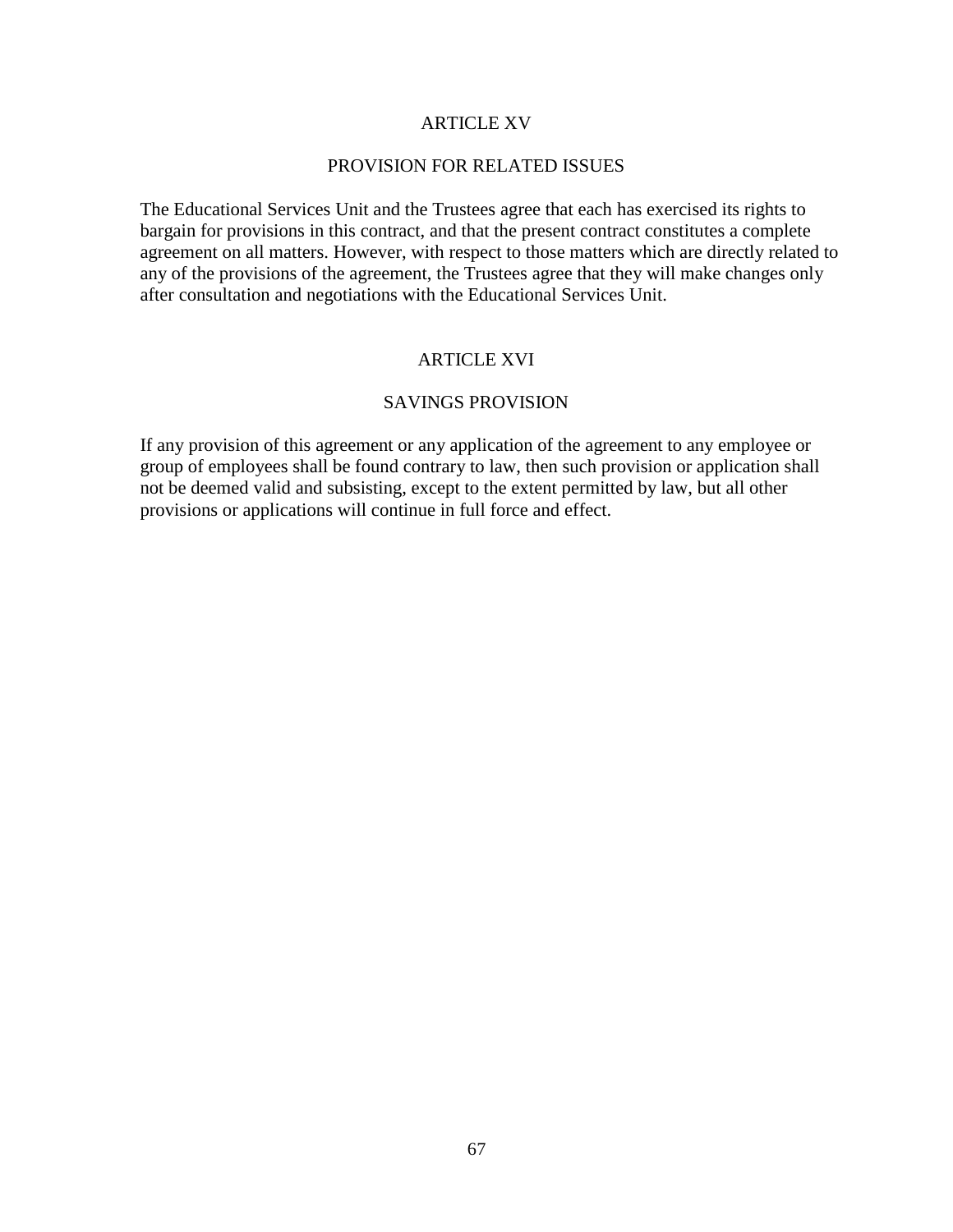### ARTICLE XVII

### DURATION

The provisions of this agreement shall be effective from July 1, 2017 and will to remain in full force through June 30, 2020 and shall be automatically renewed from year to year unless by March 1 prior to the expiration date either party notifies the other in writing by registered or certified mail, return receipt requested, of its desire to terminate this agreement. Until impasse in the renegotiation of this contract, the provisions contained herein shall remain in effect until a successor agreement is in effect.

Except for the incremental cost items contained herein which must be approved by the Governor in accordance with Massachusetts General Laws, Chapter 150E, Section 7 (c), the parties hereby acknowledge that this Agreement shall be binding upon them and shall be effective in all other respects for the period beginning July 1, 2017 through June 30, 2020. Upon execution of this Agreement by the President of the University, the University of Massachusetts, Dartmouth, agrees to fund the campus based cost items contained therein, consistent with the applicable dates specified within the Agreement.

Signed this \_\_\_ day of August, 2019

| For the Union:                          | For the University:                                 |
|-----------------------------------------|-----------------------------------------------------|
| Michael Regan                           | Martin T. Meehan                                    |
| Field Representative, AFT-MA, AFL-CIO   | President                                           |
|                                         | University of Massachusetts                         |
|                                         |                                                     |
| James Mullins<br><b>ESU</b> Chairperson | Mark Preble<br><b>Chief Human Resources Officer</b> |
|                                         | University of Massachusetts                         |
|                                         | Angela M. Callahan                                  |
|                                         | Vice Chancellor for Talent and Chief                |
|                                         | Diversity Officer                                   |
|                                         | University of Massachusetts Dartmouth               |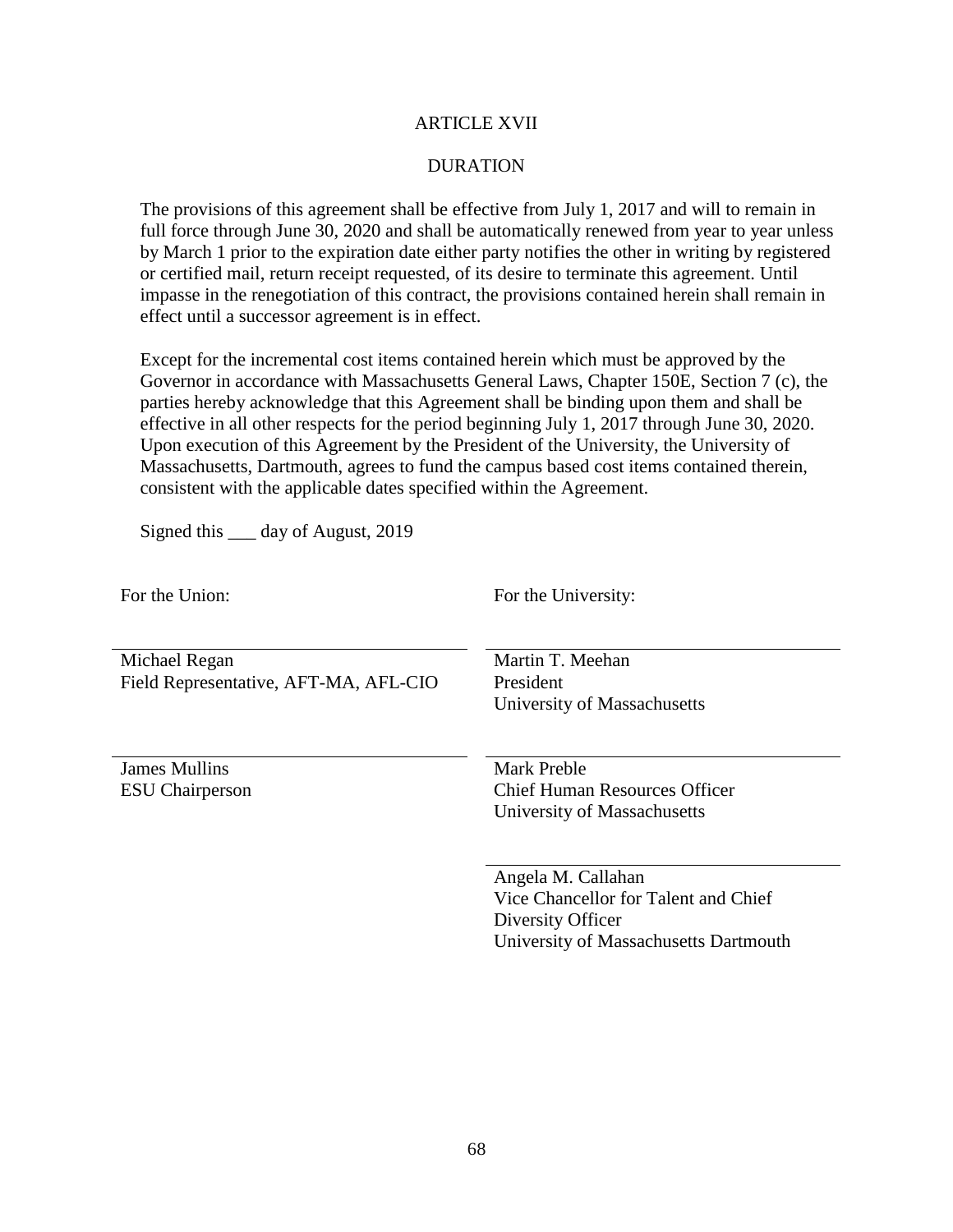# APPENDIX A

## UNIVERSITY OF MASSACHUSETTS DARTMOUTH FACULTY FEDERTION EDUCATIONAL SERVICES UNIT REQUEST FOR RECLASSIFICATION/SALARY ADJUSTMENT/TITLE CHANGE FORM

|                                                    | DEPARTMENT: ___________________________________DIVISION: ________________________                             |
|----------------------------------------------------|---------------------------------------------------------------------------------------------------------------|
|                                                    |                                                                                                               |
|                                                    |                                                                                                               |
| TYPE OF CHANGE REQUESTED<br>(CHECK ALL THAT APPLY) | RECLASSIFICATION: ________________<br>SALARY ADJUSTMENT: _____________<br>TITLE CHANGE: _____________________ |
|                                                    |                                                                                                               |
|                                                    | $\begin{tabular}{c} \hline \text{TO:} \end{tabular}$                                                          |
|                                                    | REASON FOR REQUESTING CHANGE (ATTACH ADITIONAL SHEETS IF NECESSARY)                                           |
| <b>ATTACHMENTS (PLEASE LIST)</b>                   |                                                                                                               |
| <b>1. JOB DESCRIPTION</b>                          |                                                                                                               |
| 2. FORMER JOB DESCRIPTION                          |                                                                                                               |
|                                                    |                                                                                                               |
| (Signature of Requestor)                           | (Date)                                                                                                        |
| <b>SUPERVISOR COMMENTS:</b>                        |                                                                                                               |

VICE CHANCELLOR COMMENTS: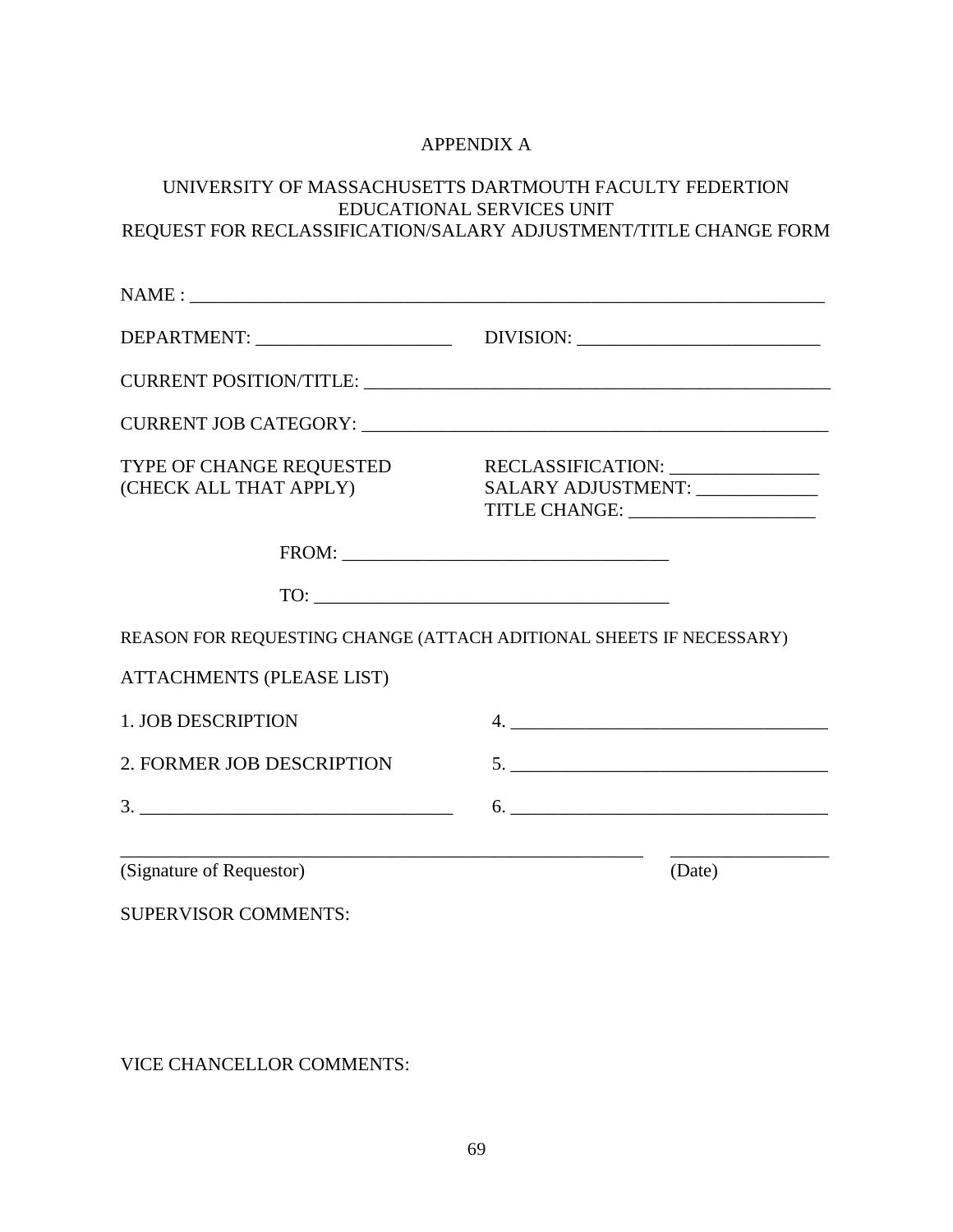| (VC Signature)  |        | (Date)       |
|-----------------|--------|--------------|
| $\Box$ Approved | Denied | HR Signature |

{Rationale for approval or denial must be attached}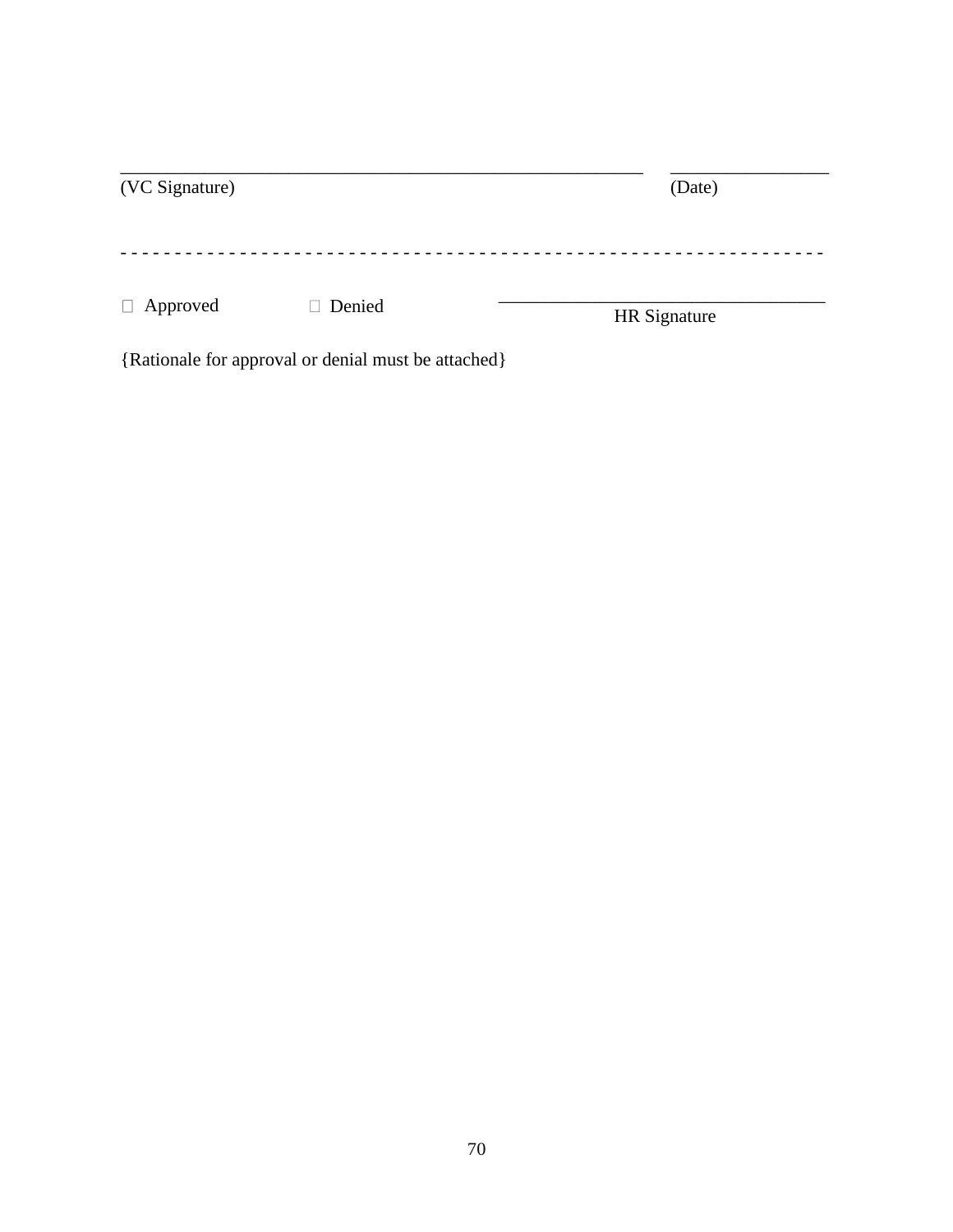#### APPENDIX B

# ANNUAL PERFORMANCE REVIEW EVALUATION for EDUCATIONAL SERVICES UNIT (ESU)

## I. ANNUAL REVIEW AND EVALUATION: for the period \_\_\_\_\_\_\_\_\_\_ to \_\_\_\_\_\_\_\_\_\_\_\_\_\_\_\_\_\_

| Name                                 |
|--------------------------------------|
| Title                                |
|                                      |
| Anniversary Date in Campus Service   |
|                                      |
| Supervisor's Name                    |
| $\text{Title} \quad \text{________}$ |

#### II. EVALUATION PROFILE:

#### A. Profile Categories

Outstanding—*Performs with unusual distinction; may show special talent or ability.*

Very Good—*Reflects extra effort and produces results beyond expectations and requirements. If new to the job, learning progress exceeds expectations.*

Satisfactory—*Consistently meets standard expectations and requirements. If new to the job, learning progress equals expectations.*

Marginal—*Meets some job requirements and needs to improve in other functions.*

Unsatisfactory—*Overall performance fails to meet the basic job requirements. If the individual is to continue in the position, substantial and prompt improvement is necessary.*

Not Applicable—*The factor does not apply to this position*.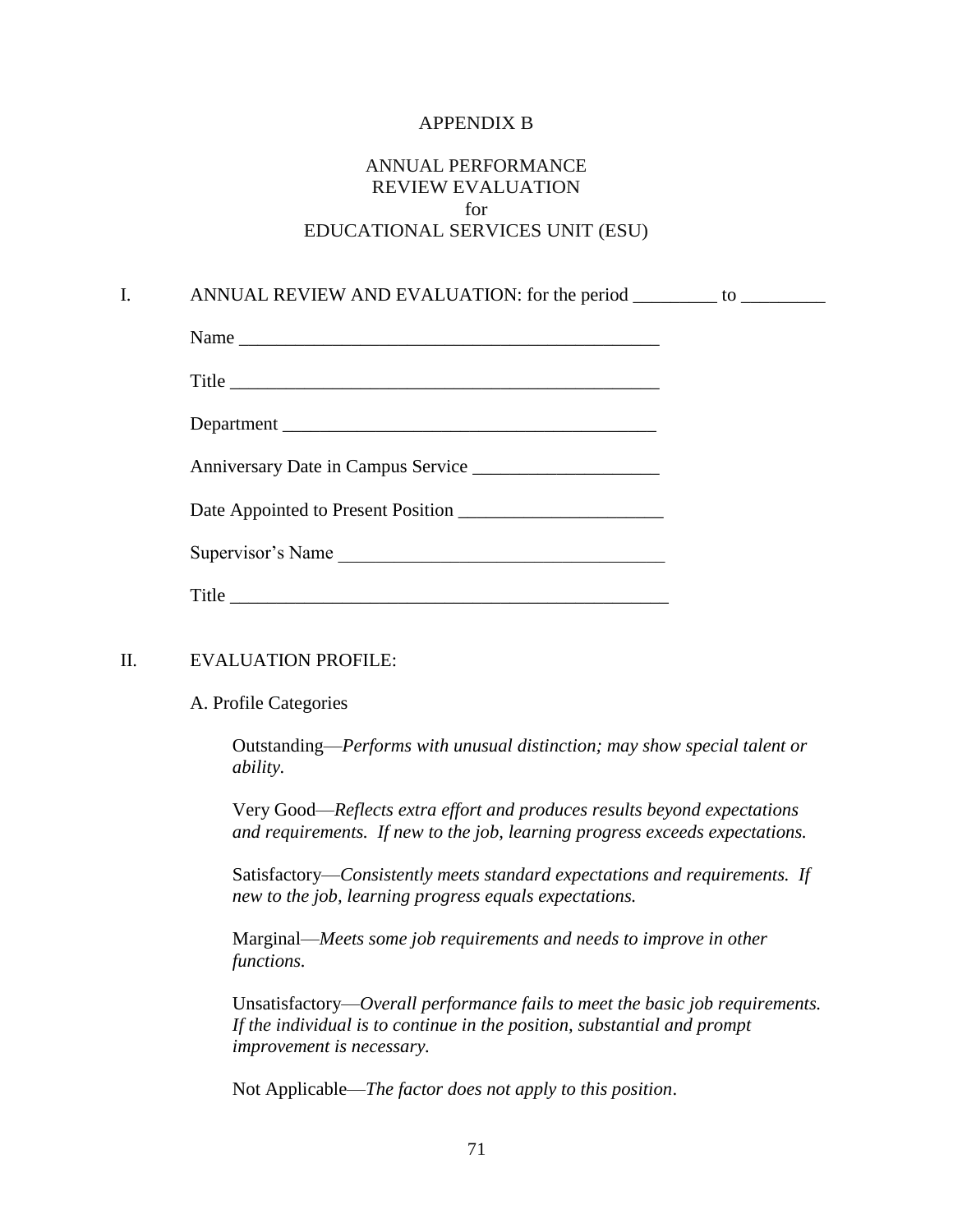B. Goals and Objectives *(List those goals/objectives developed jointly by the Immediate Supervisors and Employee for the evaluation year; these must be compatible with the job description.)*

C. Evaluation Factors *(For each of the following elements, check the appropriate rating and give an example of each rating checked; outline any changes or direction needed.)*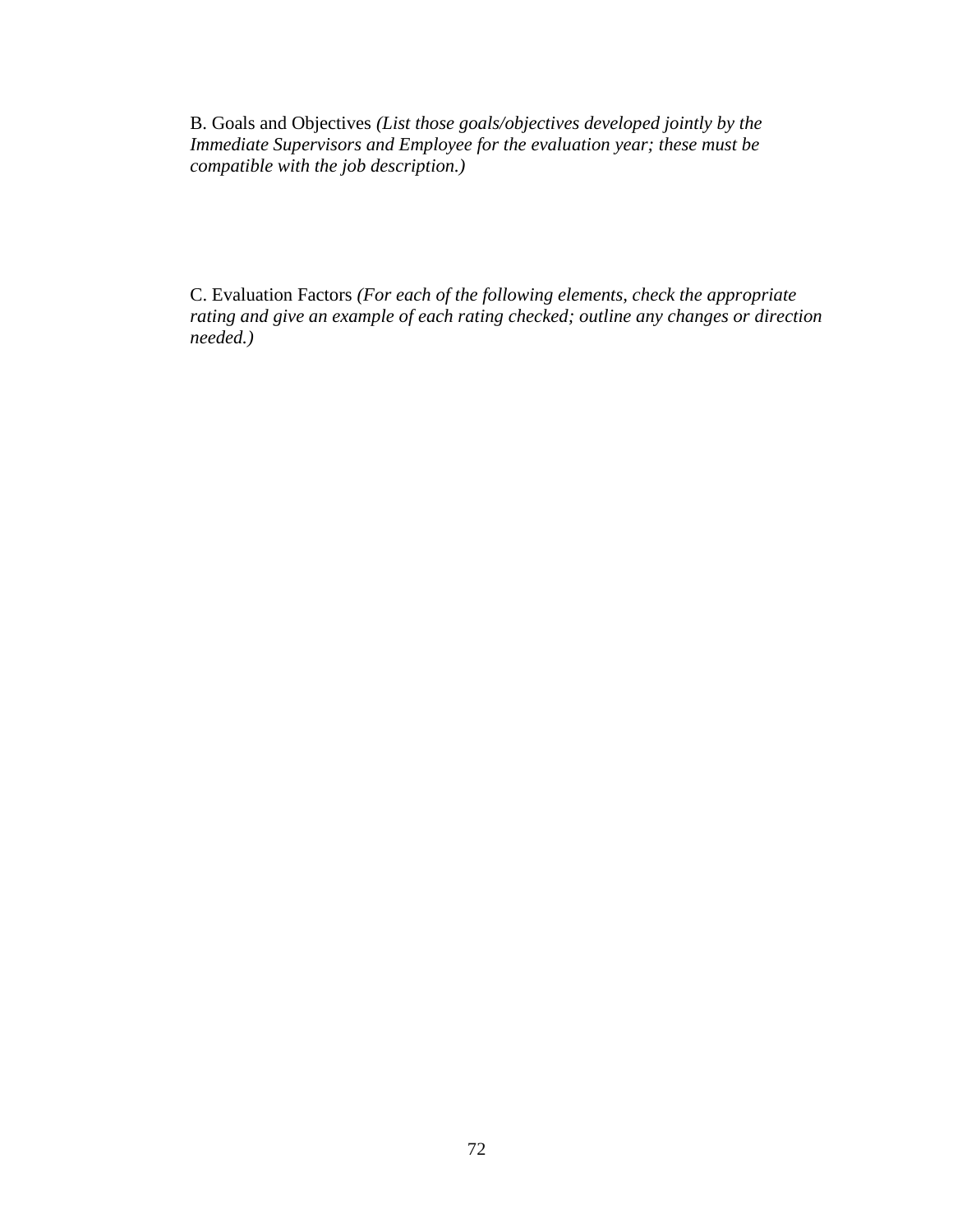# Judgment and Initiative:



## Comments:

Independent Action:



## Comments: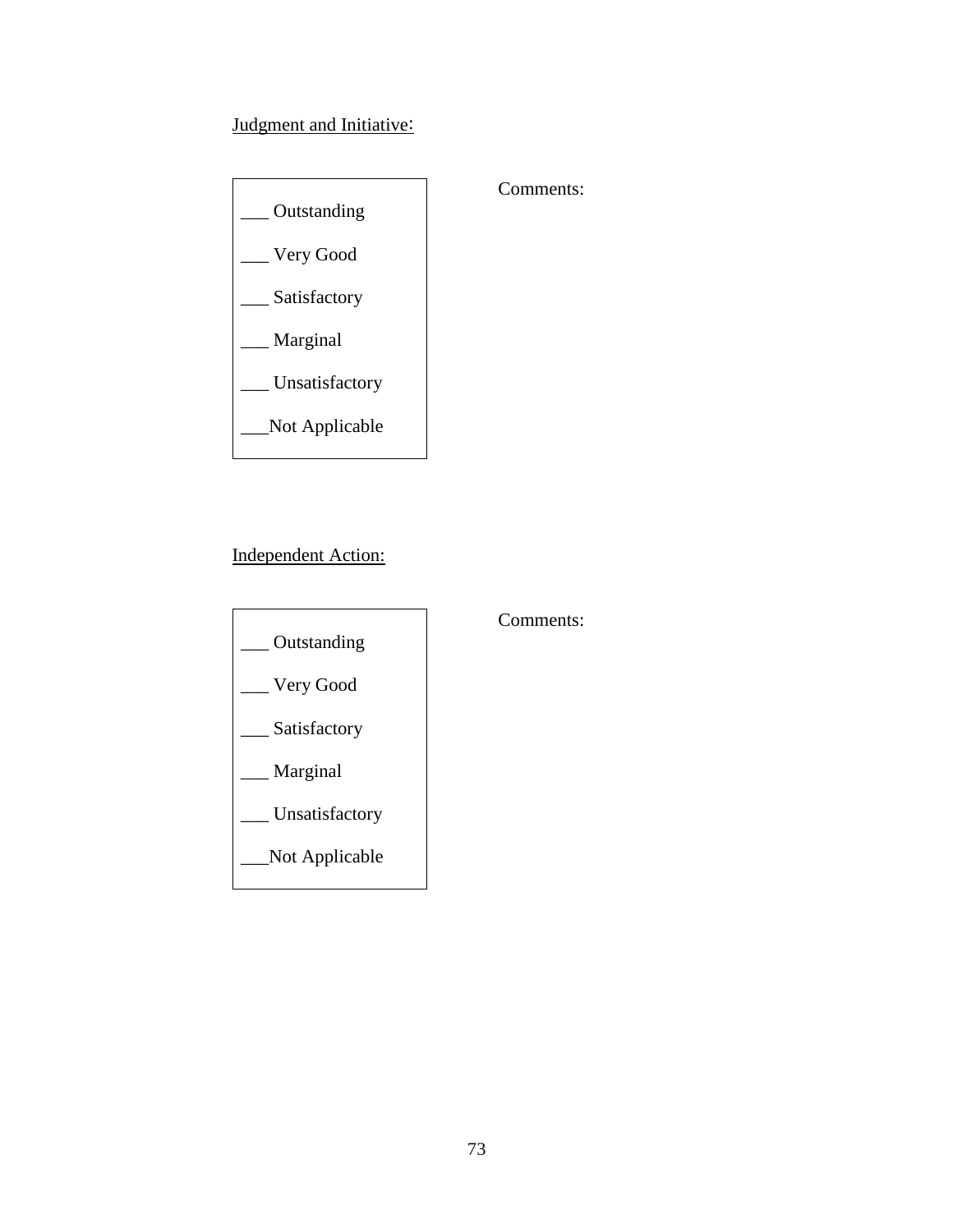# Accountability:



## Interrelationships:



## Comments:

## Comments: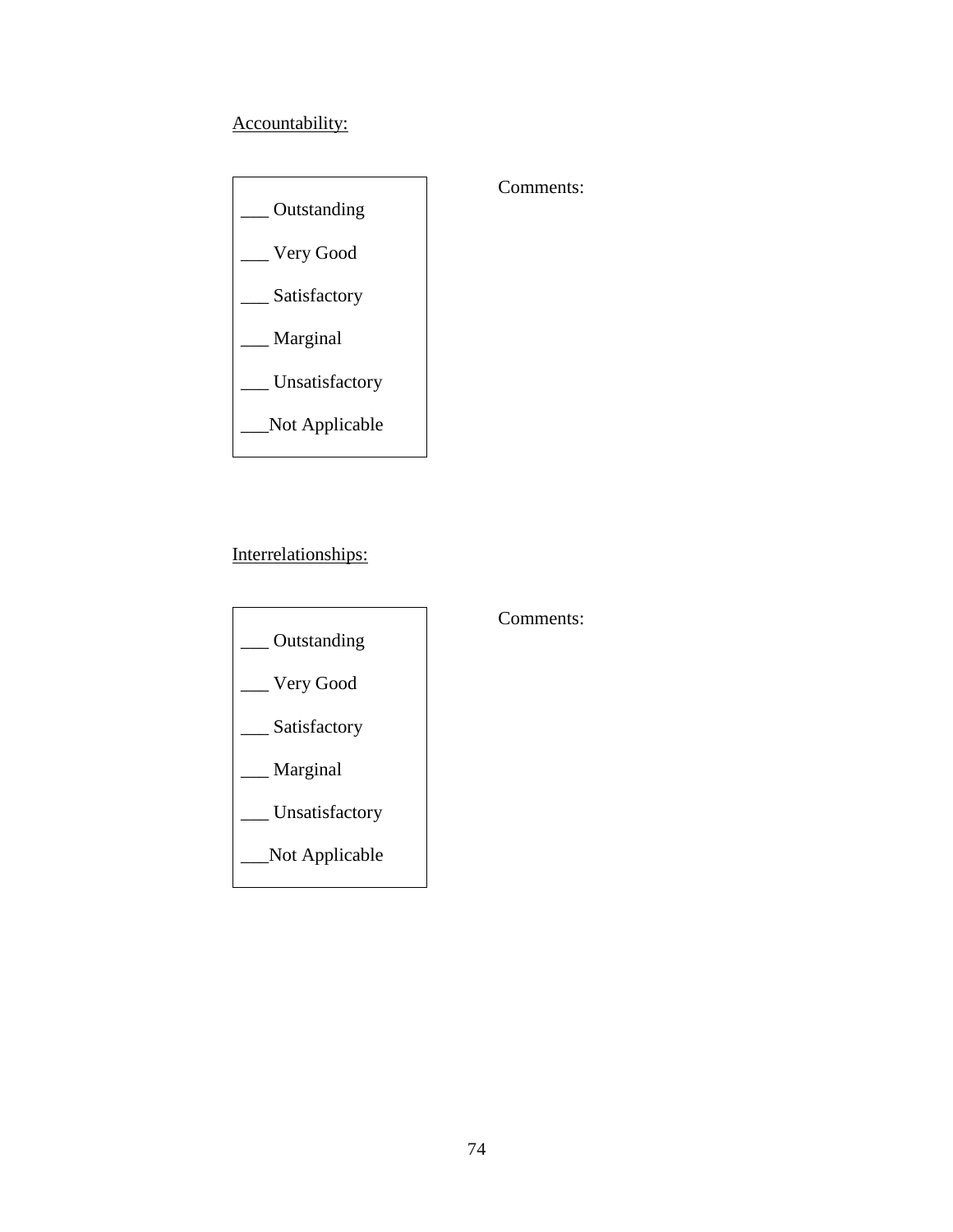# Communication:



# Comments:

Supervisory Responsibility (if applicable):



Comments: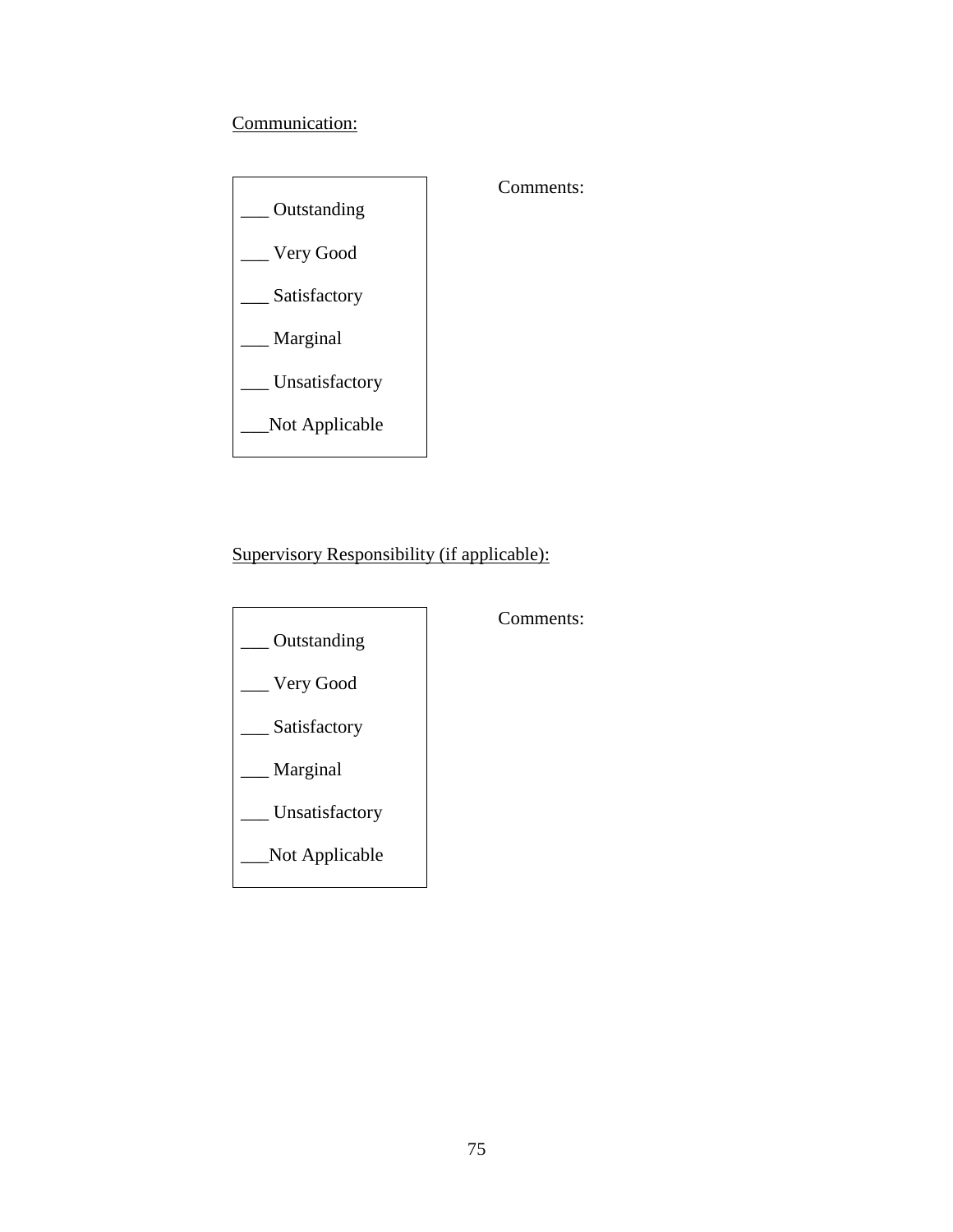# III. OVERALL PERFORMANCE RATING

Evaluation Comments (*Must be completed by Supervisor*)

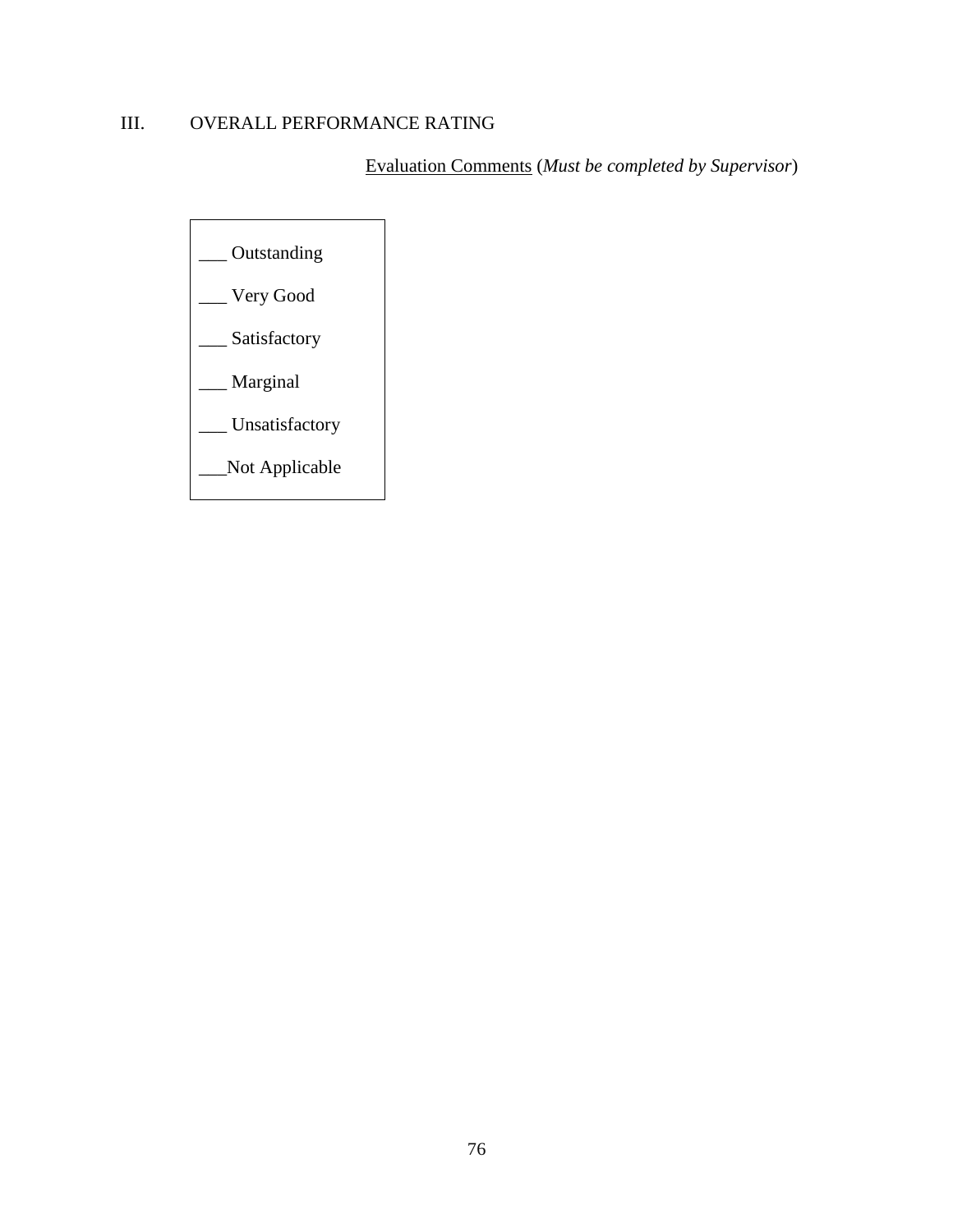### IV. FUTURE ACTION

A. Goals and Objectives for Next Evaluation Period *(The employee and immediate supervisor should jointly develop goals and objectives for the next 12 month period of time. These can be modified as necessary throughout the year; if so, the modifications should be documented.)*

B. Professional Growth and Development *(The employee and immediate supervisor should use this section to identify actions that can be taken which would result in the employee's growth and development.)*

V. EMPLOYEE COMMENTS (This space is provided for the employee to make a statement provide information, and/or rebut the supervisor's evaluation. Use additional sheets as necessary.)

### VI. SIGNATURES

| Immediate Supervisor               |  |
|------------------------------------|--|
|                                    |  |
|                                    |  |
| Division Head <b>Exercise 2018</b> |  |

*\*The Employee's signature indicates only that the opportunity has been afforded for the Employee to read the above Evaluation Report and to discuss the report with the immediate supervisor. It does not indicate agreement or disagreement.*

## VII. ATTACHMENTS

\_\_\_\_\_\_\_\_\_\_\_ Current Job Description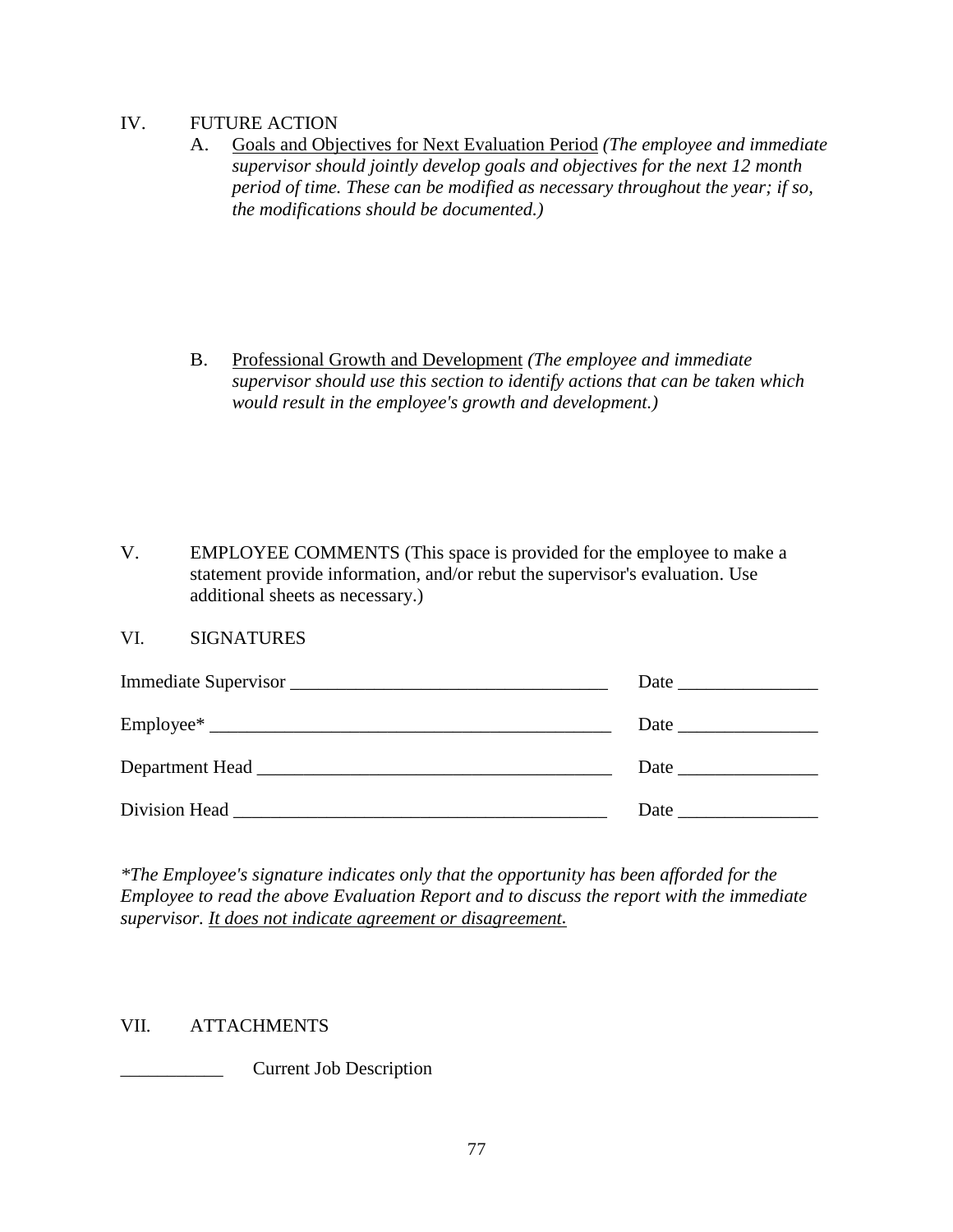**\_\_\_\_\_\_\_\_\_\_\_** New Duties Assigned (will be added to official job description in Human Resources)

Other (Please list)

Copies: Supervisor Employee Division Head Human Resources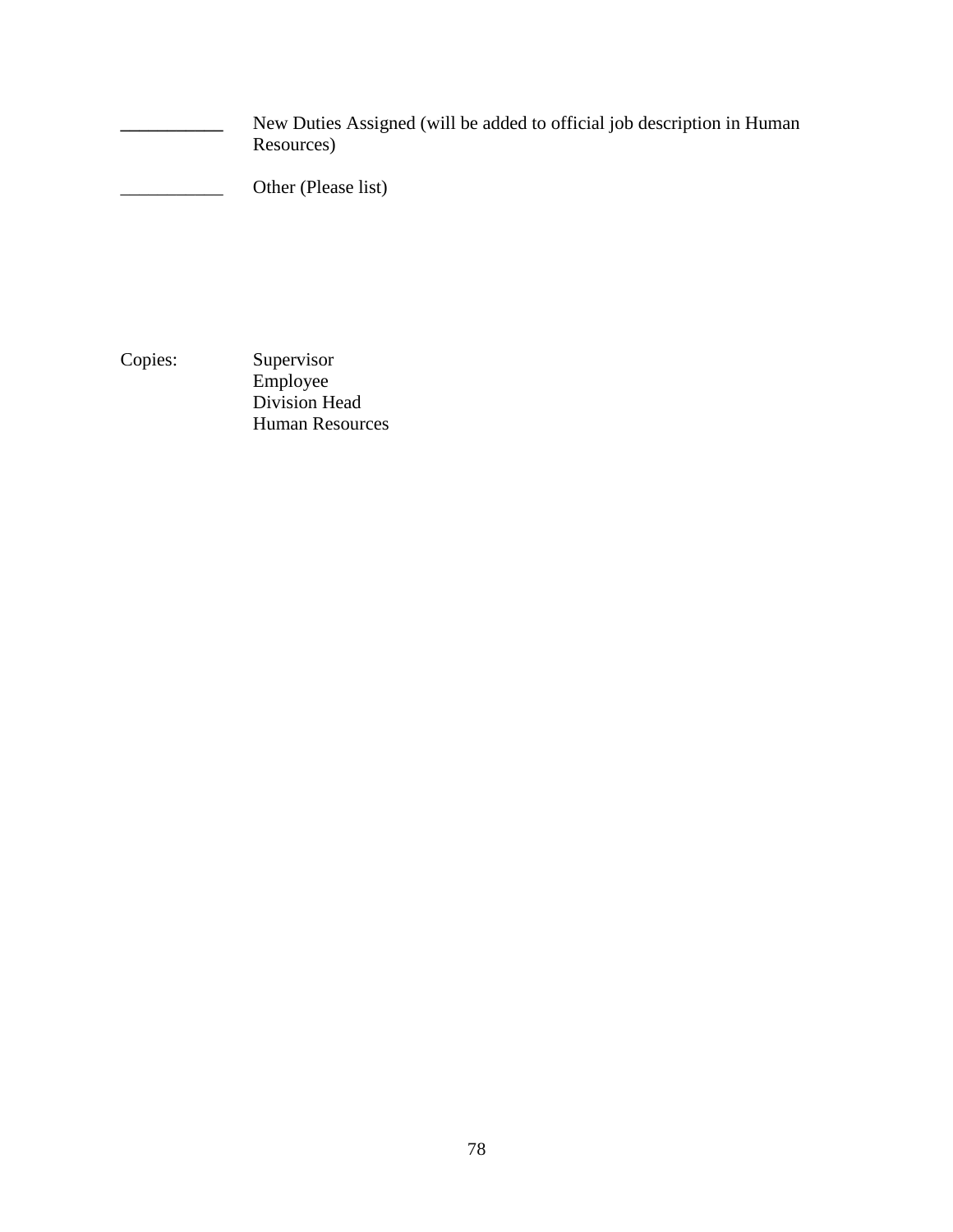### ANNUAL PERFORMANCE REVIEW EVALUATION for EDUCATIONAL SERVICES UNIT

### INSTRUCTIONS

All ESU employees will receive a performance evaluation each year as conducted by their immediate supervisor. Said evaluation will be conducted annually during the month of November. The Human Resources Office will distribute the evaluation form to the appropriate supervisor approximately one month before the due date. Supervisors will be required to complete and return the evaluation form (with all the appropriate signatures) to the Human Resources Office no later than November 30<sup>th</sup>.

The objectives of the annual performance evaluation is four-fold:

- 1. To evaluate the employee's performance against the requirements specified in the job description and in accordance with any specific goals and objectives as established in the prior year.
- 2. To develop performance goals and objectives to be accomplished in the future year.
- 3. To review the employee's job description and note any changes.
- 4. To develop an action plan for the employee's future growth and development. (optional)

The Evaluation Form is merely the vehicle used to document the interaction between the employee and the immediate supervisor relative to the four above-mentioned objectives.

Completing the Form:

Section I. ANNUAL REVIEW AND EVALUATION

This information will be completed by the Human Resources Office.

Section II. EVALUATION PROFILE

A. Profile Categories

Definitions of each of the rating categories are provided in this section.

B. Goals and Objectives

List all goals and objectives as indicated in Section IV.A of the preceding year's evaluation, with any modifications that occurred throughout the year.

If this is the first evaluation, or the employee has not been in the position for at least one year, the supervisor and the employee should jointly develop a list of those activities which the employee had been responsible for over the applicable time frame.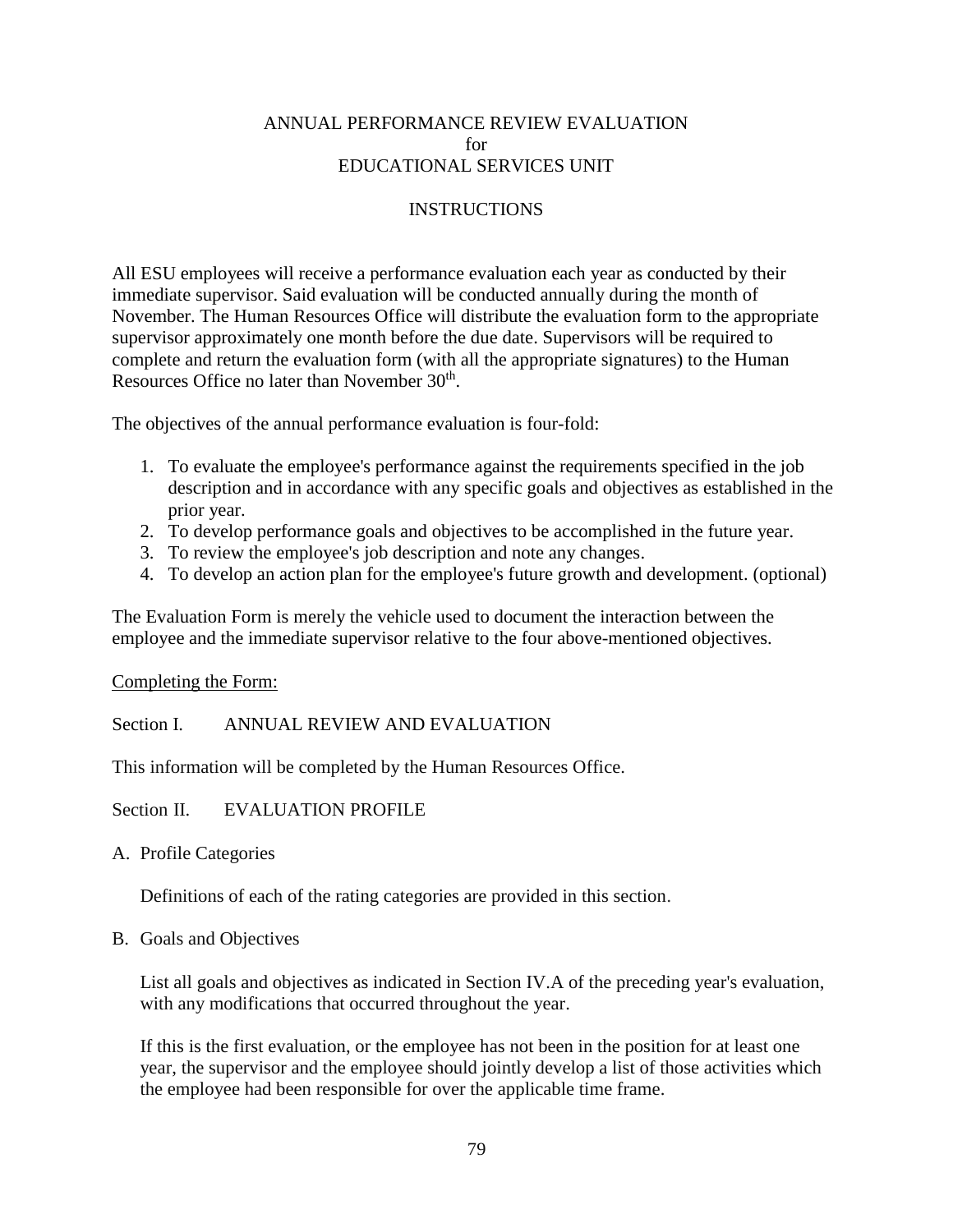In all cases, the goals and objectives must be compatible with the employee's job description. Additional to these goals and objectives, all employees are expected to adhere to all University and departmental policies and procedures as part of their overall performance.

### C. Evaluation Factors

For each evaluation item, the immediate supervisor should check the category which best describes the employee's level of performance. Use the space to the right of the box to make appropriate comments supporting the rating. Both positive and negative comments may be included.

In all cases, the supervisor must provide an explanation.

Page 2 and 3 contain six separate elements against which the employee's performance will be measured. In order to best utilize these elements, consider the following information when determining the employee's rating in each of these elements. These should be used only as examples and guidelines in helping you define each of the elements. Not all statements may apply to each employee; consider only those statements that apply to the employee's specific job description.

### Judgment and Initiative:

- − Makes sound, logical, and timely decisions, considering all points of view
- − Plans ahead for activities under his/her responsibility
- − Initiates and sustains action toward defined goals
- − Is able to cope with unanticipated events
- − Assigns duties so as to maximize capabilities
- − Is able and willing to take positive steps to counteract negative or disruptive behaviors
- − Understands responsibilities as described in job description
- − Utilizes resources effectively
- − Functions with minimal supervision

### Independent Action:

All above, plus:

- − Approaches problem solving on a systematic basis
- − Initiates development of procedures or methods leading to improved service to others
- − Works with minimal guidance

### Accountability:

- − Understands all phases of office operations and assigned tasks
- − Achieves goals/requirements/tasks as set forth in job description and/or by supervisor; stays with the job until complete in all details
- − Accepts responsibility for acquiring skills in those specialties that his/her job requires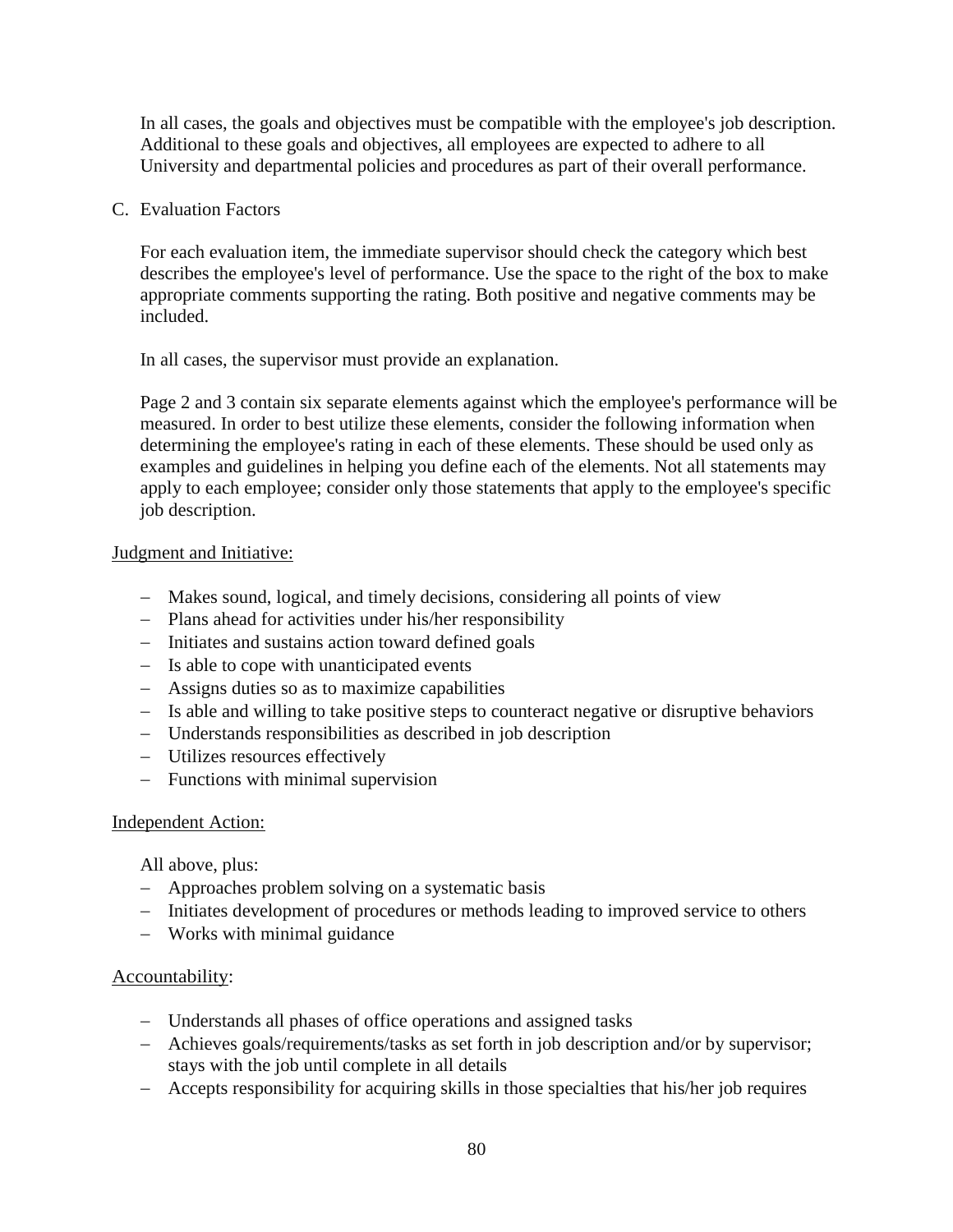- − Understands the University well enough to refer matters to the proper offices for effective action
- − Demonstrates high quality of work in meeting job expectations
- − Utilizes existing resources effectively
- − Follows through on details
- − Is reliable, dependable, and efficient

### Interrelationships:

- − Is skilled in participatory decision making
- − Works well with co-workers
- − Establishes rapport and is approachable for counsel
- − Is a team player
- − Demonstrates a customer service orientation in dealing with the public
- − Works with supervisors, subordinates, peers intra-inter departmental

### Communication:

- − Communicates in a timely and responsive manner
- − Is decisive in conducting meetings or interviews
- − Writes in a manner requiring minimum clarification
- − Speaks in a manner requiring minimum clarification
- − Shares important information willingly
- − Is sensitive to the needs of others for information
- − Is well organized and regularly prepared for effective communications

### Supervisory Responsibility (if applicable):

- − Delegates tasks effectively
- − Encourages initiative and performance in subordinates
- − Makes time to meet with employees
- − Gives clear direction to subordinates
- − Works with subordinates to provide growth and development opportunities

## Section III. OVERALL PERFORMANCE RATING

The supervisor must provide the employee with an overall performance rating by checking the appropriate category in the box. In order for the process to be most useful, the supervisor must provide an explanation of each rating. In addition, comments should be provided on any relevant aspect of the employee's performance not covered in the Evaluation Profile.

Section IV. FUTURE ACTION (This section is not designed to be evaluative, but rather to document items to be worked on in the future.)

### A. Goals and Objectives for Next Evaluation Period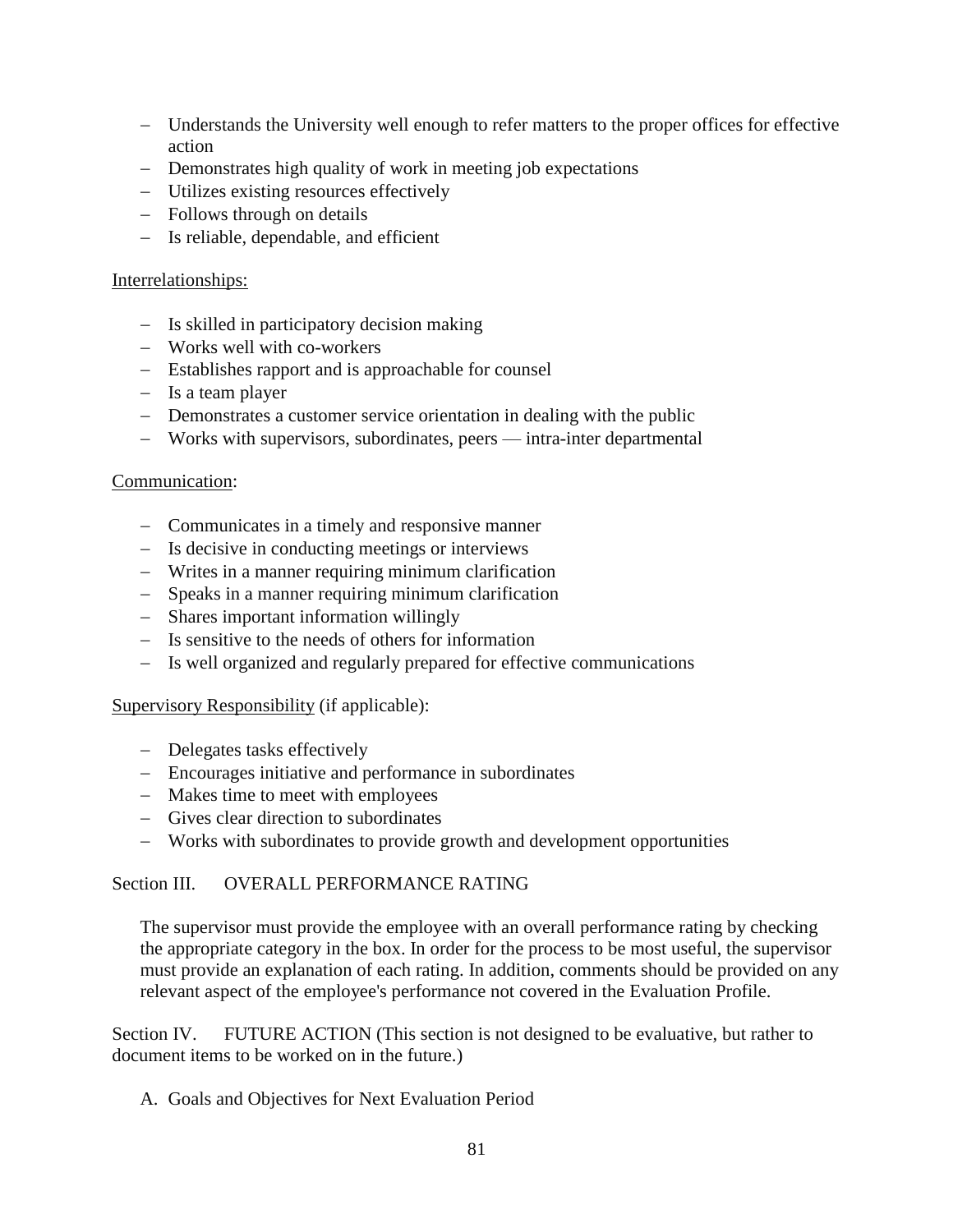The supervisor and the staff person should jointly develop a set of goals and objectives for the next 12-month period of time. It is on the basis of these goals and objectives that the employee's performance will be measured in the following year. These goals and objectives must be compatible with the employee's job description.

If the employee has been evaluated as "Marginal" or "Unsatisfactory", then the supervisor and employee must complete this section and provide an action plan which both agree to follow in order to bring his/her performance up to standards.

These goals and objectives can be modified as necessary through the year; however, it must be documented in writing, with copies to the employee, the supervisor, and the Human Resources Department.

B. Professional Growth and Development (Optional at the discretion of the employee)

If the employee is interested in acquiring new skills and knowledge in order to enhance his/her performance in this position and/or to prepare for advancement, the supervisor and the employee can identify certain actions which the employee can take to accomplish this (i.e. taking specified coursework, etc.). This section is primarily for career counseling purposes and does not necessarily represent a commitment on the part of the University to fund the activities listed herein nor does it represent a commitment by the employee being evaluated to follow through on any identified actions.

## Section IV. EMPLOYEE COMMENTS

This space is provided for the employee to make a statement, provide information, and/or rebut the supervisor's evaluation.

### Section VI. SIGNATURES

The supervisor preparing the evaluation must sign the form after discussing the contents with the employee and forward the completed evaluation to the next level supervisor.

The supervisor should personally present the form to the employee and allow sufficient time for the employee to read the contents and have a discussion with the supervisor. Upon completion of that meeting, the supervisor will ask for the employee's signature. The form will be presented to the employee for his/her signature. The employee's signature indicates only that the opportunity has been afforded for the employee to read the above Evaluation Rating and to discuss the information contained therein with the immediate supervisor. It does not indicate either agreement or disagreement.

### Section VII ATTACHMENTS

Self-explanatory. Send copies as indicated.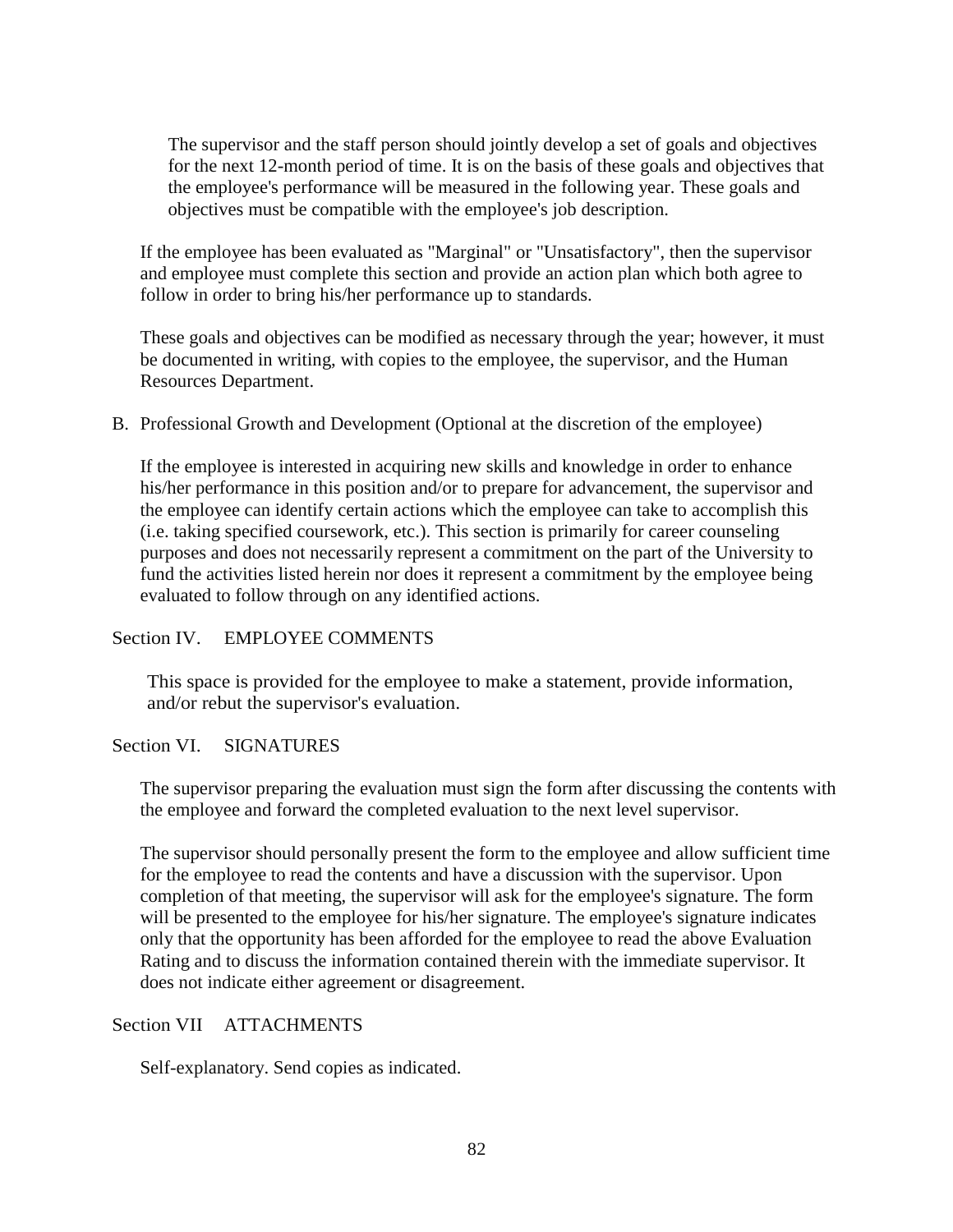For further information, please contact the Human Resources Office.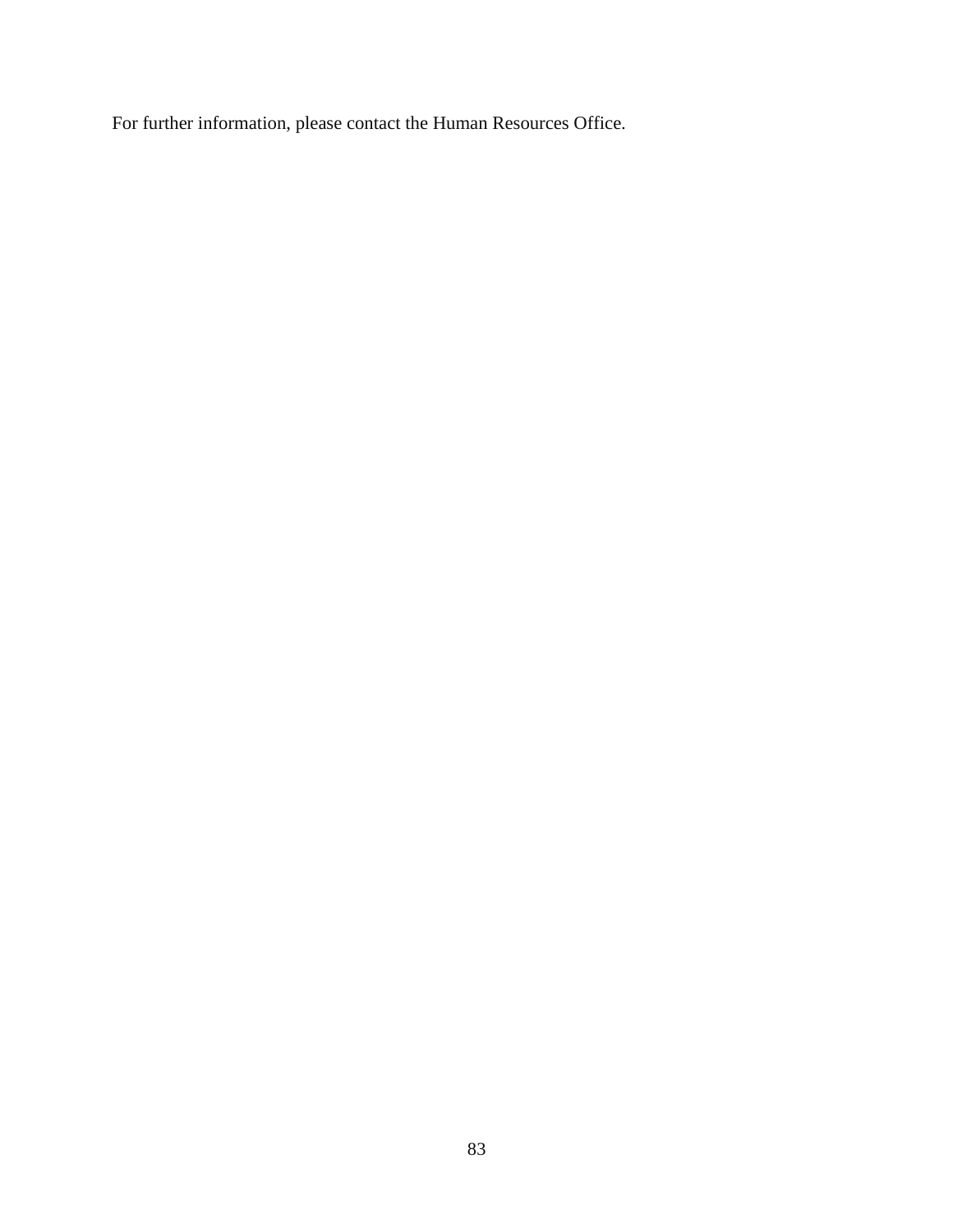## APPENDIX C

## QUARTERLY REVIEW FORM for EDUCATIONAL SERVICE UNIT (ESU)

Employee:

Hire Date:

Title:

Supervisor:

Article V, Section A.1. of the collective bargaining agreement requires that "a unit member shall have at least quarterly performance reviews by the supervisor during the first year of employment."

The above-named individual has been an employee for at least one quarter. In order for your above-named employee to be eligible to receive **the next contractual salary** adjustment, as the supervisor, you must verify that a quarterly review was conducted and that the abovenamed employee was rated as satisfactory.

Please complete the form below and submit it to Human Resources.

Quarterly Performance Review

The above-named employee has performed their job duties within the most recent quarter period as rated below:

Performed in a satisfactory manner.

Performed in an unsatisfactory manner.

In the space below, briefly highlight the employee's strengths. Include goals and objectives established with the employee for periodic review. If the employee was rated unsatisfactory, please identify the areas of improvement.

Supervisor Signature: \_\_\_\_\_\_\_\_\_\_\_\_\_\_\_\_\_\_\_\_\_\_\_\_\_\_\_\_\_\_\_\_\_\_\_

Employee Signature:

Date: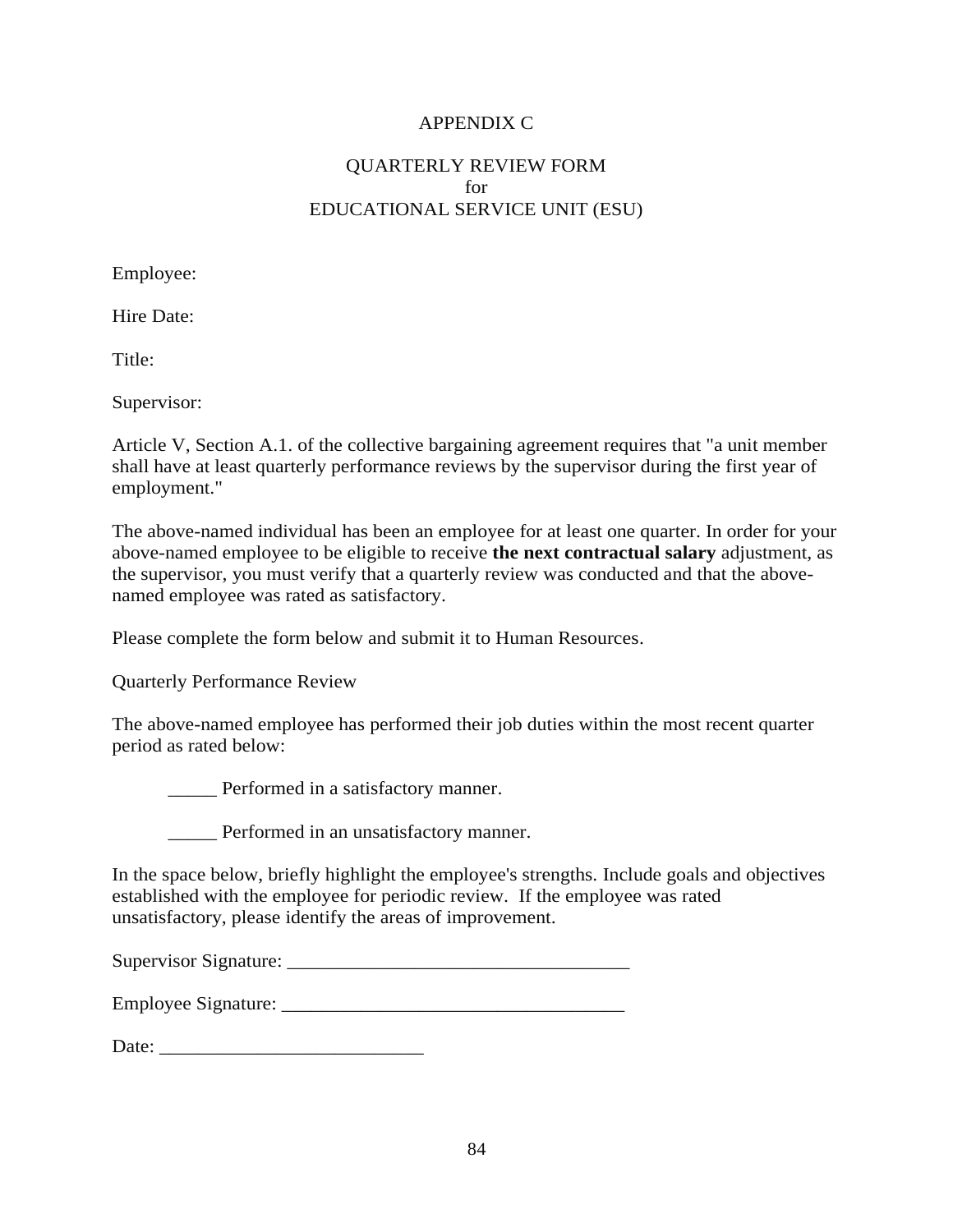#### INDEX

Additional Compensation, 41, 51, 58, 59 Labor Management Committee, 22 Administrative Computing and Payroll Systems, 19, 22 Lead Paint Abatement Program, 20 Affirmative Action, 25, 28 Limits on Educational Services Unit Activities, 24 Agency Fee, 29, 54 Annual Evaluation of Bargaining Unit Members, 33, 34 **M** Annual Leave, 42, 55 Mandatory Holiday Work, 49 Appeals, 33, 34 Maternity & Paternity Paid Leave, 45 Appeals Committee, 33 Military Leave Rules and Regulations, 46

Board of Trustees' Liability, 51 Notice of Intent to Promote, 29 Bulletin Boards, 21

Call/Call Back, 38, 39 Other Leave, 48 Chairperson, 24 Classification, 31 **P** Classification and Salary Administration Program, 31 Parking, 40 Compensation for University Extension, 59 Part-time Professional Staff, 54 Compressed Schedules, 50 **Payment for Accumulated Sick Leave, 44** Payment for Accumulated Sick Leave, 44 Continuing Consultation, 21 Personal Leave, 44 Contract Year, 52 Personnel File, 34 Cost Items and Appropriation by General Court, 35 Position Evaluation, 31 Counter written job offer, 40 Prior Contract, 40 Court Leave, 47 Professional Leave, 44

Definitions, 18 Disciplinary Action, 27 **Q** Discretionary Administrative Leave, 38 Quarterly Evaluation Form, 84 Dismissal, 27 Distribution of Materials, 21 **R** 

Evaluation Forms and Instructions, 69, 77 Representation, 22 External Appointments, 27 Resident Directors, 59

#### **A L**

#### **B N**

Benefits, 41 New and Vacant Positions, 29

#### **O**

**C** Off-site Work Locations, 56

Professional Responsibility, 52 **D** Promotion, 29, 38

Reclassification, 32 **E** Recognition, 4 Essential Staff, 57 Release Time for Meetings, 24 Retrenchment and Affirmative Action, 62